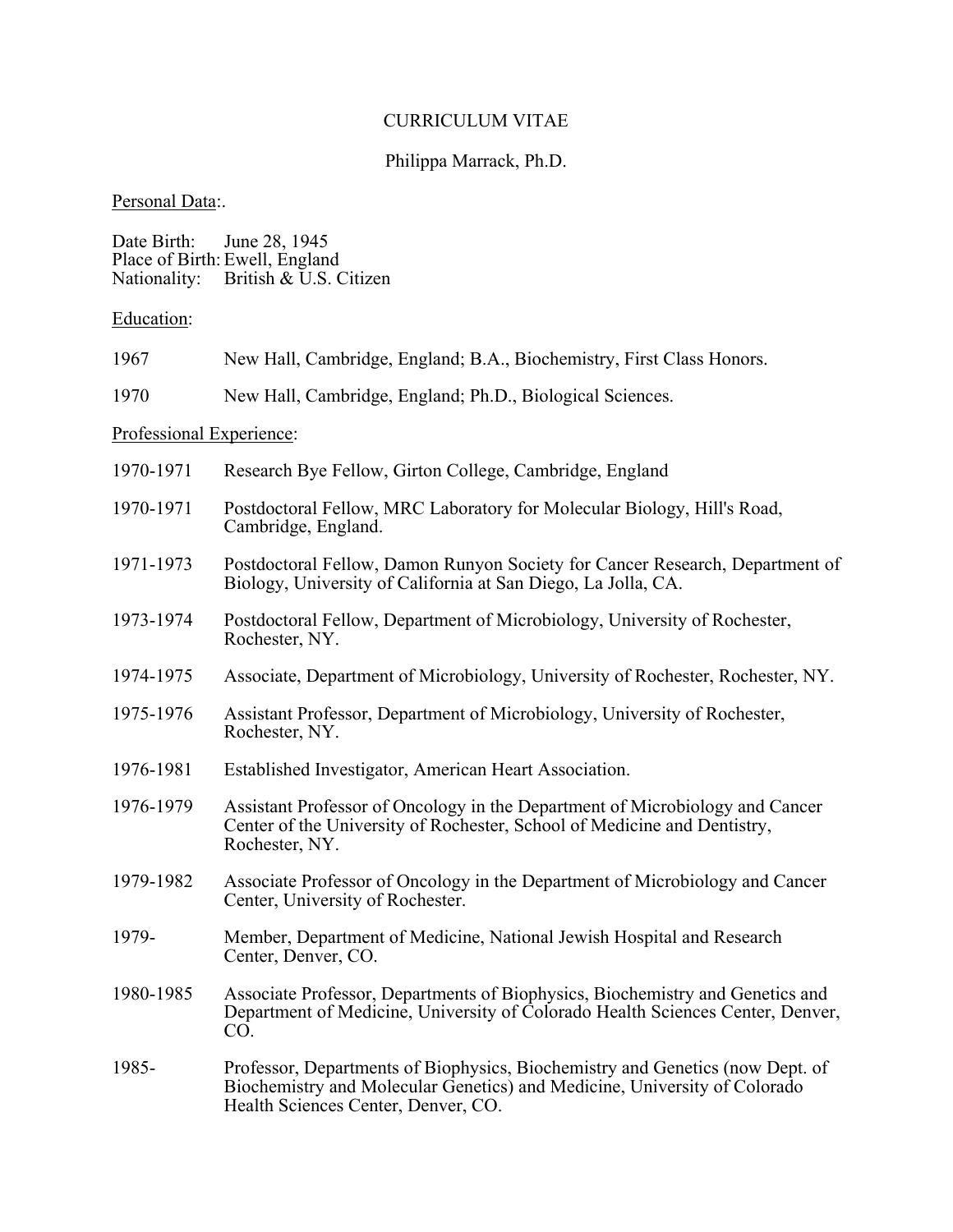| 1988-1994     | Professor, Department of Microbiology and Immunology, University of Colorado<br>Health Sciences Center, Denver, CO.           |
|---------------|-------------------------------------------------------------------------------------------------------------------------------|
| 1988-1990     | Head, Division of Basic Immunology, National Jewish Center for Immunology<br>and Respiratory Medicine, Denver, CO.            |
| 1994-         | Professor, Department of Immunology, University of Colorado Health Sciences<br>Center, Denver, CO.                            |
| 1998-1999     | Head, Division of Basic Immunology, National Jewish Medical and Research<br>Center, Denver, CO.                               |
| 2004-2006     | Advisory head, Research in allergy/asthma at National Jewish.                                                                 |
|               | <b>Current Memberships in Organizations:</b>                                                                                  |
| Member:       | British Society for Immunology<br>American Association of Immunologists<br>American Heart Association (Basic Science Council) |
| Other Duties: |                                                                                                                               |
| 1977-1979     | Member of Program Committee, AAI                                                                                              |
| 1980-1984     | Member, Immunobiology Study Section                                                                                           |
| 1981 & 1983   | Vice Chairman then Chairman, Gordon Conference on Immunochemistry and<br>Immunobiology                                        |
| 1981-1984     | Associate Editor, Journal of Immunology                                                                                       |
| 1982-1984     | Block Chairman, AAI organization for FASEB meeting                                                                            |
| 1983          | Member, Ad hoc Research Briefing Panel of Immunology National Academy of<br>Sciences                                          |
| 1983-         | Editorial Board, Cellular Immunology                                                                                          |
| 1984-1987     | Section Editor, Journal of Immunology                                                                                         |
| 1984-1986     | Member, Editorial Committee, Annual Review of Cell Biology                                                                    |
| 1985-         | Advisory Editor, Journal of Experimental Medicine                                                                             |
| 1985-1987     | Block Chairman, AAI organization for FASEB meeting                                                                            |
| 1986-1991     | Editorial Board, The FASEB Journal                                                                                            |
| 1986-         | Advisory Board, Cancer Research Institute                                                                                     |
| 1987-         | Associate Editor, Cell                                                                                                        |
|               |                                                                                                                               |

1986- Investigator, Howard Hughes Medical Institute at Denver, Denver, CO.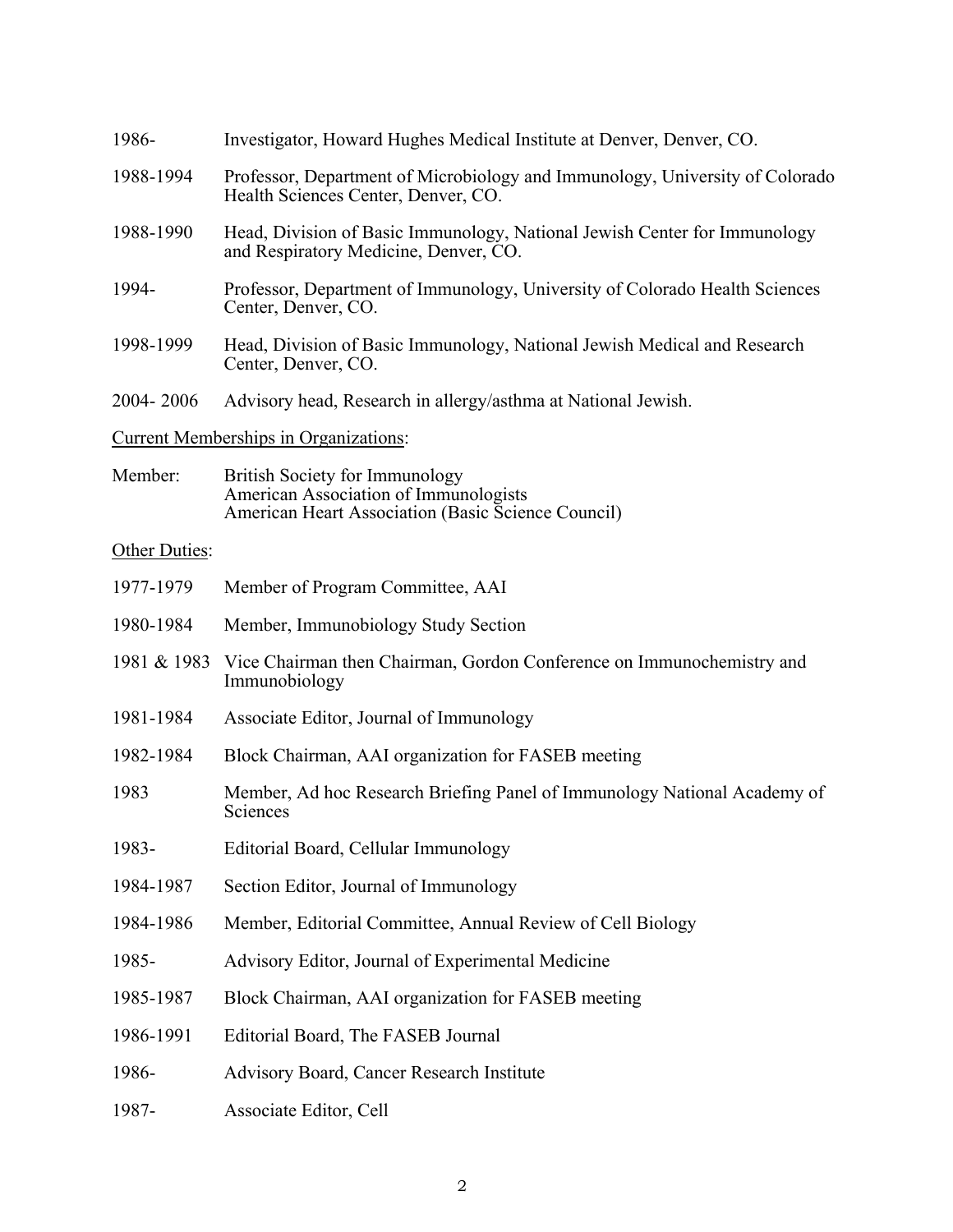| 1987-1991 | Member, American Cancer Society Council                                                             |
|-----------|-----------------------------------------------------------------------------------------------------|
| 1989-     | Sandoz Award-Selection Committee                                                                    |
| 1988-1989 | Reviewing Editor, Science                                                                           |
| 1991-1995 | Member, Council of National Institute for Allergy & Infectious Diseases                             |
| 1992-1993 | Member, Council of the American Society for Cell Biology                                            |
| 1992-     | Advisory Editor, Therapeutic Immunology                                                             |
| 1992-     | Editor, Current Opinion in Immunology                                                               |
| 1993-     | <b>Lasker Award Selection Committee</b>                                                             |
| 1995      | Secretary General, International Union of Immunologists 'Tri-Annual Meeting,<br>San Francisco, CA   |
| 1995-1998 | <b>FASEB</b> Excellence in Science Award Committee                                                  |
| 1995-     | Charter Member, Board of Molecular Medicine Society and<br>Contributing Editor, Molecular Medicine. |
| 1995-     | Council, American Association of Immunologists.                                                     |
| 1996-2003 | Member, Scientific Advisory Board, Pew Foundation                                                   |
| 1997-     | Editorial Board, Journal of Autoimmunity                                                            |
| 1997-2003 | Editorial Board, Proceedings of the National Academy of Science                                     |
| 1997-2004 | Scientific Advisory Board, Trudeau Institute.                                                       |
| 1998      | Member, NIH Panel for review of the Director of NIAID                                               |
| 1998-1999 | Member, Panel on Scientific Boundaries for Review                                                   |
| 1998-2001 | Vice President, International Union of Immunological Societies.                                     |
| 1998-2002 | Member, Center for Scientific Review Panel on Scientific Boundaries for Review.                     |
| 1998-     | Member, Scientific Advisory Board, Sandler Program for Asthma Research.                             |
| 1999-2000 | Vice President, American Association of Immunologists                                               |
| 2000-     | Member, External Research Advisory Board, Joslin Diabetes Center                                    |
| 2000-2001 | President, American Association of Immunologists                                                    |
| 2000-     | <b>Advisory Board, Genome Biology</b>                                                               |
|           |                                                                                                     |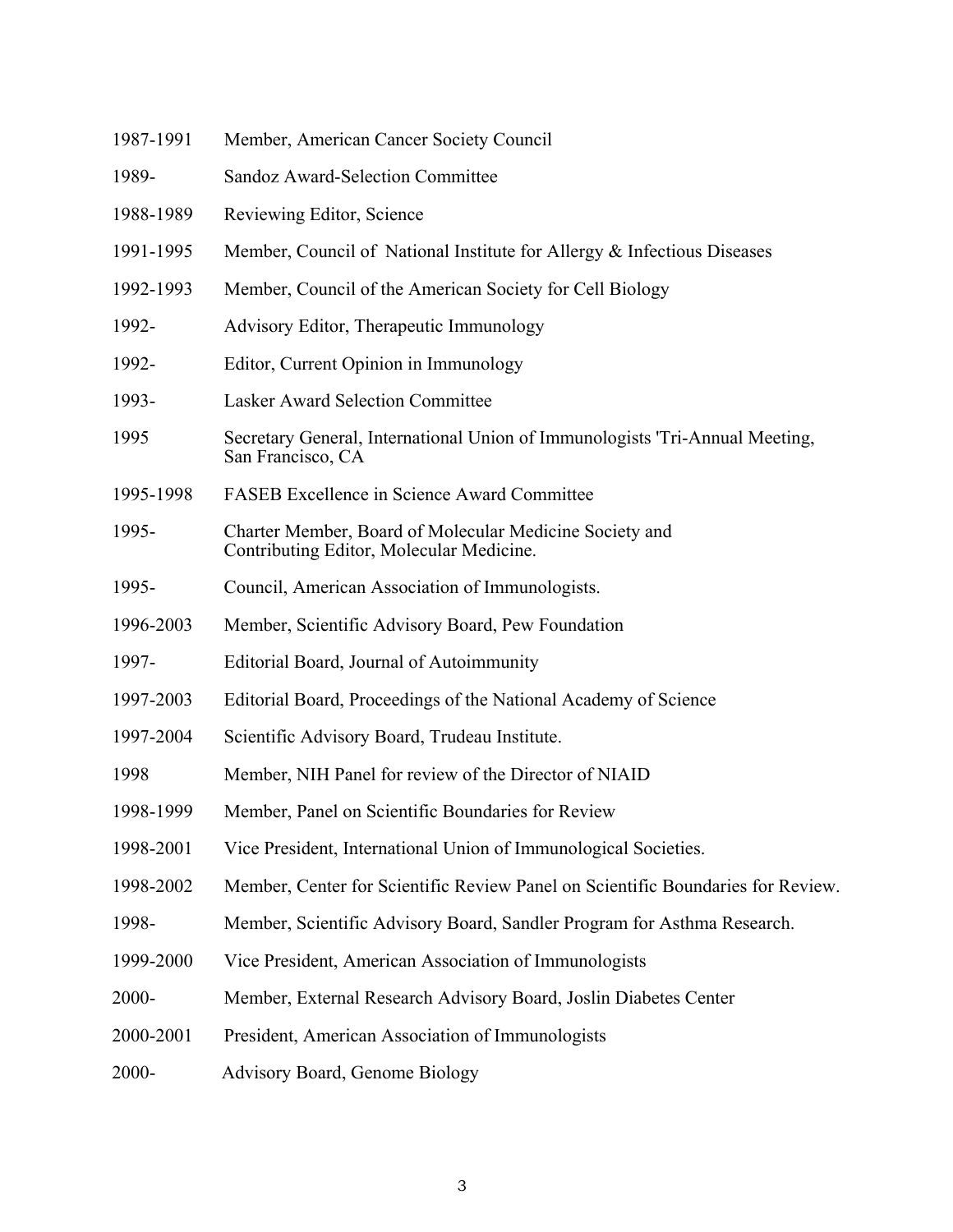| 2001       | Member, Review Committee for Experimental Immunology Branch, NCI                              |
|------------|-----------------------------------------------------------------------------------------------|
| 2001-2004  | President, International Union of Immunological Societies                                     |
| 2001-2004  | Member, Burroughs Wellcome Fund Pathogenesis of Infectious Disease Advisory<br>Committee      |
| $2001 -$   | Member, Editorial Board, Journal of Biology                                                   |
| $2001 -$   | Member, Editorial Committee, Annual Review of Immunology                                      |
| 2002-      | Member, Editorial Board of Immunity                                                           |
| 2002-      | Member, Nominating Committee for the National Academy of Sciences Class IV<br>TNG             |
| 2002-      | Member, Scientific Foundation of Ireland, Scientific Advisory Committee                       |
| $2003 -$   | American Federation for Aging Research Advisory Board                                         |
| $2003 -$   | Editorial Board, Public Library of Science                                                    |
| 2003       | National Academy of Sciences Nominating Committee for the next NAS<br>president.              |
| 2004-      | Non-Trustee Member, Committee on Scientific Affairs, Rockefeller University                   |
| 2004-      | Past President, International Union of Immunological Societies                                |
| $2005 -$   | Member, Review Panel for L'Oreal Awards to Women in Science                                   |
| 2005-      | Member, Royal Society International Network/Special Initiatives Committee:7                   |
| 2005, 2006 | Ad hoc member, CMI-A Study Section                                                            |
| 2006-      | Evaluator, NIH Director's Pioneer Awards                                                      |
| 2006       | Member, search committee for Proc. Natl. Acad. Sci USA editor.                                |
| 2006       | Reviewer, Georgia National Science Foundation                                                 |
| 2006       | Chair, AAI Nominating Committee                                                               |
| 2006       | Member, NIAID Blue Ribbon Panel on Influenza Research                                         |
| 2006       | Member, Class II, Section 2 Membership Panel for the American Academy of<br>Arts and Sciences |
| 2006       | Ad hoc member of NIH Special Emphasis Panel, T cell/B cell mechanisms                         |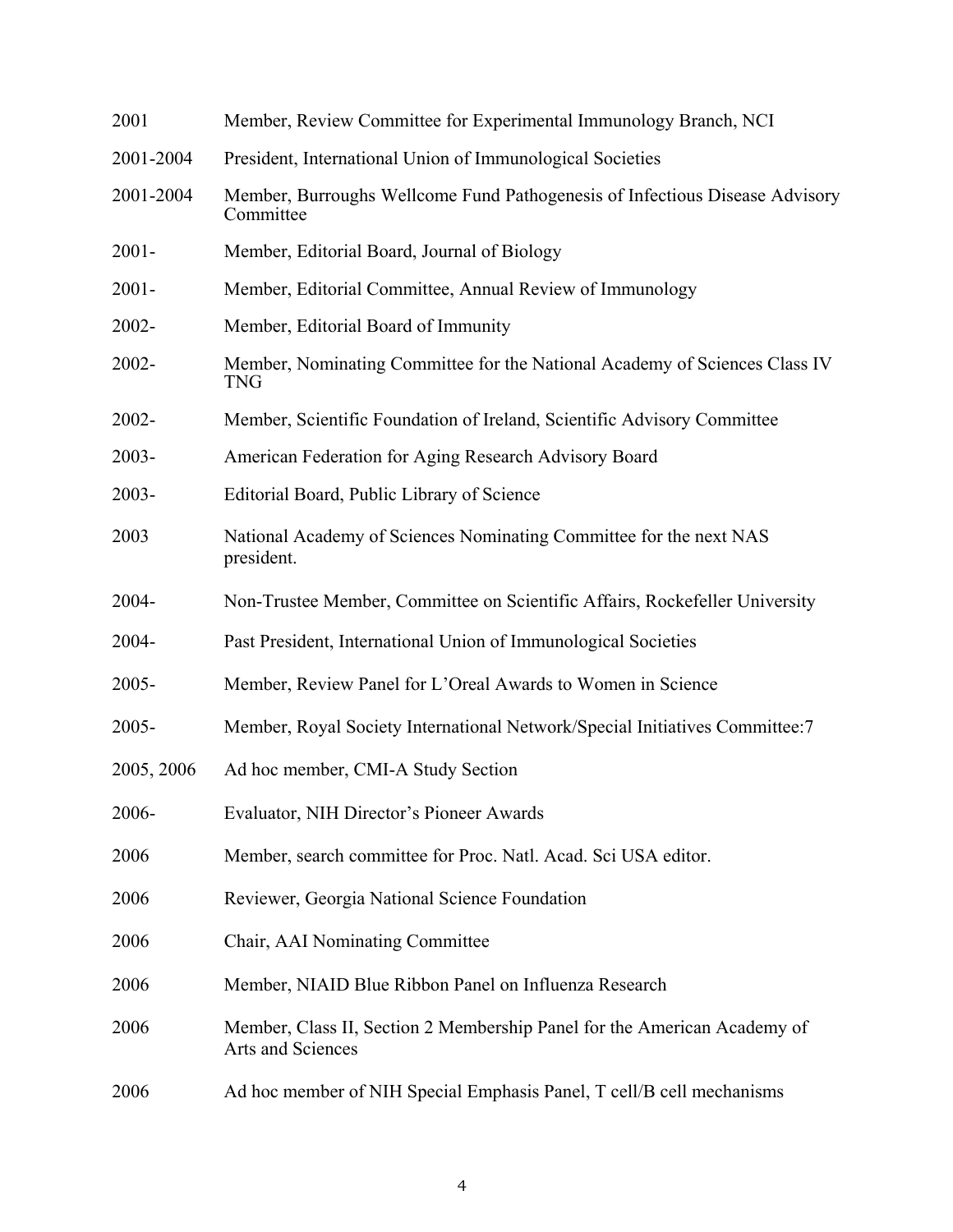| 2007-8        | ACD working group on changes in the grant review system                                  |
|---------------|------------------------------------------------------------------------------------------|
| 2007-         | Member, Scientific Advisory Board, Sandler Asthma Based Reasearch Effort,<br><b>UCSF</b> |
| 2007-         | External reviewer, NIH Director's New Innovator Awards                                   |
| 2007-         | NY Academy of Sciences, Board of Editorial Consultants, Year in Immunology               |
| 2007-8        | Reviewer, HHMI new investigator competition.                                             |
| 2007-         | Chiba University, Visiting Professor                                                     |
| 2008          | Ad hoc member, CMI-A Study Section.                                                      |
| 2008-         | Editorial Board, Proceedings of the National Academy of Science                          |
| 2008-         | Member UCHSC CFAR Execeutive Committee                                                   |
| 2008          | Reviewer, Department of Immunology, Baylor University                                    |
| 2008-         | Member, Scientific Review Board, Damon Runyon Fellowships                                |
| 2009-         | Member Wellcome Trust Principal Research Fellowship Interview Committee                  |
| 2009-         | Member, Paul Ehrlich and Ludwig Darmstädter Prize Committee                              |
| 2009-         | Member, American Foundation for Aging Research Advisory Council                          |
| 2009          | Member ZRG1 IMM-H Study Section                                                          |
| 2009-         | Member, European Research Council                                                        |
| <b>Honors</b> |                                                                                          |

- 1989- Member, National Academy of Sciences, USA
- 1990 Feodor Lynen Medal for Special Achievement and Distinguished Service Award
- 1990 Royal Society Wellcome Foundation Prize Winner and Lecturer
- 1990- Honorary Member, Scandanavian Society for Immunology
- 1990 The Arthur B. Lorber Award for Distinguished Service to National Jewish Center for Immunology and Respiratory Medicine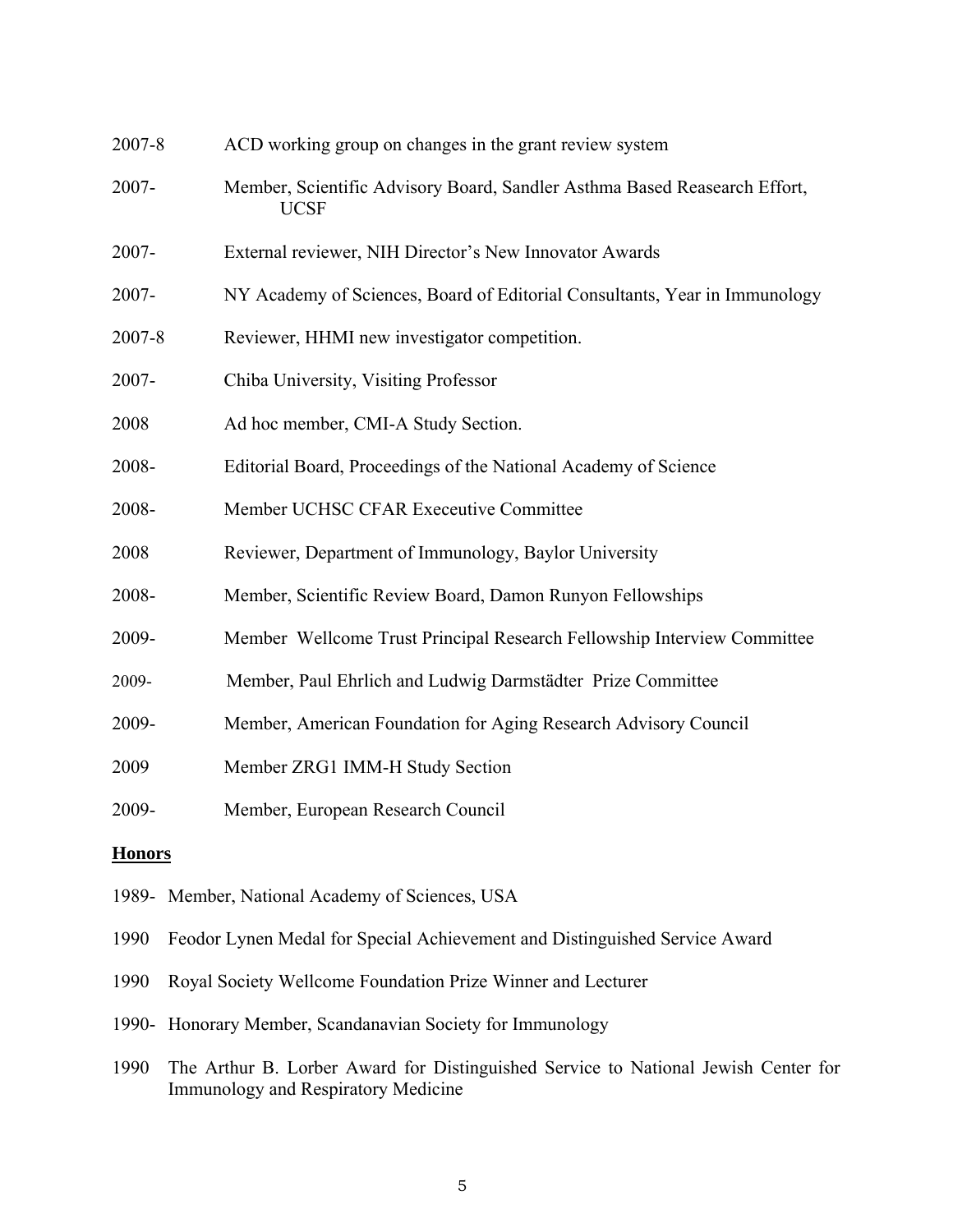- 1991 Honorary Doctorate of Sciences, University of Rochester
- 1991- Fellow, American Academy of Arts and Sciences
- 1992 Christopher Columbus Discovery Award for Biomedical Research
- 1992 The Ernst W. Bertner Memorial Award, MD Anderson Cancer Center
- 1993 Cancer Research Institute's 1993 William B. Coley Award for Distinguished Research in Fundamental Immunology.
- 1993 The Paul Ehrlich and Ludwig Darmstädter Prize, Germany
- 1993 University of Colorado Distinguished Professor
- 1995 The Louisa Gross Horwitz Prize-Columbia University
- 1995 FASEB Excellence in Science Award
- 1995 Behring-Heidelberger Lecture Award
- 1995 Dickson Prize in Medicine, University of Pittsburgh
- 1996 Honarary Doctorate of Sciences, Macalester College
- 1997- Fellow of the Royal Society
- 1998 The Rabbi Shai Schacknai Memorial Prize, Hadassah University, Jerusalem
- 1999 University of Chicago, Howard Taylor Ricketts Prize
- 1999 Interscience Conference on Antimicrobial Agents and Chemotherapy Award
- 2000 Member, American Academy of Arts and Sciences
- 2001 Irvington Institute Scientific Leadership Award in Immunology
- 2002 Member, The Academy of Medical Sciences
- 2002 Lifetime Achievemant Award, American Association of Immunologists
- 2003 Faculty Ambassador Award, National Jewish Medical and Research Center
- 2004 L'Oreal UNESCO for Women in Science Award
- 2004 University of Colorado Health Sciences Center, School of Medicine, Mentoring Award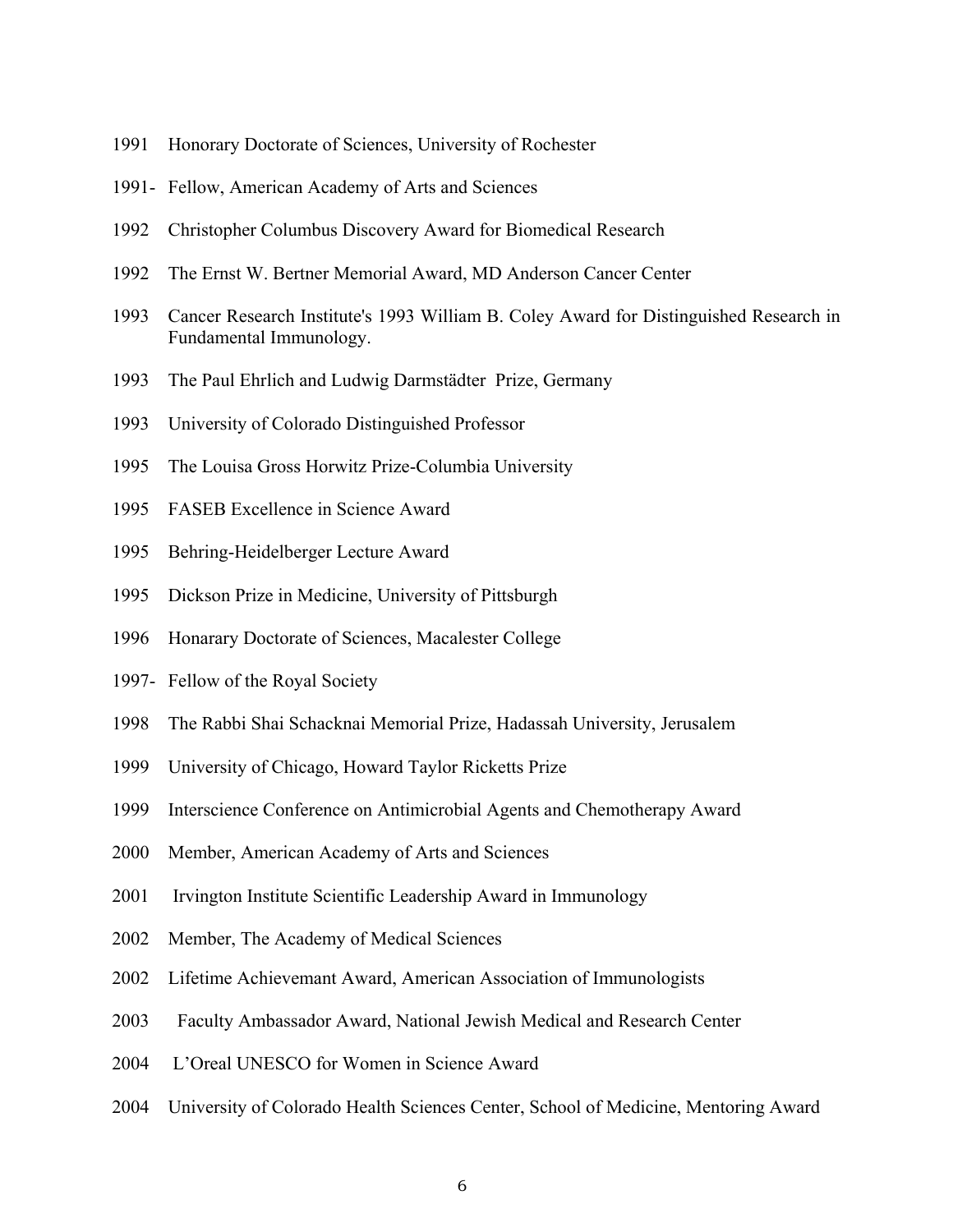- 2004 National Jewish Medical and Research Center Abraham J. Kauvar Presidential Award
- 2005 Bonfils Stanton Award for Science
- 2005 National Jewish Medical and Research Center Lifetime Achievement Award
- 2005 Rockefeller University Pearl Meister Greengard Prize.
- 2006 Avery-Landsteiner Prize of the German Society for Immunology.
- 2007 Denver Business Journal Scientist Award.
- 2008 Member, Institute of Medicine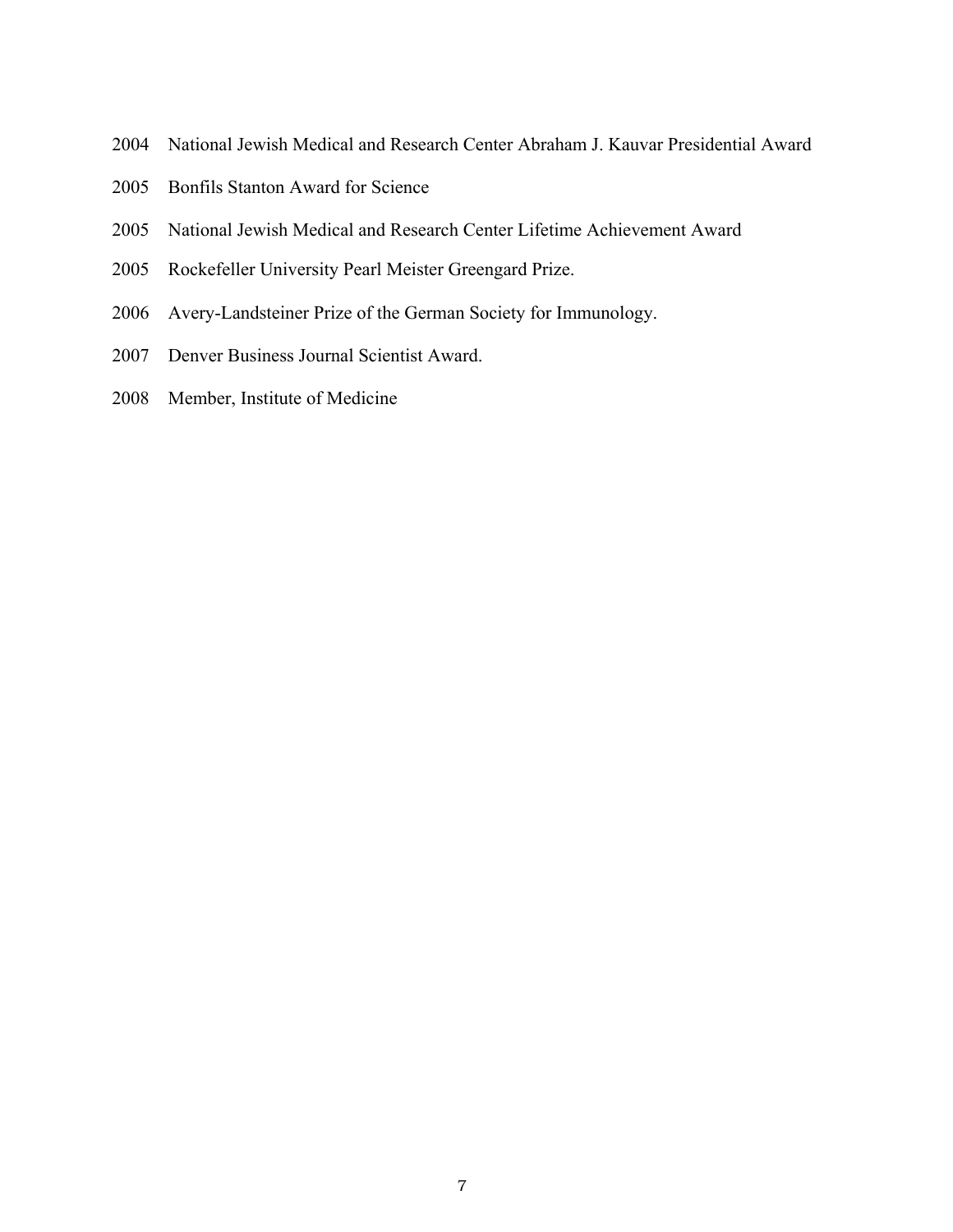#### **Bibliography**

- 1. Pink, R. and Marrack, P. Genes, cells and antibodies. New Scientist June 12, 1969.
- 2. Munro, A.J. and Hunter, P. In vitro reconstitution of the immune response of thymus deprived mice to sheep red blood cells. Nature 225:277, 1970.
- 3. Hunter, P. and Munro, A.J. Induction of an immune response *in vitro* to a protein antigen, rabbit Fab'2. Immunology 19:491, 1970.
- 4. Hunter, P., Munro, A.J. and McConnell, I. Properties of educated T cells for rosette formation and cooperation with B cells. Nature New Biol. 236:52, 1972.
- 5. Hunter, P. and Munro, A.J. Response of mice to rabbit Fab'2 and Fab'. Immunology 20:69, 1972.
- 6. Munro, A.J., Waldmann, H. and Hunter, P. Properties of educated T cells in vitro. Europ. J. Immunol. 3:167, 1973.
- 7. Dutton, R.W. and Hunter, P. The effects of mitogen-stimulated T cells on the response of B cells to antigen and the mechanism of T cell stimulation of the B cell response. In, Cellular Selection and Regulation In the Immune Response. Edited by Edelman, G.M., Raven Press, New York, p. 199. 1974.
- 8. Hunter, P.C. and Kettman, J.R. Mode of action of a supernatant activity from T cell cultures that nonspecifically stimulate the humoral response. Proc. Natl. Acad. Sci. (Wash.) 71:512, 1974.
- 9. Kappler, J.W., Hunter, P.C., Jacobs, D. and Lord, E. Functional heterogeneity among the T-derived lymphocytes of the mouse. I. Analysis by adult thymectomy. J. Immunol. 113:27, 1974.
- 10. Marrack (Hunter), P.C., Kappler, J.W. and Kettman, J.R. The frequency and activity of single helper T cells. J. Immunol. 113:830, 1974.
- 11. Kappler, J.W., Marrack (Hunter), P.C., Araneo, B., Jacobs, D. and Lord, E. T cell subpopulations in the mouse. In, Interaction of Radiation and Host Immune Defense Mechanisms in Malignancy, (Conference, March, 1974, Greenbrier, W. Va.) Brookhaven National Laboratory Report 50418, pp. 245-254, 1974.
- 12. Araneo, B.A., Marrack (Hunter), P.C. and Kappler, J.W. Functional heterogeneity among T-derived lymphocytes of the mouse. II. Sensitivity of subpopulations to anti-thymocyte serum. J. Immunol. 114:747, 1975.
- 13. Marrack (Hunter), P.C. and Kappler, J.W. Antigen-specific and non-specific mediators of T cell/B cell cooperation. I. Evidence for their production by different T cells. J. Immunol. 114:1116, 1975.
- 14. Kappler, J.W. and Marrack (Hunter), P.C. Functional heterogeneity among the T-derived lymphocytes of the mouse. III. Helper and suppressor T cells activated by concanavalin A. Cell. Immunol. 18:9, 1975.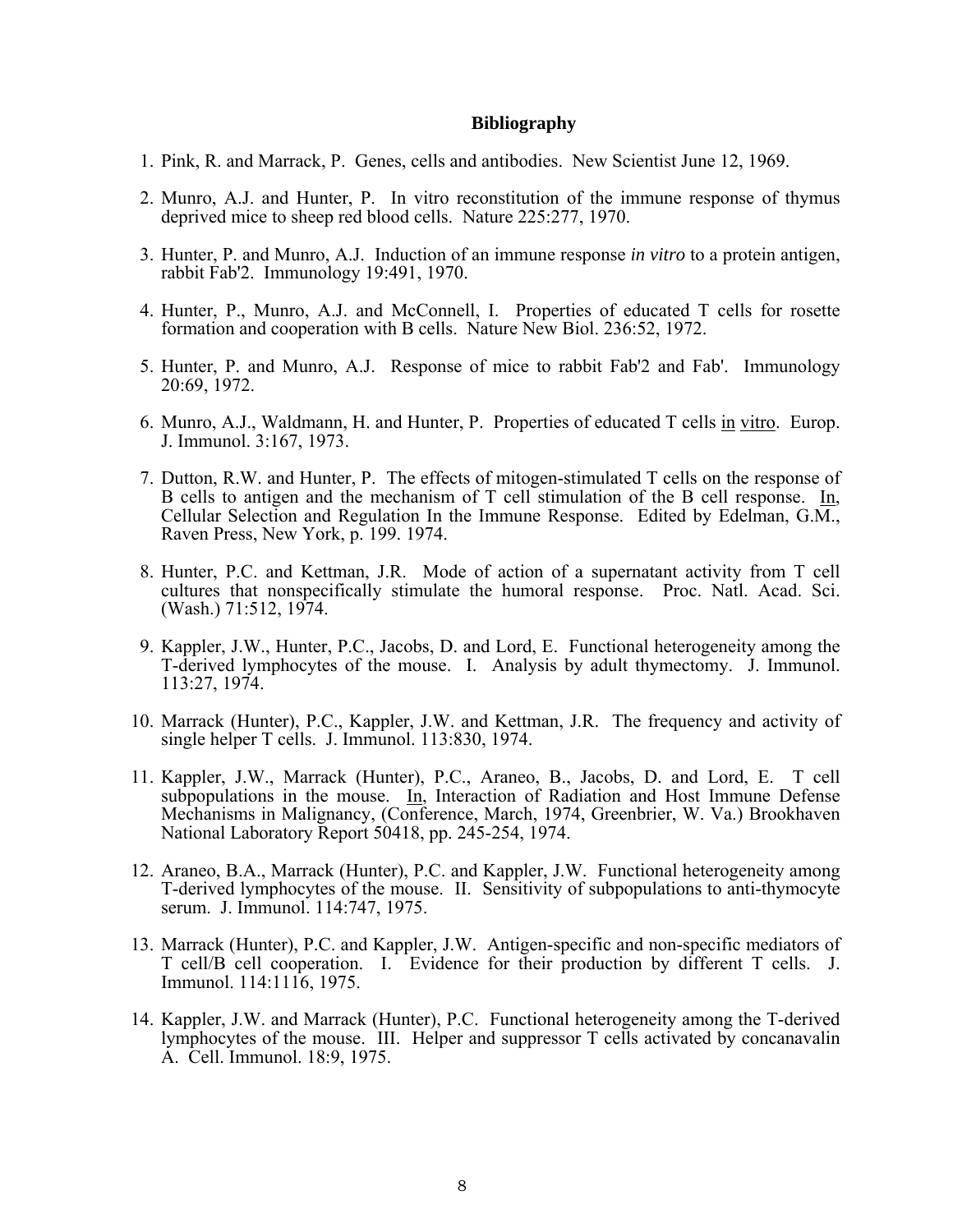- 15. Burns, F.D., Marrack (Hunter), P.C., Kappler, J.W. and Janeway, C.A. Functional heterogeneity among the T-derived lymphocytes of the mouse. IV. Nature of spontaneously induced suppressor cells. J. Immunol. 114:1345, 1975.
	- 16. Harwell, L., Kappler, J.W. and Marrack, P. Antigen-specific and non-specific mediators of T cell/B cell cooperation. III. Characterization of the nonspecific mediators from different sources. J. Immunol. 116:1379, 1976.
	- 17. Kappler, J.W. and Marrack, P.C. Helper T cells recognize antigen and macrophage surface components simultaneously. Nature (Lond.) 262:797, 1976.
	- 18. Araneo, B.A., Marrack, P.C. and Kappler, J.W. Functional heterogeneity among the Tderived lymphocytes of the mouse. V. Response kinetics of peripheral T cell subpopulations. J. Immunol. 117:1233, 1976.
	- 19. Araneo, B.A., Marrack, P.C. and Kappler, J.W. Functional heteroeneity among the Tderived lymphocytes of the mouse. VI. Memory T cells stored in the T2 subpoplation. J. Immunol. 117:2131, 1976.
	- 20. Hoffeld, J.T., Marrack, P. and Kappler, J.W. Antigen-specific and nonspecific mediators of T cell/B cell cooperation. IV. Development of a model system demonstrating responsiveness of two T cell functions to HGG *in vitro*. J. Immunol. 117:1953, 1976.
	- 21. Hoffeld, J.T., Marrack, P. and Kappler, J.W. Antigen-specific and nonspecific mediators of T cell/B cell cooperation. V. Unresponsiveness to HGG *in vitro* of these two T cell subpopulations. J. Immunol. 117:1960, 1976.
	- 22. Harwell, L., Marrack, P. and Kappler, J.W. Suppressor T cells in activation of helper T cell factor. Nature (Lond.) 265:57, 1977.
	- 23. Marrack, P. and Kappler, J.W. Anti-Ia inhibits the activity of T cells but not a T cell derived helper mediator. Immunogenetics 4:541, 1977.
	- 24. Kappler, J.W. and Marrack, P.C. Simultaneous recognition of carrier antigens and products of the H-2 complex by helper cells. In, Regulation of the Immune System. Edited by Sercarz, E.E., Herzenberg, L.A., and Fox, C.F., Academic Press, New York, p. 439, 1977.
	- 25. Marrack, P.C., Kappler, J. and Katz, M. T cell helpful and suppressive factors. Workshop summary, ibid., 393, 1977.
	- 26. Araneo, B.A., Marrack, P. and Kappler, J.W. Functional heterogeneity among T-derived lymphocytes of the mouse. VII. Conversions of T1 cells and T2 cells by antigen. J. Immunol. 119:765, 1977.
	- 27. Hoffeld, J.T., Marrack, P., and Kappler, J.W. Antigen-specific and non-specific mediators of T cell/B cell cooperation. VI. Distinct patterns of cross-reactivity by two HGG-primed helper T cell subpopulations. Cell. Immunol. 33:20, 1977.
	- 28. Kappler, J.W. and Marrack, P.C. The role of H-2 linked genes in helper T cell function. I. *In vitro* expression in B cells of immune response genes controlling helper T cell activity. J. Exp. Med. 146:1748, 1977, PMC2181905.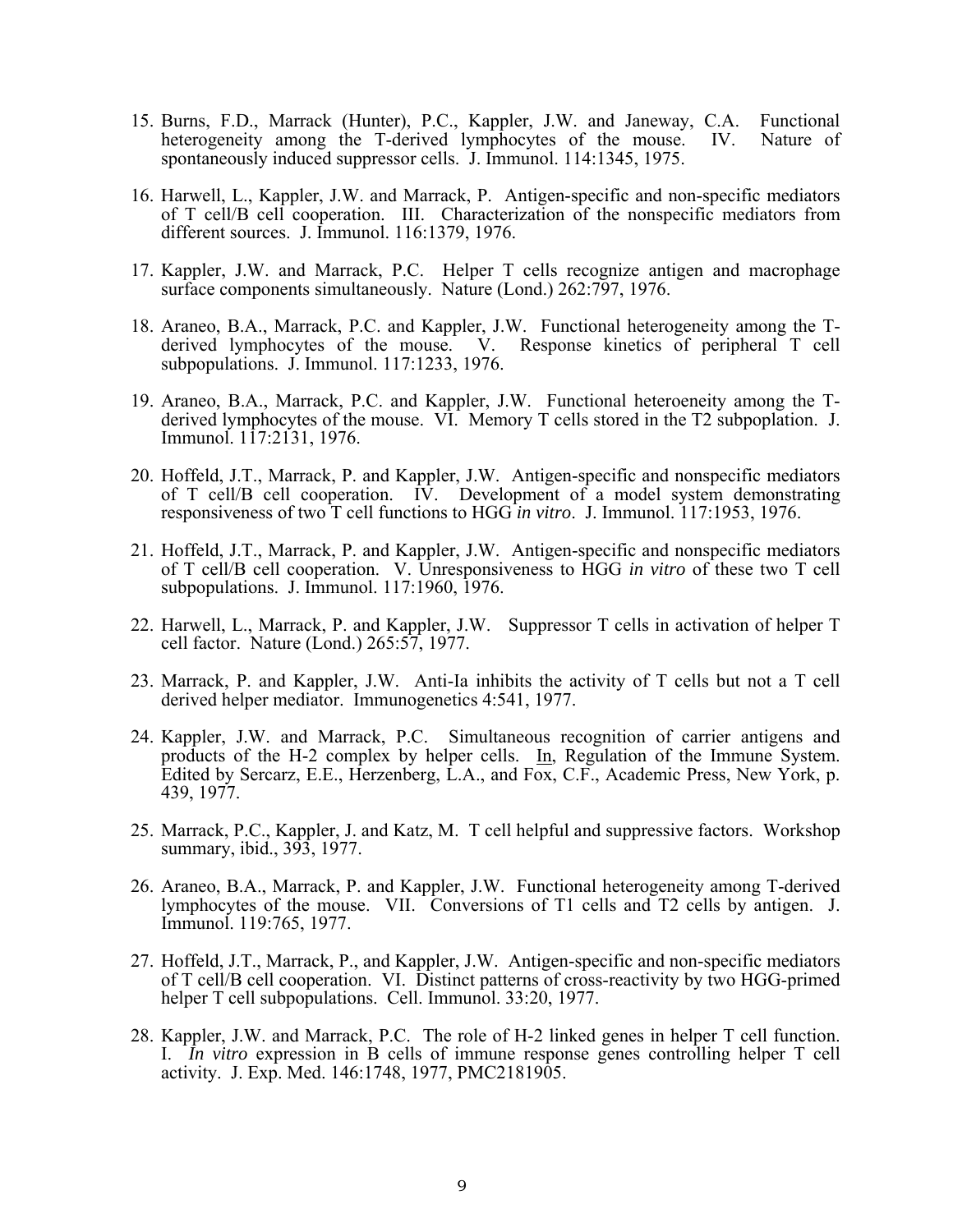- 29. Berkarda, B., Marrack, (Hunter), P.C., Kappler, J.W. and Bakemeier, R.F. Effects of warfarin administration on the immune response of mice. Arzneimittel-Forschung, 28:1407, 1978.
- 30. Swierkosz, J., Rock, K., Marrack, P.C. and Kappler, J.W. The role of H-2 linked genes in helper T cell function. II. Isolation on antigen-pulsed macrophages of two separate populations of F1 helper T cells each specific for antigen and one set of parental H-2 products. J. Exp. Med. 147:554, 1978.
- 31. Marrack, P.C. and Kappler, J.W. The role of H-2 linked genes in helper T cell function. III. Expression of Ir genes for trinitrophenyl derivatives of poly(LTyr, LGlu)-poly D, L Ala--poly L Lys in B cells and macrophages. J. Exp. Med. 147:1596, 1978.
- 32. Kappler, J.W. and Marrack, P. The role of H-2 linked genes in helper T-cell function. IV. Importance of T-cell genotype and host environment in I region and Ir gene expression. J. Exp. Med. 128:1510, 1978.
- 33. Kappler, J.W., Harwell, L., Keller, D., Swierkosz, J. and Marrack, P. Function and delivery of antigen-specific and nonspecific delivery helper T cell signals. In, B Lymphocytes in the Immune Response. Edited by Cooper, M., Mosier, D., Sher,  $\overline{I}$  and Vitetta, E., Elsevier North-Holland Inc., p. 293, 1979.
- 34. Marrack, P., Harwell, L., Kappler, J.W., Kawahara, D., Keller, D. nd Swierkosz, J. Helper T cell interactions with B cells and macrophages. In, Recent Developments in Immunological Tolerance and Macrophage Function. Edited by Baram, C., Pierce, C.W. and Battisto, J.R., Elsevier North-Holland Inc., New York, 31, 1979.
- 35. Marrack, P. and Kappler, J.W. The role of H-2 linked genes in helper T-cell function. VI. Expression of Ir genes by helper T cells. J. Exp. Med. 149:780, 1979.
- 36. Swierkosz, J., Marrack, P. and Kappler, J.W. The role of H-2 linked genes in helper T cell function. V. I-region control of helper T cell interaction with antigen presenting macrophges. J. Immunol. 123:654, 1979.
- 37. Keller, D.M., Swierkosz, J.E., Marrack, P. and Kappler, J.W. Two T cell signals are required for the B cell response to protein-bound antigens. In, T and B Lymphocytes: Recognition and Function. Edited by Bonavida, B., Vitetta, E. and Bach, F., Academic Press, New York p. 107, 1979.
- 38. Kappler, J.W., Swierkosz, J.E. and Marrack, P. Expression of I-region genes during helper T cell maturation and induction. In, The Regulatory Role of Macrophages in Immunity. Edited by Rosenthal, A.R. and Unanue, E.R., Academic Press, New York p. 107, 1979.
- 39. Marrack, P., Swierkosz, J.E. and Kappler, J.W. The role of antigen-presenting cells in effector helper T cell action. ibid. p.  $123$ , 1979.
- 40. Marrack, P., Swierkosz, J.E. and Kappler, J.W. Functions of two helper T cells distinguished by anti-Ia antisera. In, Regulatory T Lymphocytes. Edited by Pernis, B. and Vogel, H.J., Academic Press New York, p. 221, 1979.
- 41. Swierkosz, J.E., Marrack, P., and Kappler, J.W. Functional analysis of T cells expressing Ia antigens. I. Demonstration of helper T cell heterogeneity. J. Exp. Med. 150:1293, 1979.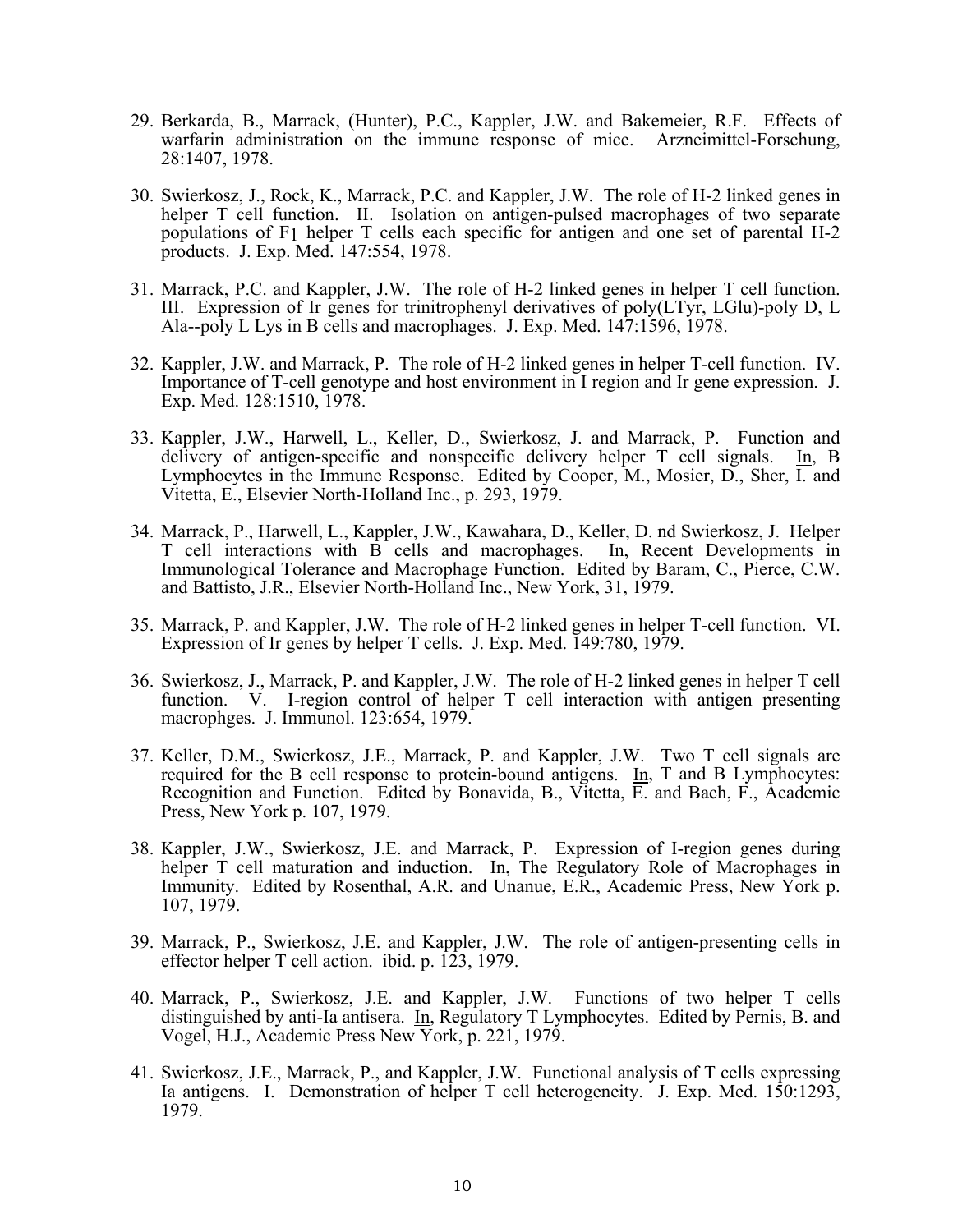- 42. Keller, D.M., Swierkosz, J.E., Marrack, P. and Kappler, J.W. Two types of functionally distinct helper T cells. J. Immunol. 124:1350, 1980.
- 43. Marrack, P. and Kappler, J.W. The two high responder haplotypes to (TG)-A--L do not cross react at the helper T cell level. J. Immunol. 124:1002, 1980.
- 44. Greenstein, J.L., Leary, J., Horan, P., Kappler, J.W. and Marrack, P. Flow sorting of antigen binding B cell subsets. J. Immunol. 124:1472, 1980.
- 45. Harwell, L., Skidmore, B., Marrack, P. and Kappler, J. A concanavalin A inducible, interleukin-2 producing T cell hybridoma. J. Exp. Med. 152:893,1980.
- 46. Marrack, P. and Kappler, J.W. The role of H-2 linked genes in helper T cell function. VII. Expression of I region and immune response genes by B cells in bystander help assays. J. Exp. Med. 152:1274, 1980.
- 47. Kappler, J., Skidmore, B., White, J. and Marrack, P. Antigen-inducible, H-2-restricted, interleukin-2 producing T cell hybridomas: Lack of independent antigen and H-2 recognition. J. Exp. Med. 153:1198, 1981, PMC2186156.
- 48. Greenstein, J.L., Lord, E.M., Horan, P., Kappler, J.W. and Marrack, P. Functional subsets of B cells defined by quantitative differences in surface I-A. J. Immunol. 126:2419, 1981.
- 49. Kappler, J.W., Graham, S.D., Jr., Leibson, J., Skidmore, B., Wegmann, D., White, J. and Marrack, P. T cell hybridomas. ICN-UCLA Symposia on Molecular and Cellular Biology, Vol. XX. Edited by Janeway, C., Sercarz, E.E., Wigzell, H. and Fox, C.F. Academic Press New York, p. 353, 1981.
- 50. Greenstein, J.L., Lord, E., Kappler, J.W. and Marrack, P. Analysis of the response of B cells from CBA/N defective mice to nonspecific T cell help. J. Exp. Med. 154:1608, 1981.
- 51. Leibson, J., Marrack, P. and Kappler, J.W. B cell helper factors. I. Requirement for both interleukin-2 and another 40 KD factor. J. Exp. Med. 154:1681, 1981.
- 52. Birmingham, J.R., Chesnut, R.W., Kappler, J.W., Marrack, P., Kubo, R. and Grey, H.M. Antigen presentation to T cell hybridomas by a macrophage cell line. An inducible function. J. Immunol. 128:1491, 1981.
- 53. Marrack, P.C., Graham, S.D., Jr., Leibson, J., Roehm, N., Wegmann, D. and Kappler, J.W. Properties of antigen specific, H-2 restricted T cell hybridomas. In, Isolation, Characterization and Utilization of T Lymphocyte Clones. Edited by Fitch, F. and Fathman, G., Academic Press New York, p. 119, 1982.
- 54. Marrack, P.C. Production of antigen-specific H-2 restricted T cell hybridomas. ibid. p. 508,1982
- 55. Roehm, N., Kappler, J. and Marrack, P. Use of T cell hybridomas in the analysis of helper T cell functions in B cell responses. In, Second Intl. Symp. on Immunobiology of Proteins and Peptides II. Edited by Atassi, M.Z., Plenum Press, 1982.
- 56. Marrack, P., Graham, S.D., Jr., Kushnir, E., Leibson, H.J., Roehm, N. and Kappler, J.W. Nonspecific factors in B cell responses. Immunol. Rev. 63:33, 1982.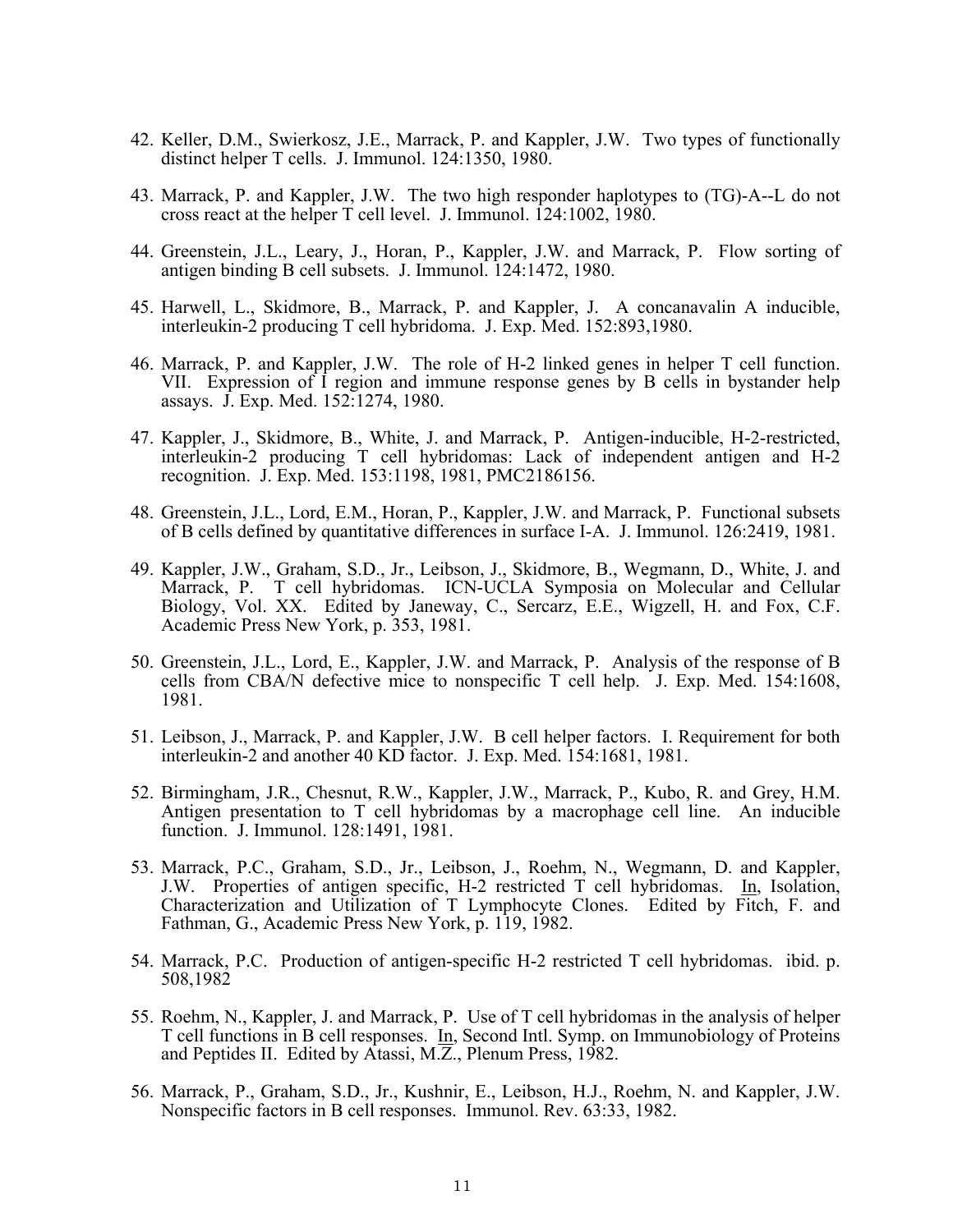- 57. Walker, E., Warner, N.L., Chesnut, R., Kappler, J. and Marrack, P. Antigen specific, Iregion restricted interactions *in vitro* between tumor cell lines and T cell hybridomas. J. Immunol. 128:2164, 1982.
- 58. Endres, R.O. and Marrack, P. Multiple thymus-derived helper cell activities involved in antibody responses. Survey Immunol. 128:2164, 1982.
- 59. Roehm, N.W., Marrack, P. and Kappler, J.W. Antigen specific, H-2 restricted helper T cell hybridomas. J. Exp. Med., 156:191, 1982.
- 60. Kappler, J., White, J., Wegmann, D., Mustain, E. and Marrack, P. Antigen presentation by Ia+ B cell hybridomas to H-2-restricted T cell hybridomas. Proc. Natl. Acad. Sci. (USA) 79:3604, 1982, PMC346471.
- 61. Leibson, H.J., Marrack, P. and Kappler, J. B cell helper factors. II. Synergy among three helper factors in the response of  $\overline{T}$  cell and macrophage depleted B cells. J. Immunol. 129:1398, 1982.
- 62. Roehm, N.W., Kappler, J.W. and Marrack, P. Functions of helper T cell hybridomas in B cell antibody responses. In, Genes: Past, Present and Future. Edited by Pierce, C.W., Cullen, S.E., Kapp, J.A., Schwartz, B.D. and Shreffler, D.C., The Humana Press, Inc. Clifton, NY 485, 1982.
- 63. Endres, R.O., Kushnir, E., Kappler, J.W., Marrack, P. and Kinsky, S.C. A role for T cell helper factors in antibody responses to "T-independent" antigens. Lymphokine Research 1:99, 1982.
- 64. Endres, R.O., Kushnir, E., Kappler, J.W., Marrack, P. and Kinsky, S.C. A requirement for nonspecific T cell factors in antibody response to "T cell independent" antigens. J. Immunol. 130:781, 1983.
- 65. Marrack, P., Skidmore, B. and Kappler, J.W. Binding of antigen-specific, H-2 restricted T cell hybridomas to antigen-pulsed adherent cell monolayers. J. Immunol. 130:2088, 1983.
- 66. Marrack, P. and Kappler, J. Use of somatic cell genetics to study chromosomes contributing to antigen plus I recognition by T cell hybridomas. J. Exp. Med. 157:404, 1983.
- 67. Pure, E., Isakson, P.C., Kappler, J.W., Marrack, P., Kramer, P.H. and Vitetta, E. T cellderived B cell growth and differentiation factors: Dichotomy between the responsiveness of B cells from adult and neonatal mice. J. Exp. Med. 157:600, 1983.
- 68. Dialynas, D.P., Wilde, D.B., Marrack, P., Pierres, A., Walls, K.A., Havran, W., Otten, G., Loken, M.R., Pierres, M., Kappler, J. and Fitch, F.W. Characterization of the murine antigen determinant, designated L3Ta, recognized by monoclonal antibody GK1.5: Expression of L3T4a by functional T cell clones appears to correlate primarily with class II MHC antigen-reactivity. Immunol. Rev. 74:29, 1983.
- 69. Kronenberg, M., Kraig, E., Sim, G., Kapp, J.A., Kappler, J., Marrack, P., Pierce, C.W. and Hood, L.E. Three T cell hybridomas do not contain heavy chain variable gene transcripts. J. Exp. Med. 158:210, 1983.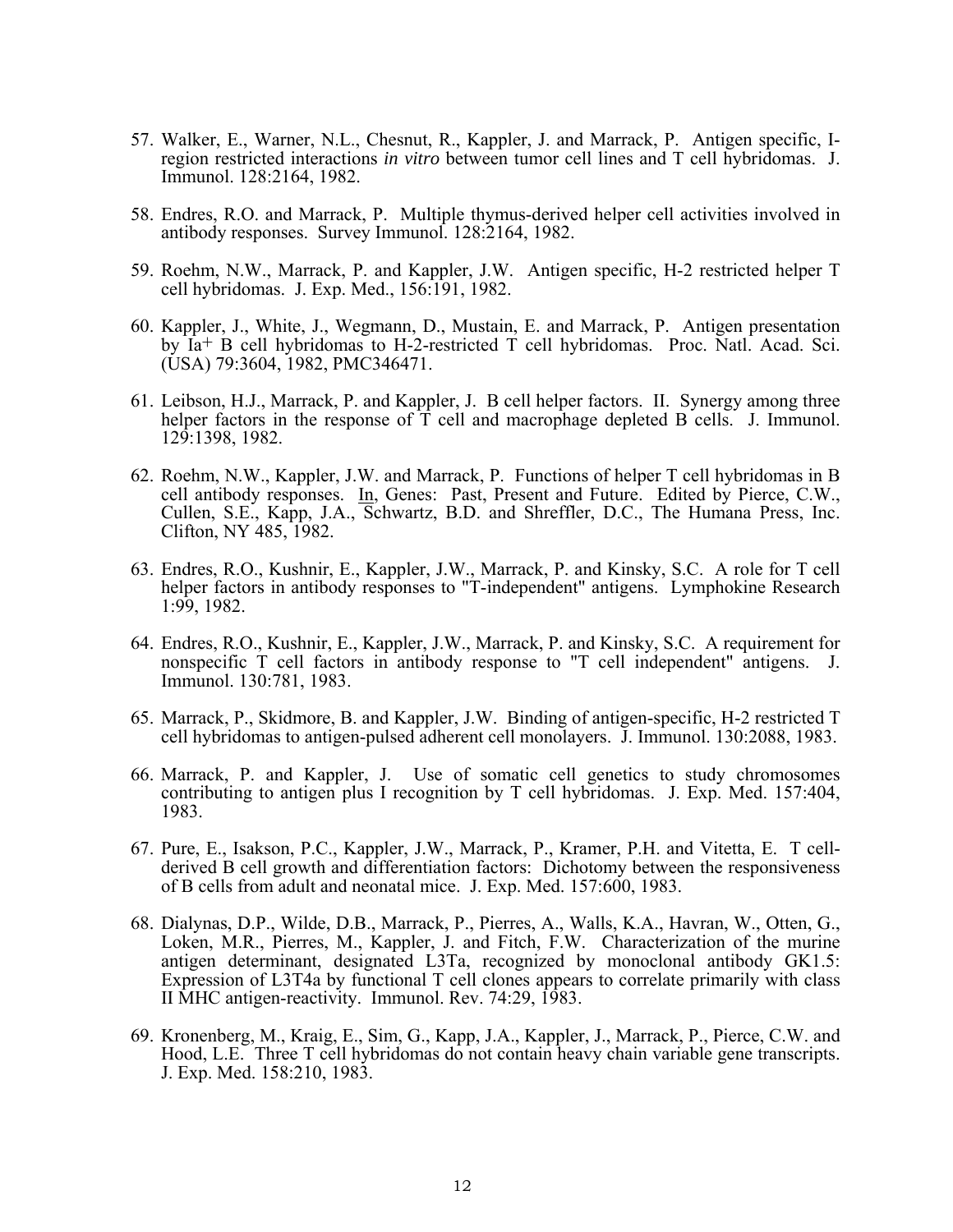- 70. Wilde, D.B., Marrack, P., Kappler, J., Dialynas, D.P. and Fitch, F.W. Evidence implicating L3T4 in class II MHC antigen-reactivity: Monoclonal antibody GK1.5 (anti-L3T4a) blocks class II MHC antigen-specific proliferation, release of lymphokines, and binding by cloned murine helper T lymphocyte lines. J. Immunol. 131:2178, 1983.
- 71. Swain, S.L., Howard, M., Kappler, J., Marrack, P., Watson, J., Booth, R., Wetzel, G.D. and Dutton, R.W. Evidence for two distinct classes of murine B cell growth factors which have activities in different functional assays. J. Exp. Med. 158:822, 1983.
- 72. Zlotnik, A., Roberts, W.K., Vasil, A., Blumenthal, E., LaRosa, F., Leibson, H.J., Endres, R.O., Graham, S.D., Jr., White, J., Hill, J., Henson, P., Klein, J.R., Bevan, M.J., Marrack, P. and Kappler, J.W. Coordinate production by a T cell hybridoma of gamma interferon and three other lymphokine activities. Multiple activities of a single lymphokine? J. Immunol. 131:794, 1983.
- 73. Endres, R.O., Marrack, P. and Kappler, J.W. An IL-2 secreting T cell hybridoma that responds to a self class I histocompatibility antigen in the H-2 D region. J. Immunol. 131:1656, 1983.
- 74. Roehm, N.W., Marrack, P. and Kappler, J.W. Helper signals in the plaque forming cell response to protein bound haptens. J. Exp. Med. 158:317, 1983.
- 75. Haskins, K., Kubo, R., White, J., Pigeon, M., Kappler, J. and Marrack, P. The major histocompatibility complex-restricted antigen receptor on T cells. I. Isolation with a monoclonal antibody. J. Exp. Med. 157:1149, 1983.
- 76. Marrack, P., Endres, R., Shimonkevitz, R., Zlotnik, A., Dialynas, D., Fitch, F. and Kappler, J. The major histocompatibility complex-restricted antigen receptor in T cells. II. Role of the L3T4 product. J. Exp. Med. 158:1077, 1983.
	- 77. Kappler, J., Kubo, R., Haskins, K., White, J. and Marrack, P. The major histocompatibility complex-restricted antigen receptor on T cells. III. Comparison of the receptors on two different T cell hybridomas. Cell 34:727, 1983.
	- 78. Daughety, T.W., Kappler, J.W., Marrack, P.C. and Chiller, J.M. Antigen presentation by murine alveolar macrophages shown in vitro by the stimulation of T lymphocyte activation and proliferation. Cell. Immunol. 79:379, 1983.
	- 79. Shimonkevitz, R., Kappler, J., Marrack, P. and Grey, H. Antigen recognition by H-2 restricted T cells. I. Cell free antigen processing. J. Exp. Med. 158:303, 1983.
	- 80. Marrack, P., Shimonkevitz, R., Hannum, C., Haskins, K. and Kappler, J. The major histocompatibility complex restricted antigen receptor on T cells. IV. An anti-idiotypic antibody predicts both antigen and I-specificity. J. Exp. Med. 158:1635, 1983.
	- 81. Kappler, J., Kubo, R., Haskins, K., Hannum, C., Marrack, P., Pigeon, M., McIntyre, B., Allison, J. and Trowbridge, I. The major histocompatibility complex-restricted antigen receptor on T cells in mouse and man: Identification of constant and variable peptides. Cell 35:295, 1983.
	- 82. Sunshine, G.H., Gold, D.P., Wortis, H.H., Marrack, P. and Kappler, J.W. Mouse spleen dendritic cells present soluble antigens to antigen-specific T cell hybridomas. J. Exp. Med. 158:1745, 1983.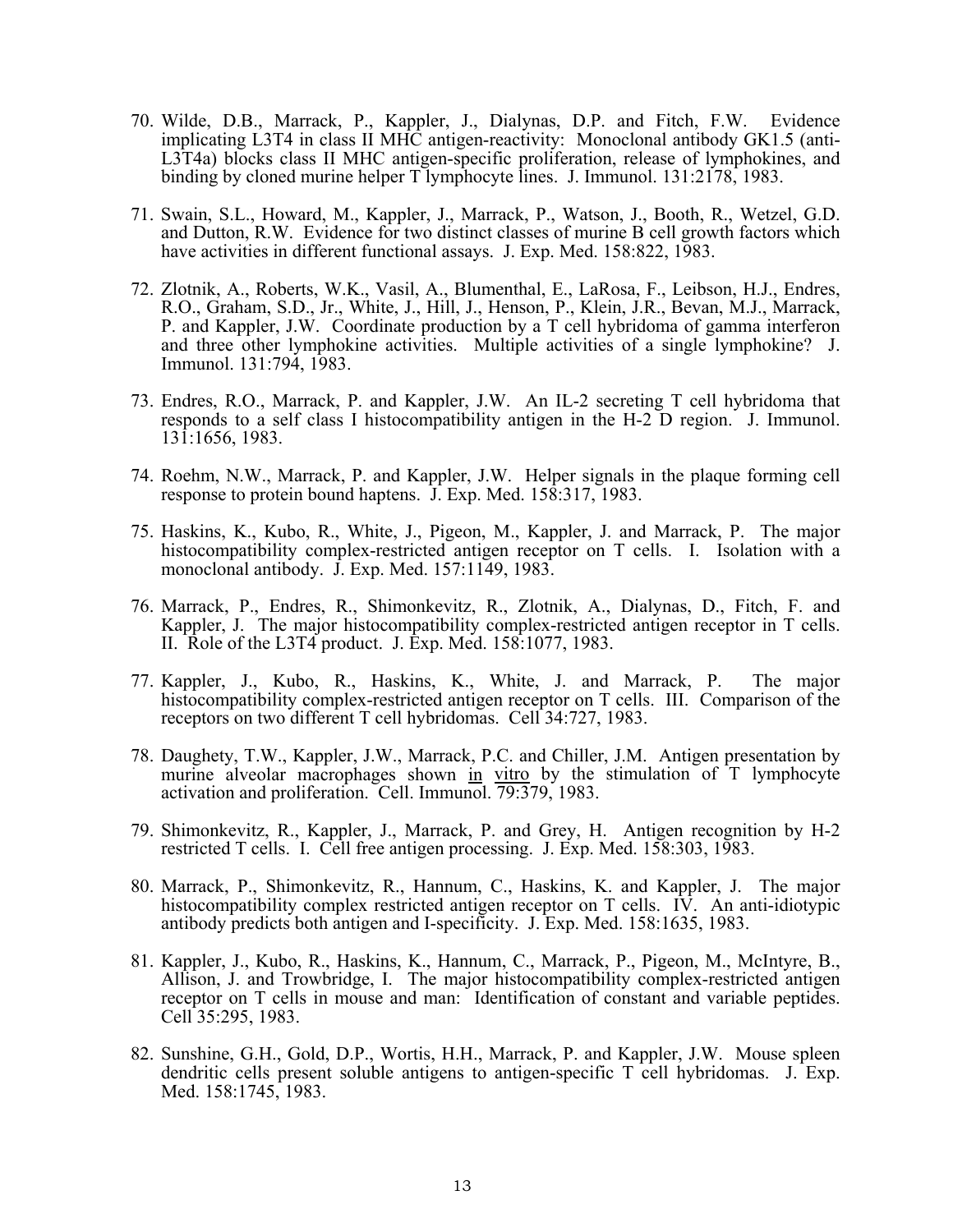- 83. Marrack, P., Hannum, C., Harris, M., Haskins, K., Kubo, R., Pelanne, M., Shimonkevitz, R., White, J. and Kappler, J. Antigen specific, major histocompatibility complexrestricted T cell receptors. Immunol. Rev. 76:131, 1983.
- 84. White, J., Haskins, K.M., Marrack, P. and Kappler, J. Use of I region-restricted, antigenspecific T cell hybridomas to produce idiotypically specific anti-receptor antibodies. J. Immunol. 130:1033, 1983.
- 85. Marrack, P., Skidmore, B. and Kappler, J.W. Binding of antigen-specific, H-2 restricted T cell hybridomas to antigen-pulsed adherent cell monolayers. J. Immunol. 130:2088, 1983.
- 86. Zlotnik, A., Shimonkevitz, R.P., Gefter, M.L., Marrack, P. and Kappler, J. Characterization of the gamma-interferon mediated induction of antigen presenting ability in P388D1 cells. J. Immunol. 131:2814, 1984.
- 87. Marrack, P., Kubo, R., Haskins, K., Hannum, C., White, J., Pigeon, M., Endres, R., Shimonkevitz, R., McIntyre, B., Allison, B., Trowbridge, I. and Kappler, J. T cell hybridomas use in studying T cell receptors for antigen plus MHC. In Progress in Immunol. V. Edited by Yamamura, Y. and Tada, T., Academic Press, Japan, p.735, 1984.
	- 88. Kappler, J.W., Leibson, J., Roehm, N., Zlotnik, A., Gefter, M. and Marrack, P. Multiple helper T cell activities in B cell responses. In Progress in Immunol. V. Edited by Yamamura, Y., Tada, T., Academic Press, p. 683, 1984.
	- 89. Marrack, P. More on the T cell receptor. Nature News and Views 309:310, 1984.
	- 90. Haskins, K., Kappler, J. and Marrack, P. The major histocompatibility complex-restricted antigen receptor on T cells. Annual Review Immunology 2:51, 1984.
	- 91. Malissen, B., Peele Price, M., Goverman, J.M., McMillan, M., White, J., Kappler, J., Marrack, P., Pierres, A., Pierres, M. and Hood, L. Gene transfer of H-2 class II genes: Antigen presentation by mouse fibroblast and hamster B cell lines. Cell 36:319, 1984.
	- 92. Greenstein, J.L., Marrack, P., Kappler, J. and Burakoff, S.J. The role of L3T4 in recognition of Ia by a cytotoxic H-2Dd specific T cell hybridoma. J. Exp. Med. 159:1213, 1984.
	- 93. Folsom, V., Gold, D.P., White, J., Marrack, P., Kappler, J. and Tonegawa, S. Functional and inducible expression of a transfected murine class II major histocompatibility complex gene. Proc. Natl. Acad. Sci. USA 81:2045, 1984, PMC345433.
	- 94. Haskins, K., Hannum, C., White, J., Roehm, N., Kubo, R., Kappler, J. and Marrack, P. The antigen-specific, major histocompatibility complex restricted receptor on T cells. VI. An antibody to a receptor allotype. J. Exp. Med. 60:452, 1984.
	- 95. Shimonkevitz, R., Colon, S., Kappler, J.W., Marrack, P. and Grey, H.M. Antigen recognition by H-2 restricted T cells. II. A tryptic ovalbumin peptide which substitutes for processed antigen. J. Immunol. 133:2067, 1984.
	- 96. Leibson, H.J., Gefter, M., Zlotnik, A., Marrack, P., and Kappler, J.W. The role of interferon in antibody producing responses. Nature 309-799, 1984.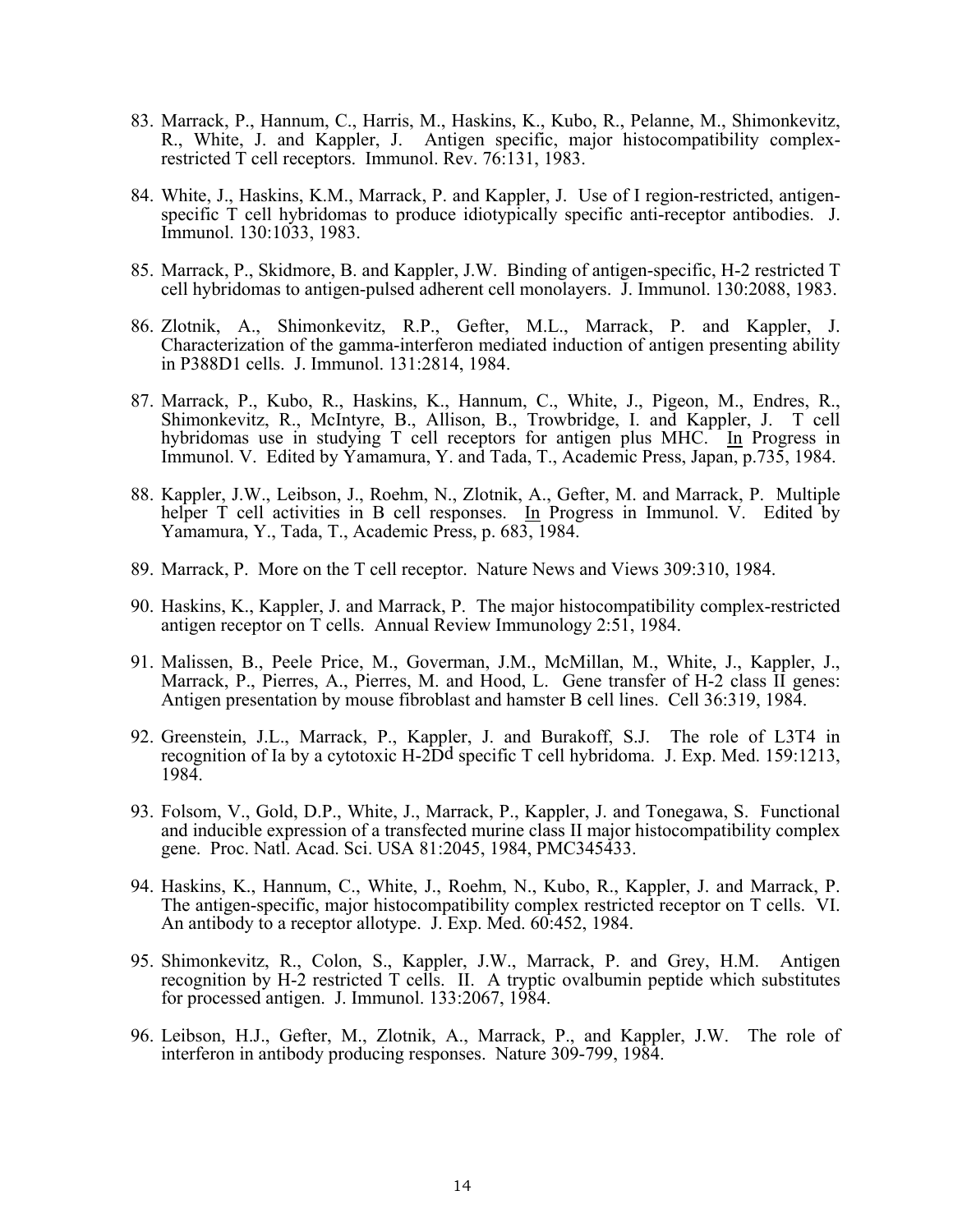- 97. Watts, T.H., Brian, A.A., Kappler, J.W., Marrack, P. and MCcConnell, H.M. Antigen presentation by supported planar membranes containing affinity purified I-A<sup>d</sup>. Proc. Natl. Acad. Sci. USA 84:7564, 1984, PMC392187.
- 98. Roehm, N., Herron, L., Cambier, J., DiGiusto, D., Haskins, K., Kappler, J. and Marrack, P. The major histocompatibility complex-restricted antigen receptor on T cells: Distribution on thymus and peripheral T cells. Cell 38:577, 1984.
- 99. Hannum, C., Freed, J.H., Tarr, G., Kappler, J. and Marrack, P. Biochemistry and distribution of the T cell receptor. Immunol. Rev. 81:161, 1984.
- 100. Kappler, J., Roehm, N., Haskins, K., Hannum, C., Herron, L., Kubo, R., Cambier, J., Epstein, R., Cohn, M., Taylor, B.A. and Marrack, P. Expression of the antigen specific, major histocompatibility complex-restricted receptor on T cells. In, Regulation of the Immune System. Edited by Sercarz, E., Cantor, H., and Chess, L., Academic Press, NY, p.377, 1984.
- 101. Roehm, N.W., Leibson, H.J., Zlotnik, A., Kappler, J., Marrack, P. and Cambier, J.C. Interleukin induced increase in Ia expression by normal mouses B cells. J. Exp. Med. 160:679, 1984.
- 102. Hannum, C.H., Kappler, J.W., Trowbridge, I.S., Marrack, P. and Freed, J.H. Immunoglobulin-like nature of the alpha chain of a human T cell antigen/MHC receptor. Nature 312:65, 1984.
- 103. Sim, G.K., Yagüe, J., Marrack, P., Palmer, E., Augustin, A. and Kappler, J. The primary structure of human T cell alpha chain. Nature 312:771, 1984.
- 104. Grey, H.M., Chesnut, R.W., Shimonkevitz, R., Marrack, P. and Kappler, J. Mechanisms of antigen processing and presentation. Immunobiology 168:202, 1984.
- 105. Zlotnik, A., Shimonkevitz, R., Kappler, J. and Marrack, P. Effect of prostaglandin E2 of the gamma-interferon induction of antigen-presenting ability in P388D1 cells and on IL-2 production by T cell hybridomas. Cell. Immunol. 90:154, 1985.
- 106. Marrack, P., Roehm, N. and Kappler, J.W. The antigen-specific, major histocompatibility complex restricted on T cells. In, T Cell Clones, Elsevier Biomedical Press. Edited by von Boehmer, H. and Haas, W., p. 31, 1985.
- 107. Roehm, N., MacNeil, I., Haskins, K., White, J., Karjalainen, K., Kappler, J.W. and Marrack, P. Antigen recognition by helper  $T$  cells and hybridomas. In, Factors Regulating Recognition in Cell Mediated Immunity. Edited by Watson, J.D. and Marbrook, J., Marcel Dekker, Inc., New York, p. 197, 1985.
- 108. Golde, W.T., Kappler, J.W., Greenstein, J., Malissen, B., Hood, L. and Marrack, P. The MHC-restricted antigen receptor on T cells. VIII. The role of the LFA-1 product. J. Exp. Med. 161:635, 1985.
- 109. Roehm, N.W., Leibson, H.J., Marrack, P., Cambier, J.C. and Kappler, J.W. B lymphocyte activation. In, Cellular and Molecular Biology of Lymphokines. Edited by Sorg, C. and Schimpl, A., Academic Press, NY, 1985.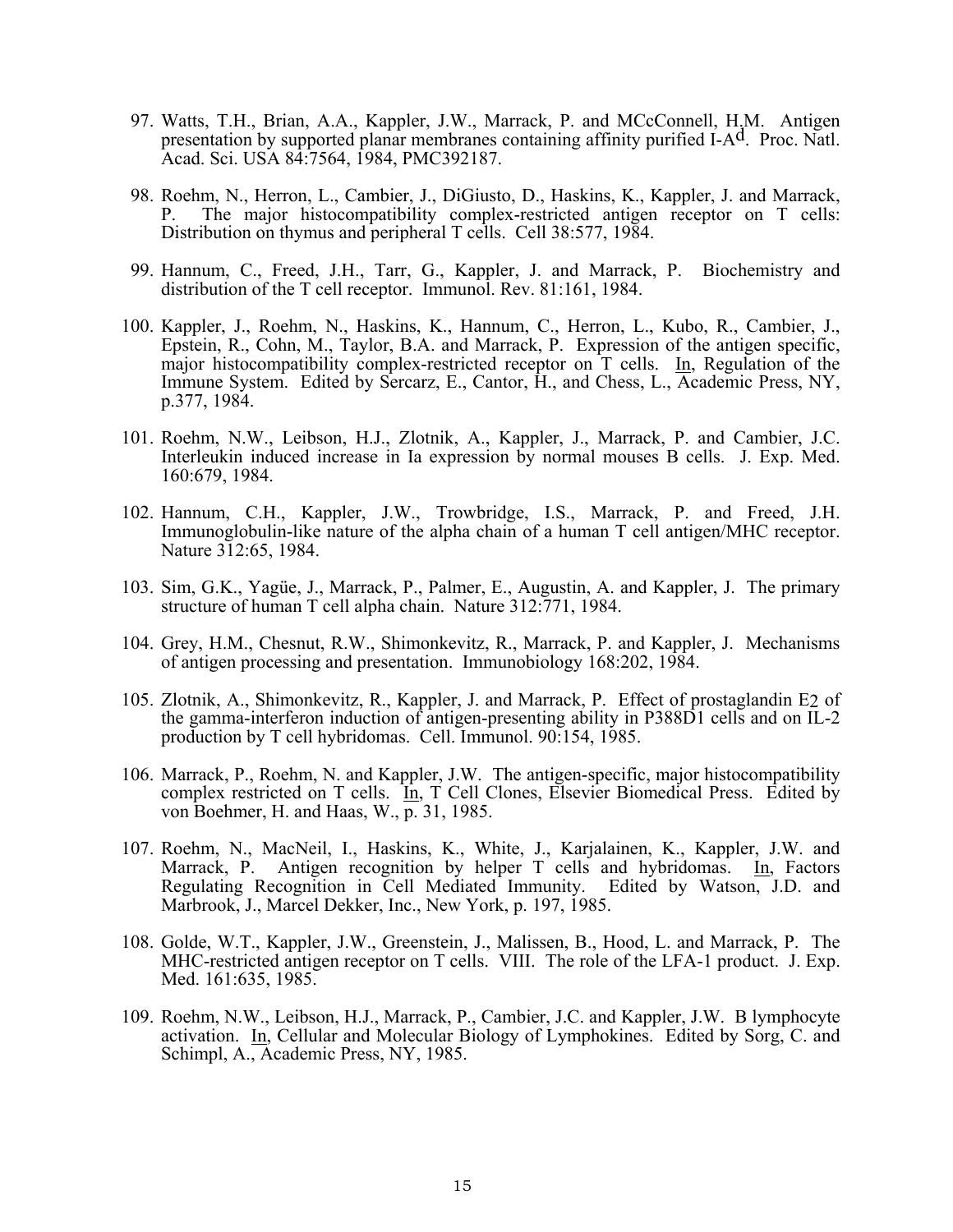- 110. Czitrom, A.A., Edwards, S., Phillips, R.A., Bosma, M.J., Marrack, P. and Kappler, J.W. The function of antigen presenting cells in mice with severe combined immunodeficiency. J. Immunol. 134:2276, 1985.
- 111. Born, W., Yagüe, J., Palmer, E. Kappler, J. and Marrack, P. Rearrangement of T cell receptor b chain genes during T cell development. Proc. Natl. Acad. Sci. USA 82:2925, 1985, PMC397679.
- 112. Webb, S.R., Li, J.H., MacNeil, I., Marrack, P., Sprent, J. and Wilson, D.B. T cell receptors for responses to Mls determinants and allo-H-2 determinants appear to be encoded on different chromosomes. J. Exp. Med. 161:269, 1985.
- 113. Epstein, R., Roehm, N., Marrack, P., Kappler, J., Davis, M., Hedrick, S. and Cohn, M. Genetic markers of the antigen-specific  $\overline{T}$  cell receptor locus. J. Exp. Med. 161:1219, 1985.
- 114. Marrack, P., Haskins, K., Roehm, N., White, J., Born, W., Yagüe, J., Palmer, E. and Kappler, J.W. The T cell receptor. In, Investigation and Experimentation of Antibody Combining Sites. Edited by Reid, E., Cook, G.M.W. and Morré, D., Plenum Press p. 267, 1985.
- 115. Roehm, N., Carbone, A., Kushnir, E., Taylor, B.A., Riblet, R., Marrack, P. and Kappler, J. The major histocompatibility complex-restricted antigen receptor on T cells: The genetics of expression of an allotype. J. Immunol. 135:2176, 1985.
- 116. Yagüe, J., White, J., Coleclough, C., Kappler, J., Palmer, E. and Marrack, P. The T cell receptor: The a and b chains define idiotype and antigen and MHC specificity. Cell, 42:81, 1985.
- 117. Haskins, K., Roehm, N., Hannum, C., White, J., Kubo, R., Marrack, P, and Kappler, J. The murine T cell receptor. In, Human T Cells. Humana Press, p. 15, 1985.
- 118. Farr, A., Anderson, S., Marrack, P. and Kappler, J. Expression of antigen specific, major histocompatibility complex-restricted receptors by cortical and medullary thymocytes *in situ*. Cell 43:543, 1985.
- 119. Marrack, P. and Kappler, J. The antigen specific, major histocompatibility complexrestricted receptor on T cells. Advances in Immunology 38:1, 1986.
- 120. Kappler, J. and Marrack, P. Lymphokines. In, Handbook of Experimental Immunology. Edited by Weir, Weir, Herzenberg, L.A. and Herzenberg, L.A. Fourth Edition, Blackwell Scientific Publications, Ltd., Edinburgh, Scotland, vol. 2, chapter 59, 1986.
- 121. Marrack, P., Born, W., Roehm, N., Farr, A. and Kappler, J. T cell receptors in the thymus. Biochemical Soc. Symp. 51:197, 1986.
- 122. Born, W., Roehm, N., White, J., Kushnir, E., Palmer, E., Kappler, J. and Marrack, P. Development of T cell receptor expression in fetal thymus organ cultures. In, Roles of leukocytes in host defense. Edited by Oppenheim, J.J., Alan R. Liss, Inc. NY, p. 29, 1986.
- 123. Marrack, P. and Kappler, J. The T cell and its receptor. Scientific American 254(2):36, 1986.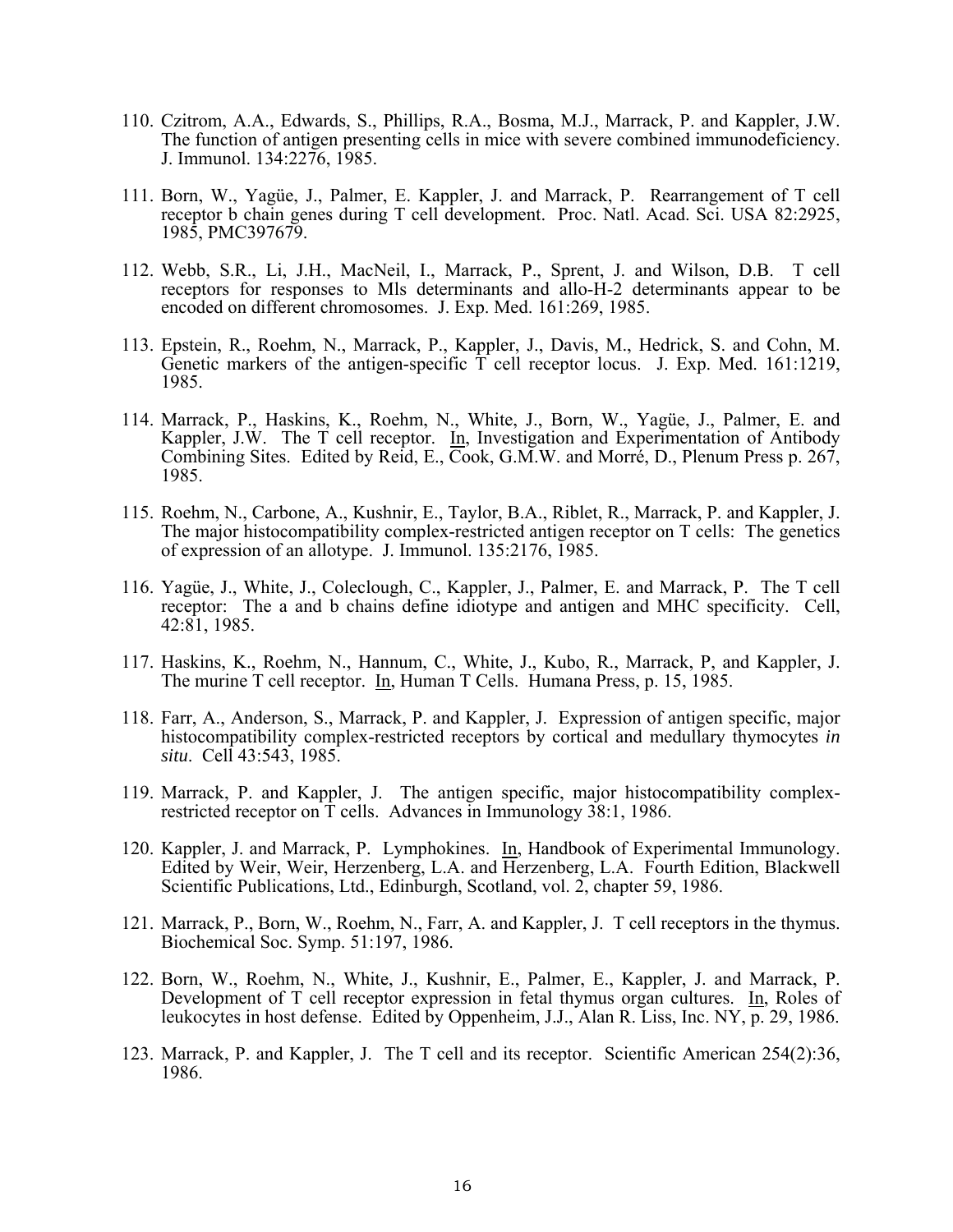- 124. McDuffie, M., Born, W., Marrack, P. and Kappler, J. The role of the T cell receptor in thymocyte maturation: Effects *in vivo* of anti-receptor antibody. Proc. Natl. Acad. Sci. USA 83:8728, 1986, PMC387004.
- 125. Marrack, P. and Kappler, J. The antigen specific MHC-restricted receptor on T cells. Reviiora Doyna de Immunología, 5:3, 1986.
- 126. Kawahara, D.J., Marrack, P. and Kappler, J. H-2-linked Ir gene control of VH determinant(s)-specific helper T cells. J. Mol. Cell. Immunol. 2:255, 1986.
- 127. Gay, D., Coeshott, C., Golde, W., Kappler, J. and Marrack, P. The major histocompatibility complex-restricted antigen receptor on T cells. IX. Role of accessory molecules in recognition of antigen plus isolated IA. J. Immunol. 136:2026, 1986.
- 128. Golde, W.T., Gay, D., Kappler, J. and Marrack, P. The role of LFA-1 in class II restricted, antigen specific responses. Cell. Immunol. 103:73, 1986.
- 129. Gefter, M. and Marrack, P. The development of the lymphocyte repertoire. Nature News and Views, 1986.
- 130. Kappler, J.W., Roehm, N., Born, W., McDuffie, M., Kushnir, E., White, J. and Marrack, P. Expression of the antigen-specific, MHC-restricted T cell receptor. In, Progress in Immunology VI. Edited by Cinader, B. and Miller, R.G., Academic Press, Inc., NY pp. 152, 1986.
- 131. Born, W., Rothbun, G., Tucker, P., Marrack, P. and Kappler. J. Synchronized rearrangement of T cell gamma and beta chain genes in fetal thymocyte development. Science 234:479, 1986.
- 132. Blackman, M., Yagüe, J., Kubo, R., Gay, D., Coleclough, C., Palmer, E., Kappler, J. and Marrack, P. The T cell repertoire may be biased in favor of MHC recognition. Cell 47:349, 1986.
- 133. Marrack, P., Blackman, M., Born, W., McDuffie, M., Roehm, N., White, J., Kushnir, E., and Kappler, J. T cell Specificity. In, Molecular Mechanisms in the Regulation of Cell Behavior. Edited by Waymouth, C., Alan Liss Inc. New York, NY vol. 5, pp. 45, 1987.
- 134. Kubo, R.T., Kappler, J.W., Haskins, K. and Marrack, P. The major histocompatibility complex-restricted T cell antigen receptor. In, Antigen Specific T Cell Receptors and Factors. Edited by Marchalonis, J.J., CRC Press vol. 1, pp. 77, 1987.
- 135. Marrack, P., McDuffie, M., Born, W., Blackman, M., Hannum, C. and Kappler, J. The T cell receptor: Its repertoire and role in thymocyte development. In, Lymphocyte Activation and Immune Regulation. Edited by Gupta, S., Paul, W.E. and Fauci, A.S., Plenum Press NY, p. 1 1987.
- 136. Gay, D., Kappler, J. and Marrack, P. L3T4 interacts with class II molecules on target cells. Ann. de L'Institut Pasteur 138:125, 1987.
- 137. Marrack, P. New insights into antigen recognition. Science 235:1311, 1987.
- 138. Born, W., McDuffie, M., Roehm, N., Kushnir, E., White, J., Thorpe, D., Stefano, J., Kappler, J. and Marrack, P. Expression and role of the T cell receptor in early thymocyte differentiation in vitro. J. Immunol. 138:999, 1987.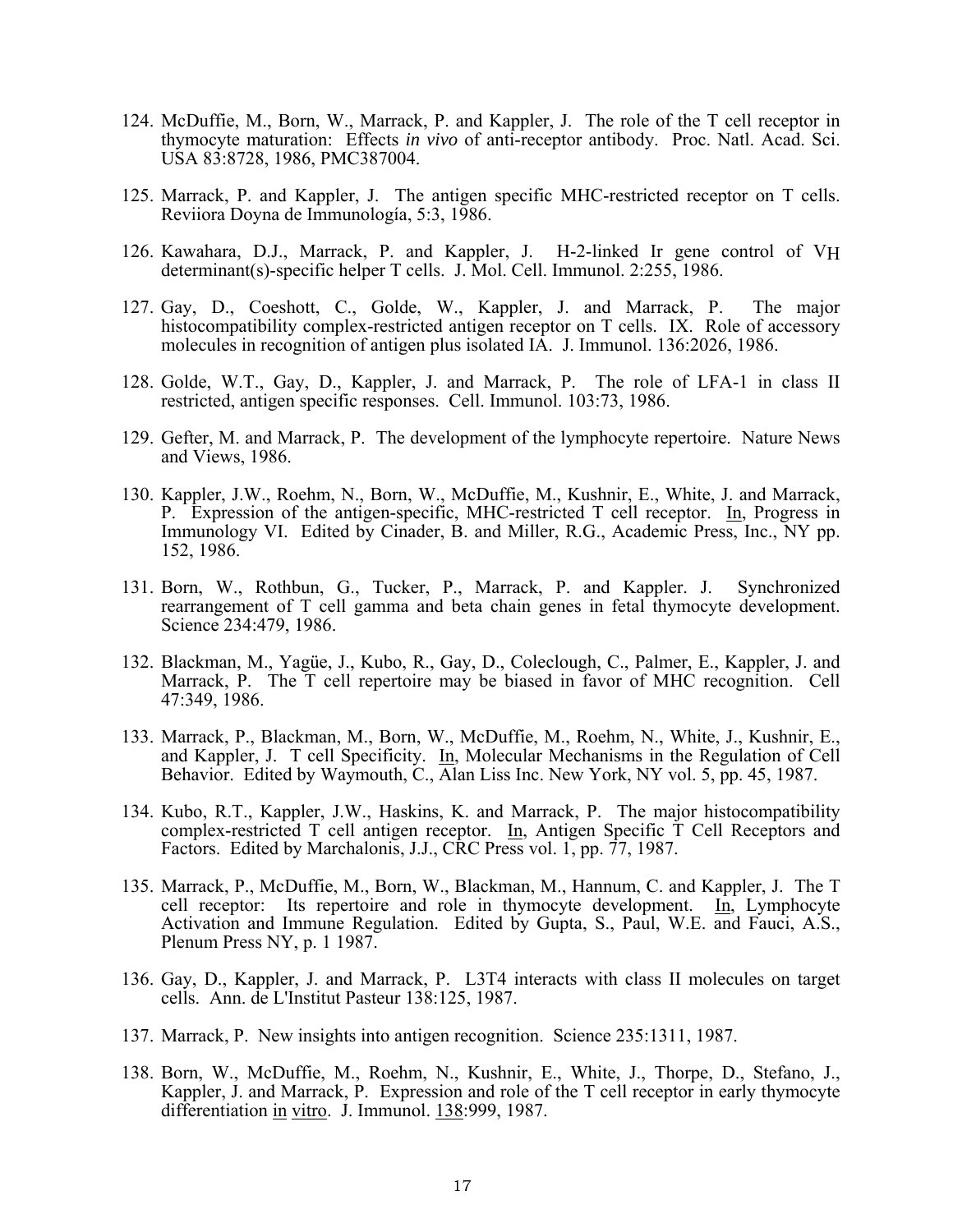- 139. Kappler, J.W., Wade, T., White, J., Kushnir, E., Blackman, M., Bill, J., Roehm, N. and Marrack, P. A T cell receptor Vb segment that imparts reactivity to a class II major histocompatibility complex product. Cell 249:263, 1987.
- 140. Kappler, J., Roehm, N. and Marrack, P. T cell tolerance by clonal elimination in the thymus. Cell 49:273-280, 1987.
- 141. Hannum, C., Marrack, P., Kubo, R. and Kappler, J. Thymocytes with the predicted properties of pre-T cells. J. Exp. Med. 166:874, 1987.
- 142. McDuffie, M., Roehm, N., Born, W., Marrack, P., and Kappler, J.W. T cell receptor/MHC interactions in the thymus and the shaping of the T cell repertorie. Transplant. Proc. 29 Supplement 7:111, 1987.
- 143. Gay, D., Maddon, P., Sekaly, R., Talle, M.A., Godfrey, M., Long, E., Goldstein, G., Chess, L., Axel, R., Kappler, J. and Marrack, P. Functional interaction between the human T cell protein CD4 and the major histocompatibility complex HLA-DR antigen. Nature 328:626, 1987.
- 144. Marrack, P., Blackman, M., Born, W., McDuffie, M., Roehm, N., Kushnir, E., White, J., Cowing, C., Burkly, L., Flavell, R., Lo, D., Brinster, R. and Kappler, J. The role of the T cell receptor in thymocyte development. In, "The T Cell Receptor". UCLA Symposia on Molecular and Cellular Biology, volume 73. Edited by Davis, M. and Kappler, J., Alan R. Liss, Inc., New York, NY, p. 153, 1987.
- 145. Finkel, T.H., McDuffie, M., Kappler, J., Marrack, P. and Cambier, J.C. Both immature and mature T cells mobilize  $Ca^{++}$  in response to antigen receptor crosslinking. Nature 330:179, 1987.
- 146. Marrack, P. and Kappler, J. The T Cell Receptor. Science 238:1073, 1987.
- 147. Born, W., Miles, C., White, J., O'Brien, R., Freed, J.H., Marrack, P., Kappler, J. and Kubo, R.T. Peptide sequences of T cell receptor g and d chains are identical to predicted x and y proteins. Nature 330:572, 1988.
- 148. Marrack, P. and Kappler, J. Antigen recognition by T cells. In, Immunological Diseases. Edited by Talmage, D., Frank, M.M., Austen, K.F., Claman, H.M. and M. Samter, M., Little, Brown and Co., Boston, MA, vol. 49, 1988.
- 149. Blackman, M.A., Kappler, J.W. and Marrack P., T cell specificity and repertoire. Immunol. Revs. 101:5, 1988.
- 150. Kappler, J.W., Staerz, U., White, J. and Marrack, P., T cell receptor Vb elements which recognize Mls-modified products of the major histocompatibility complex. Nature 332:35, 1988.
- 151. VanEwijk, W., Ron, Y, Monaco, J., Kappler, J., Marrack, P., LeMeur, M., Gerlinger, P., Durand, B., Benoist,C. and Mathis, D. Compartmentalization of MHC Class II gene expression in transgenic mice. Cell 53:357, 1988.
- 152. Marrack, P., Kushnir, E., Born, W., McDuffie, M. and Kappler, J. The development of helper T cell precursors in mouse thymus. J. Immunol. 140:2508, 1988.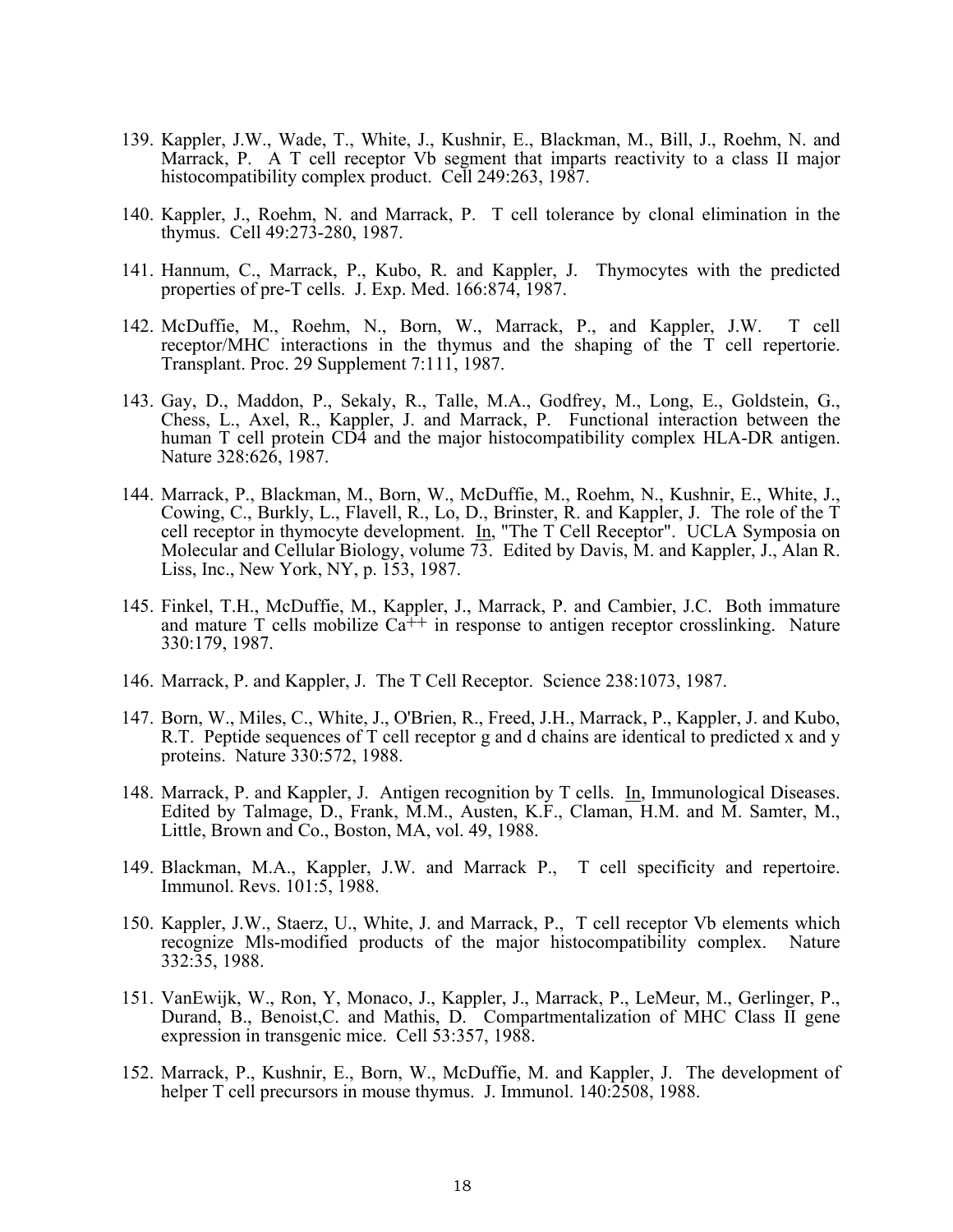- 153. Born, W., White, J., Kappler, J. and Marrack, P. Rearrangement of IgH genes in normal thymocyte development. J. Immunol. 140:3228, 1988.
- 154. Marrack, P., Lo, D., Brinster, R., Palmiter, R., Burkly, L., Flavell, R.H and Kappler, J. The effect of thymus environment on T cell development and tolerance. Cell 53:627, 1988.
- 155. Marrack, P. and Kappler, J. T cells can distinguish between allogeneic major histocompatibility complex products or different cell types. Nature 332:6167, 1988.
- 156. Gay, D., Buus, S., Pasternak, J., Kappler, J. and Marrack, P. The T cell accessory molecule, CD4, recognizes a monomorphic determinant on isolated Ia. Proc. Natl. Acad. Sci. USA 85:5629, 1988, PMC281813.
- 157. Carbone, A.M., Marrack, P. and Kappler, J.W. Remethylation at sites 5' of the murine Lyt 2 gene in association with shut down of Lyt 2 expression. J. Immunol. 141:1369, 1988.
- 158. Wade, T., Bill, J., Marrack, P.C., Palmer, E. and Kappler, J.W. Molecular basis for the non-expression of Vb17 in some strains of mice. J. Immunol. 141:2165, 1988.
- 159. McDuffie, M., Roehm, N., Kappler, J. and Marrack, P. Involvement of major histocompatibility complex products in tolerance induction in the thymus. J. Immunol. 141:1840, 1988.
- 160. Fenton, R.G., Marrack, P., Kappler, J.W., Kanagawa, O. and Seidman, J.G. Allelic exclusion of both a/b and gd T cell antigen receptors in transgenic mice bearing a rearranged b chain gene. Science 241:1089, 1988.
- 161. Marrack, P. and Kappler, J. The T-cell repertoire for antigen and MHC. Immunology Today 9:308, 1988.
- 162. Kappler, J.W., White, J. and Marrack, P. Role of MHC and the T cell a/b receptor in Mls Recognition. J. Immunogenetics 1988.
- 163. O'Brien, R.L., Marrack, P. Storb, U. and Kappler, J. B cells expressing immunoglobulin transgenes respond to a T-dependent antigen only in the presence of Ia-compatible T cells. J. Immunol. 141:3335, 1988.
- 164. Pullen A., Marrack, P. and Kappler, J. The T cell repertoire is heavily influenced by tolerance to polymorphic self antigens. Nature 335:796, 1988.
- 165. Carbone, A., Marrack, P. and Kappler, J. Demethylation of the CD8 gene in CD4+ murine T cells suggests that  $CD4^+$  cells develop from  $CD8^+$  precursors. Science 242:1174, 1988.
- 166. Yagüe, J., Blackman, M., Born, W., Marrack, P., Kappler, J. and Palmer, E. The structure of Va and Ja segments in the mouse. Nucleic Acids Res. 16:11355, 1988, PMC339015.
- 167. White, J., Herman, A., Pullen, A.M., Kubo, R., Kappler, J.W. and Marrack, P. The Vbspecific super antigen staphylococcal enterotoxin B: Stimulation of mature T cells and clonal deletion in neonatal mice. Cell 56:27, 1989.
- 168. Marrack, P., and Kappler, J. Antigen recognition and tolerance. Consequences for the T cell repertoire. In, Current Communications in Molecular Biology. Perspectives on the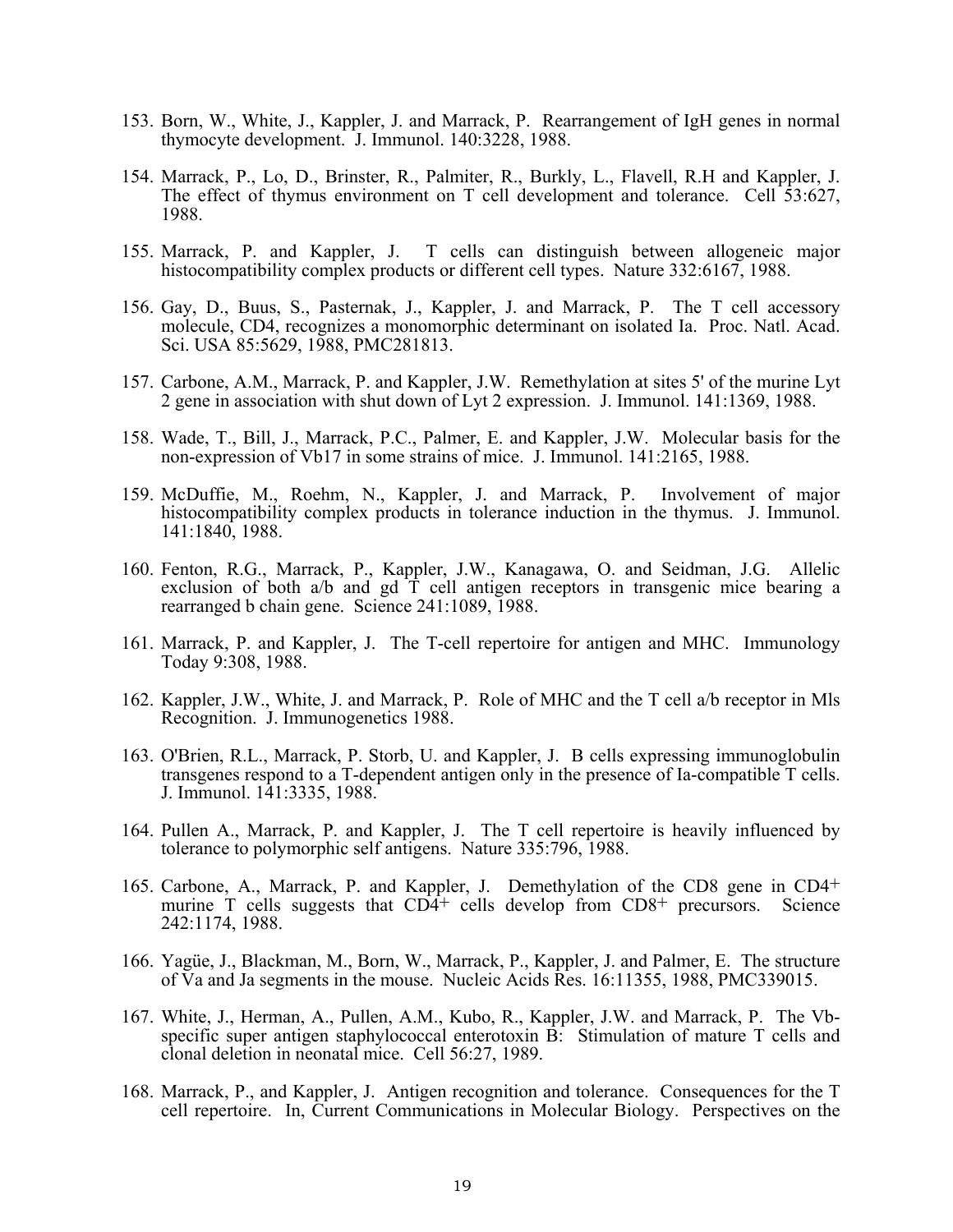Molecules Biology and Immunology of the Pancreatic B cell: Edited by D. Hanahan, H.O. Mc Devitt and G.F. Cahill Jr., Cold Spring Harbor Laboratory, Page 169, 1989.

- 169. Pullen, A., Kappler, J. and Marrack, P. Tolerance to self antigens shapes the T-cell repertoire. Immunol. Rev. 107:125, 1989.
- 170. Finkel, T.H., Marrack, P., Kappler, J.W., Kubo, R.T. and Cambier, J.C. ab T cell receptor and CD3 transduce different signals in immature T cells. J. Immunol. 142:3006, 1989.
- 171. Pullen, A.M., Marrack, P. and Kappler, J.W. Evidence that Mls-2 antigens which delete Vb3+ cells are controlled by multiple genes. J. Immunol. 142:3033, 1989.
- 172. Kubo, R.T., Born, W., Kappler, J.W., Marrack, P. and Pigeon, M. Characterization of a monoclonal antibody which detects all murine a/bT cell receptors. J. Immunol. 142:2736, 1989.
- 173. Kappler, J.W., Kushnir, E. and Marrack, P. Analysis of Vbß17a expression in new mouse strains bearing the  $Vb^a$  haplotype. J. Exp. Med. 169:1533, 1989.
- 174. Marrack, P., McCormack, J. and Kappler, J. Presentation of antigen, foreign histocompatibility complex proteins and self by thymus cortical epithelium. Nature 338 :503, 1989.
- 175. Kotzin, B., Kappler, J.W., Marrack, P. and Herron, L.R. T cell tolerance to self antigens in New Zealand hybrid mice with lupus-like disease. J. Immunol 143: 89, 1989.
- 176. Blackman, M.A., Marrack, P. and Kappler, J. Influence of the MHC on positive thymic selection of Vb17a<sup>+</sup> T cells. Science  $2\overline{4}4$ : 214, 1989.
- 177. Kappler, J., Kotzin, B., Herron, L., Gelfand, E., Bigler, R.D., Boylston, A., Carrel, S., Posnett, D.N., Choi, Y. and Marrack, P. Vb-specific stimulation of human T cells by staphylococcal toxins. Science 244: 813, 1989.
- 178. Finkel, T.H., Cambier, J.C., Kubo, R.T., Born, W.K., Marrack, P., and Kappler, J. W. The thymus has two functionally distinct populations of immature cortical T cells: One population is deleted by ligation of abTCR. Cell 58: 1047-1054, 1989.
- 179. White, J., Blackman, M., Bill, J., Kappler, J., Marrack, P., Gold, D.P., and Born, W. Two better cell lines for making hybridomas expressing specific T cell receptors. J. Immunol. 143: 1822-1825, 1989.
- 180. Choi, Y. Kotzin, B., Herron, L., Callahan, J., Marrack, P. and Kappler, J. Interaction of S. aureus toxin superantigens with human T cells. Proc. Natl. Acad. Sci. USA 86:8941- 8945, 1989, PMC298406.
- 181. Burgert, H.-G., White, J., Weltzein, H.-U., Marrack, P. and Kappler, J.W. Reactivity of  $Vb17a^+$  CD8<sup>+</sup> T cell hybrids: Analysis using a new CD8<sup>+</sup> T cell fusion partner. J. Exp. Med. 170:1887-1904, 1989.
- 182. Pullen, A., Wakeland, E., Potts, W., Kappler, J. and Marrack, P. The advantages of limiting the T cell repertoire for antigen and MHC. In: Biology and Autoimmune Disease. Ed. A. Gr. Demaine et al., Berlin, Springer Verlag, vol. 38 pp 199-205, 1989.
- 183. Marrack, P. and Kappler, J. The T cell receptors. In Progress in Allergy 49:69, 1989.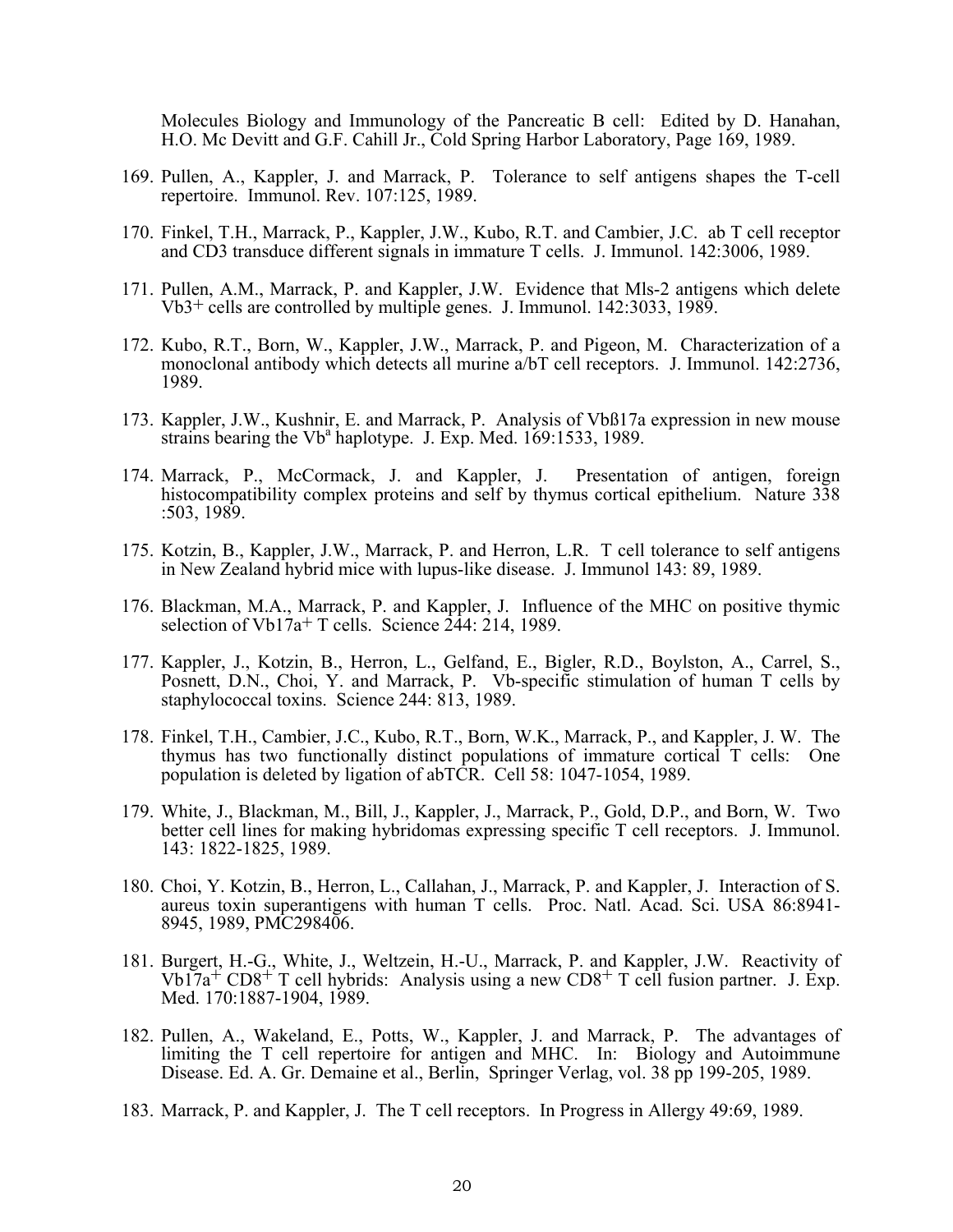- 184. Marrack, P., Pullen, A.M., Herman, A., Callahan, J., Choi, Y., Potts, W., Wakeland, E. and Kappler, J.W. T cell receptors. In, Progress in Immunology VII, Ed. F. Melchers, et al. Berlin, Springer-Verlag 3-12, 1989.
- 185. Marrack, P., Blackman, M., Burgert, H., McCormack, J., Cambier, J., Finkel, T.H. and Kappler, J. The T cell repertoire and the thymus. Cold. Spring Harbor Symposium for Quantitative Biology LIV pp 105-110, 1989.
- 186. Kappler, J.W., Pullen, A., Callahan, J., Choi, Y. Herman, A. White, J., Potts, W., Wakeland, E. and Marrack, P. Consequences of self and foreign super antigen interaction with specific Vb elements of the murine abTCR. Cold Spring Harbor Symposium for Quantitative Biology. LIV p 401,1989.
- 187. Kappler, J.W., Finkel, T.H. and Marrack, P. Selection of the T cell repertoire in the thymus. In Progress in Immunology VII, Ed. F. Melchers, Berlin: Springer-Verlag, 265- 273 1989.
- 188. Pullen, A.M., Potts, W., Wakeland, E.K., Kappler, J. and Marrack, P. Surprisingly uneven distribution of the T cell receptor Vb repertoire in wild mice. J. Exp. Med. 171: 49-62, 1990.
- 189. Golde, W.T., McDuffie, M., Kappler, J. and Marrack, P. Identification of a new cell surface glycoprotein with accessory function in murine T cell responses. J. Immunol. 144: 804-810, 1990.
- 190. Marrack, P., Blackman, M., Kushnir, E. and Kappler, J. The toxicity of staphylococcal enterotoxin B in mice is mediated by T cells. J. Exp. Med. 171:455-464, 1990.
- 191. Callahan J.E, Herman, A. Kappler, J.W. and Marrack P. Stimulation of B10. BR T cells with superantigenic staphylococcal toxins. J. Immunol. 144: 2473-2479, 1990.
- 192. Marrack, P. and Kappler J. T cell tolerance In "Seminars in Immunology, Vol. 2. The thymus and T cell Differentiation". Edited by J. Sprent, Saunders Scientific Publication London, pp. 45-49, 1990.
- 193. Blackman, M.A., Burgert, H.-G., Woodland, D.L., Palmer, E., Kappler, J.W. and Marrack, P. A role for clonal inactivation in T cell tolerance to Mls- $1a$ . In, "Advances in Experimental. Medicine and Biology", edited by S. Gupta, New York, Plenum Publishing Corp. 292:157-165, 1991.
- 194. Marrack, P. and Kappler J. The staphylococcal enterotoxins and their relatives. Science 248:705-711, 1990.
- 195. Pullen, A., Wade, T., Marrack, P. and Kappler, J. Identification of the region of the T cell receptor b chain which reacts with the self superantigen, Mls-1<sup>a</sup>. Cell 61:1365-1374, 1990.
- 196. Blackman, M., Kappler, J. and Marrack, P. The role of the T cell receptor in positive and negative selection of developing T cells. Science 248:1335-1341, 1990.
- 197. Blackman, M.A., Burgert, H-G., Woodland, D.L., Palmer, E., Kappler, J.W. and Marrack, P. A role for clonal inactivation in T cell tolerance to Mls-1<sup>a</sup>. Nature 345:540-542, 1990.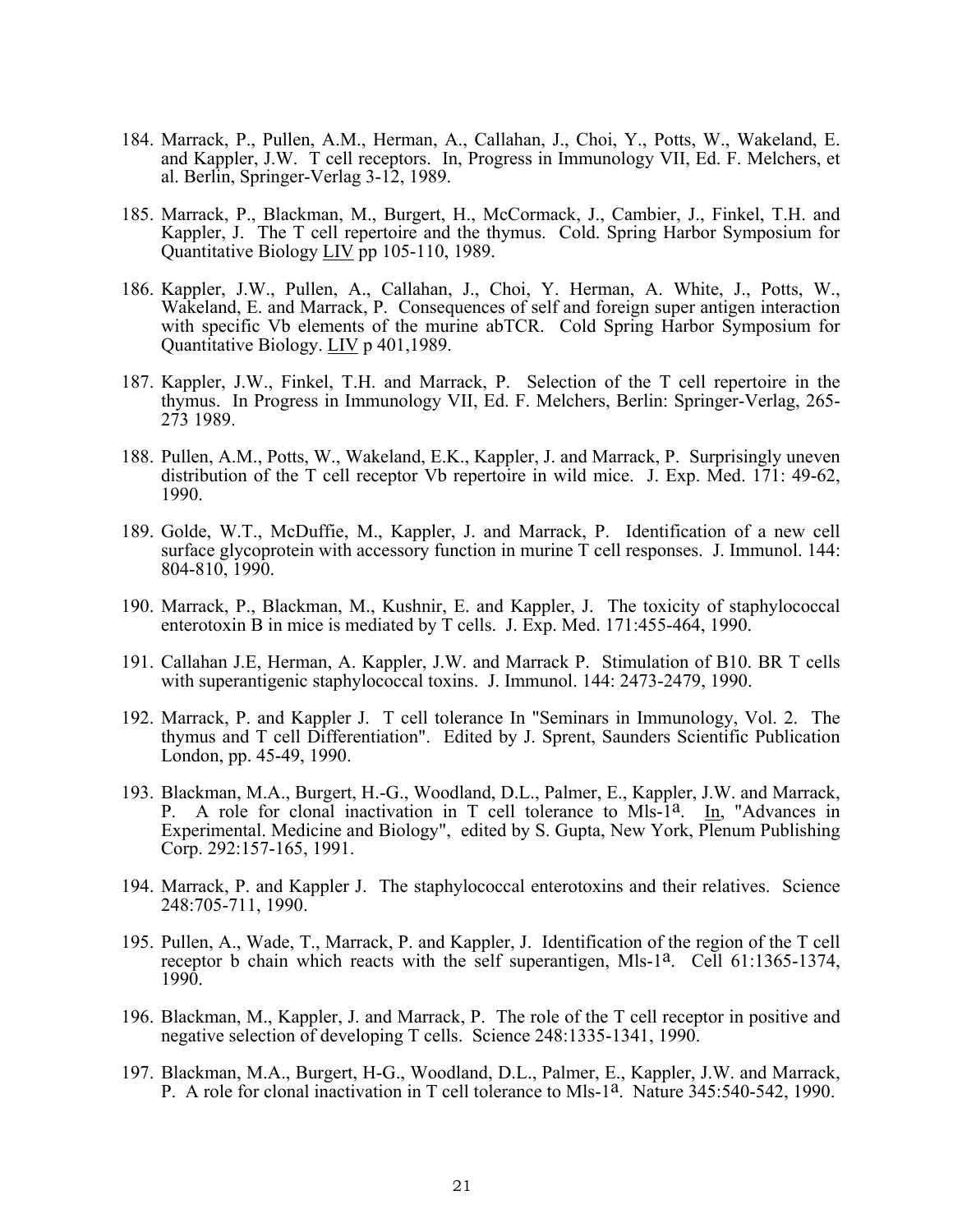- 198. Herman, A., Croteau, G., Sekaly, R.-P., Kappler, J. and Marrack, P. HLA-DR alleles differ in their ability to present staphylococcal enterotoxins to T cells. J. Exp. Med. 172:709-717,1990.
- 199. Koller, B.H., Marrack, P., Kappler, J.W. and Smithies, O. Normal development of mice deficient in MHC, b2M class I proteins, and CD8<sup>+</sup> T cells. Science 248:1227-1230, 1990.
- 200. Choi, Y., Herman, A., DiGiusto, D., Wade, T., Marrack, P. and Kappler, J. T cell receptor Vb residues interacting with S. aureus toxin superantigens. Nature 346:471, 1990.
- 201. Choi, Y., Lafferty, J.A., Clements, J.R., Todd, J.K., Gelfand, E.W., Kappler, J., Marrack, P. and Kotzin, B.L. Selective expression of T cells expressing Vb2 in toxic shock syndrome. J. Exp. Med. 172:981, 1990.
- 202. Blackman, M.A., Kappler, J.W. and Marrack, P. T cell tolerance. In Autoimmunity, Molecular, Virologic, Genetic, Immunologic and Clinical Aspects. Edited by N. Talal, Academic Press, New York, NY, pp 127-152, 1991.
- 203. Dellabona, P., Peccoud J., Kappler, J.W., Marrack, P., Benoist, C., and Mathis D. Superantigens Interact with MHC Class II Molecules outside of the Antigen Groove. Cell 62:1115-1121, 1990.
- 204. Herman, A., Kappler, J., Marrack, P. and Pullen, A. Superantigens: Mechanism of T cell stimulation and role in immune responses. Ann. Rev. Immunol. 9:745-772, 1991.
- 205. McCormack, J., Kappler, J., Marrack, P., and Westcott, J. Production of prostaglandin  $E<sub>2</sub>$ and prostacyclin by thymic nurse cells in culture. J. Immunol. 146:239-243, 1991.
- 206. Marrack, P., Kushnir, E. and Kappler, J. A maternally inherited superantigen encoded by a mammary tumor virus. Nature 349:524-527, 1991.
- 207. Choi, Y., Kappler, J.W., Marrack, P. A superantigen encoded in the open reading frame of the 3' long terminal repeat of mouse mammary tumour virus. Nature 350:203-207, 1991.
- 208. Pullen, A.M., Bill, J., Kubo, R.T., Marrack, P. and Kappler, J.W. Analysis of the interaction site for the self superantigen Mls-l<sup>a</sup> on T cell receptor Vb. J. Exp. Med. 173:1183, 1991.
- 209. Blackman, M.A., Finkel, T.H., Kappler, J., Cambier, J. and Marrack, P. Altered antigen receptor signalling in anergic T cells from Mls-l<sup>a</sup>-tolerant TcR Vb8.1 transgenic mice. Proc. Nat'l Acad. Sci. USA 88:6682-6687, 1991
- 210. Paliard, X., West, S.G., Lafferty, J.A., Clements, J.R., Kappler, J.W., Marrack, P. and Kotzin, B.L. Evidence for the effects of a superantigen in rheumatoid arthritis. Science 253:325-328, 1991.
- 211. Choi, Y., Kotzin, B., Lafferty, J., White, J., Pigeon, M., Kubo, R., Kappler, J. and Marrack, P. A method for production of antibodies to human T cell receptor Vb regions. Proc. Nat'l Acad. Sci. US, 88:8357-8361, 1991, PMC52507.
- 212. McCormack, J.E., Wade, T., Morales, H., Kappler, J. and Marrack, P. Analysis of Class II MHC structure in thymic nurse cells. Cell. Immunol. 138:413-422, 1991.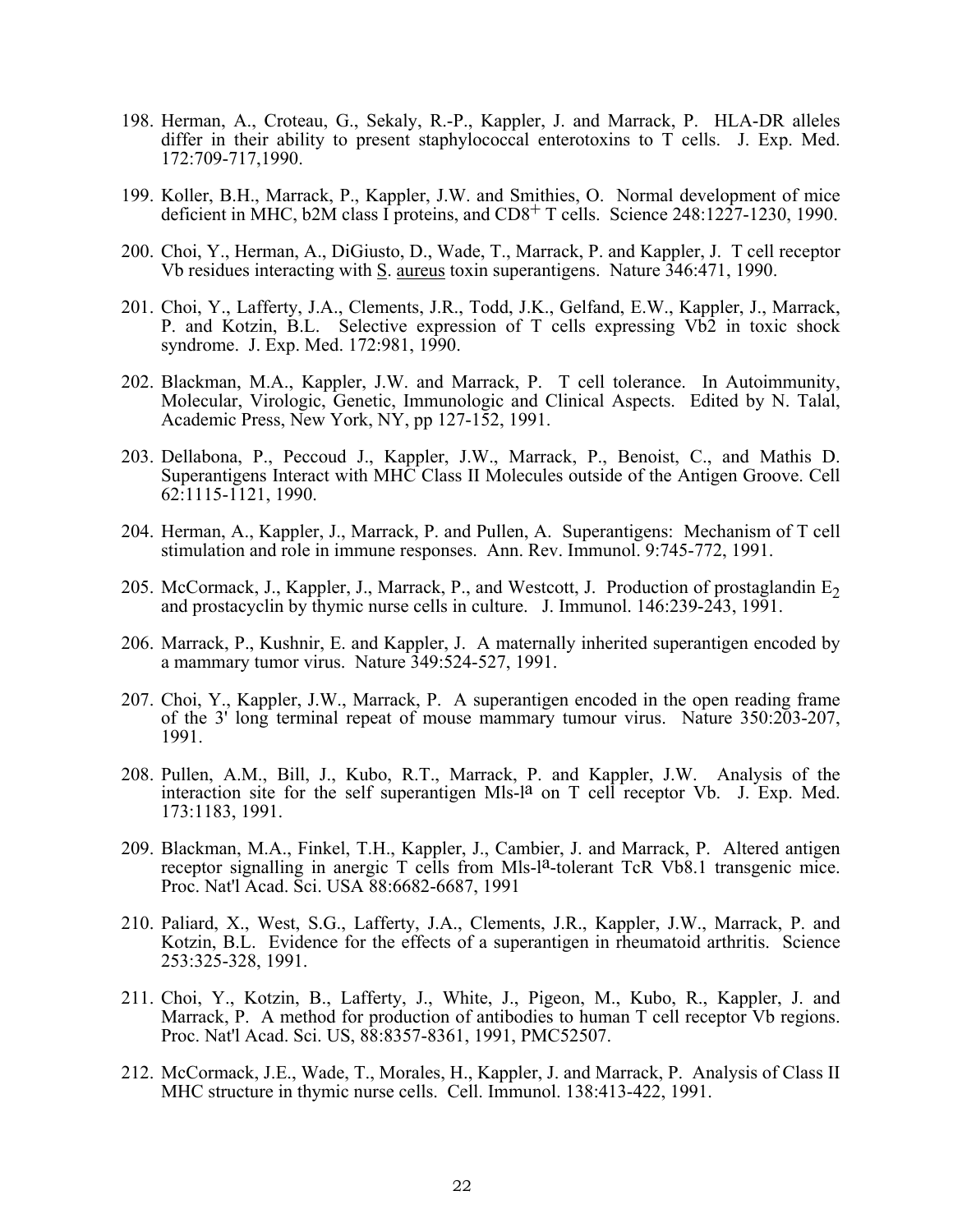- 213. Herman, A., Labrecque, N., Thibodeau, J., Marrack, P., Kappler, J., Sekaly, R.-P. Identification of the staphylococcal enterotoxin A superantigen binding site in the b1 domain of the human histocompatibility antigen HLA-DR. Proc. Nat'l Acad. Sci. USA 88:9956-9958, 1991, PMC52845.
- 214. Pullen, A.M., Choi, Y., Kushnir, E., Kappler, J. and Marrack, P. The open reading frames in the 3' long terminal repeats of several mouse mammary tumor virus integrants encode Vb3-specific superantigens. J. Exp. Med. 175:41-48, 1992.
- 215. Kappler, J.W., Herman, A., Clements, J. and Marrack, P. Mutations defining functional regions of the superantigen stapylococcal enterotoxin B. J. Exp. Med. 175:387-396, 1992.
- 216. Choi, Y., Marrack, P. and Kappler J. Structural analysis of a mouse mammary tumor virus superantigen. J. Exp. Med. 175:847-852, 1992.
- 217. Ignatowicz, L., Kappler, J. and Marrack, P. The effects of chronic infection with a superantigen producing virus. J. Exp. Med. 175:917-923, 1992.
- 218. Finkel, T.H., Kappler, J.W. and Marrack, P. Immature thymocytes are protected from deletion early in ontogeny. Proc. Natl. Acad. Sci. USA 89:3372-3374, 1992, PMC48869.
- 219. Renz, H., Bradley, K.L., Marrack, P. and Gelfand E.W. T cells expressing Vb8 and Vb2 regulate murine IgE production. Proc. Natl Acad Sci. USA, 89:6438-6442, 1992, PMC49516.
- 220. Winslow, G. M., Scherer, M.T., Kappler, J.W. and Marrack, P. Detection and biochemical characterization of the mouse mammary tumor virus-7 superantigen (Mls-1<sup>a</sup>). Cell 71:719-730, 1992.
- 221. Hugo, P., Kappler, J.W., Godfrey, D.I. and Marrack, P.C. A cell line that can induce thymocyte positive selection. Nature 360: 679-682, 1992.
- 222. Marrack, P. Controlling T Cells. In "Immunology in the 21st Century, The Irvington Institute for Medical Research. Edited by Frederick W. Alt, Sigma Chemical Company, St. Louis, MO. 79-93, 1992
- 223. Marrack, P., Freed, J.H., Ignatowicz, L., McCormack, J., Callahan, J., Hugo, P. and Kappler, J. Control of the  $\overline{T}$  cell repertoire. In Progress in Immunology VIII, Janos Gergely, Editor. Springer Verlag, Berlin pp 57-64, 1992.
- 224. White, J., Pullen, A., Choi, K., Marrack, P. and Kappler, J.W. Antigen recognition properties of mutant  $Vb3^+$  T cell receptors are consistent with an immunoglobulin-like structure for the receptor. J. Exp. Med. 177:119-126, 1993.
- 225. Marrack, P., Winslow, G., Choi, Y., Scherer, M., Pullen, A., White, J. and Kappler, J.W. The bacterial and mouse mammary tumor virus superantigens: Two different families of proteins with the same properties. Immunol. Revs. 131:79-92, 1993.
- 226. Marrack, P., McCormack, J., Callahan, J., Ignatowicz, L., and Kappler, J. T cell tolerance. Chest 103:76S-78S, 1993.
- 227. McCormack, J.E., Callahan, J.E., Kappler, J., and Marrack, P. Profound deletion of mature T cells *in vivo* by chronic exposure to exogenous superantigens. J. Immunol. 150:3785-3792, 1993.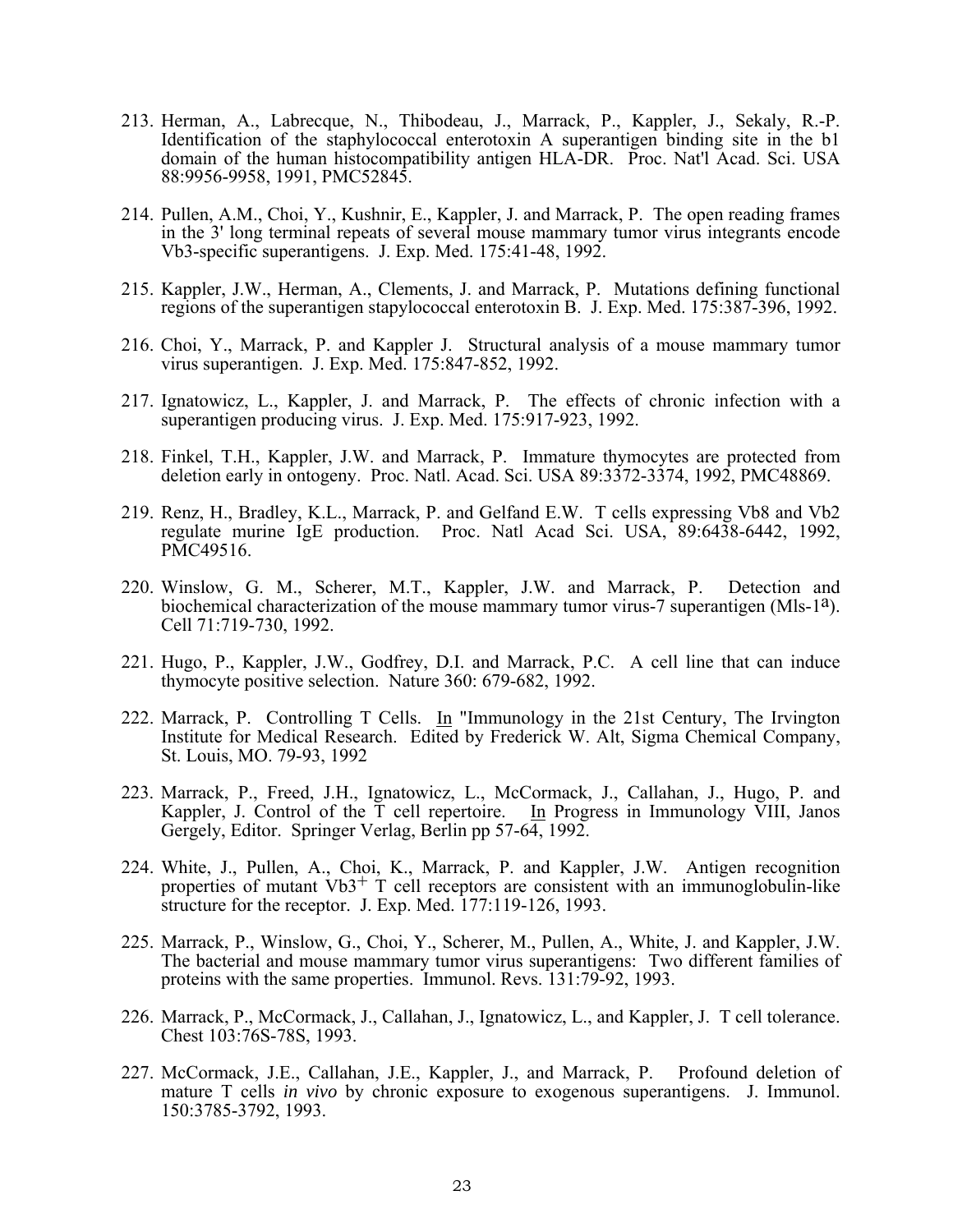- 228. Scherer, M.T., Ignatowicz, L., Winslow, G., Kappler, J.W. and Marrack, P. Superantigens: Bacterial and viral proteins that manipulate the immune system. Ann. Rev. Cell Biology 9:101-128, 1993.
- 229. Marrack, P., Hugo, P., McCormack, J. and Kappler, J. Death and T Cells. Immuol. Rev. 133: 119-129, 1993.
- 230. Kotzin, B. L., Leung, D., Kappler, J. and Marrack, P. Superantigens and their potential role in human disease. Adv. Immunol. 54:99-166, 1993.
- 231. Pullen, A., Choi, Y., Kappler, J., and Marrack, P. T cell repertoire and tolerance. In. Molecular Mechanisms of Immunological Self-Recognition. Edited by Alt, F., Vogel, H., Academic Press, Inc., San Diego, CA. pp. 129-135, 1993.
- 232. Harris, T. O., Grossman, D., Kappler, J.W., Marrack, P., Rich, R.R., and Betley, M.J. Lack of Complete Correlation between emetic and T-cell-stimulatory activities of Staphylococcal enterotoxins. Infection and Immunity 61:3175-3183, 1993, PMC280985.
- 233. Freed, J.H., and Marrack, P. Tissue-specific expression of self peptides bound by Major Histocompatibility Complex class II molecules. Chem. Immunol. 57:88-112, 1993.
- 234. Hugo, P., Kappler, J.W. and Marrack, P. Positive selection of  $TcR\alpha\beta$  thymocytes: is cortical thymic epithelium an obligatory participant in the presentation of major histocompatibility complex protein? Immunol. Rev. 135:133-155, 1993.
- 235. Marrack, P. and Kappler, J.W. How the immune system recognizes self. Scientific American Sept. issue 269:79-89, 1993.
- 236. Hugo, P., Kappler, J.W., McCormack, J.E. and Marrack, P. Fibroblasts can induce thymocyte positive selection *in vivo*. Proc. Nat'l. Acad. Sci., USA 90:10335-10339, 1993, PMC47769.
- 237. Marrack, P., Ignatowicz, L., Kappler, J.W., Boymel, J., and Freed, J.H. Comparison of peptides bound to spleen and thymus Class II. J. Exp. Med. 178:2173-2183, 1993.
- 238. Callahan, J.E., Kappler, J.W., and Marrack, P. Unexpected expansions of CD8-bearing cells in old mice. J. Immunol. 151:6657-6669, 1993.
- 239. McCormack, J.E., Kappler, J.W. and Marrack, P. Stimulation with specific antigen can block superantigen-mediated deletion of T cells in vivo. Proc. Nat'l Acad. Sci. USA 91:2086-2090,1994, PMC43314.
- 240. Hugo, P., Kappler, J.W., Godfrey, D.I. and Marrack, P. Thymic epithelial cell lines that mediate positive selection can also induce thymocyte clonal deletion. J. Immunol. 152:1022-1031, 1994.
- 241. Marrack, P., Kappler, J. Subversion of the immune system by pathogens., Cell 76:323- 332, 1994.
- 242. Winslow, G.M., Marrack, P. and Kappler, J.W. Processing and major histocompatibility complex binding of the MTV7 superantigen. Immunity 1:23-33, 1994.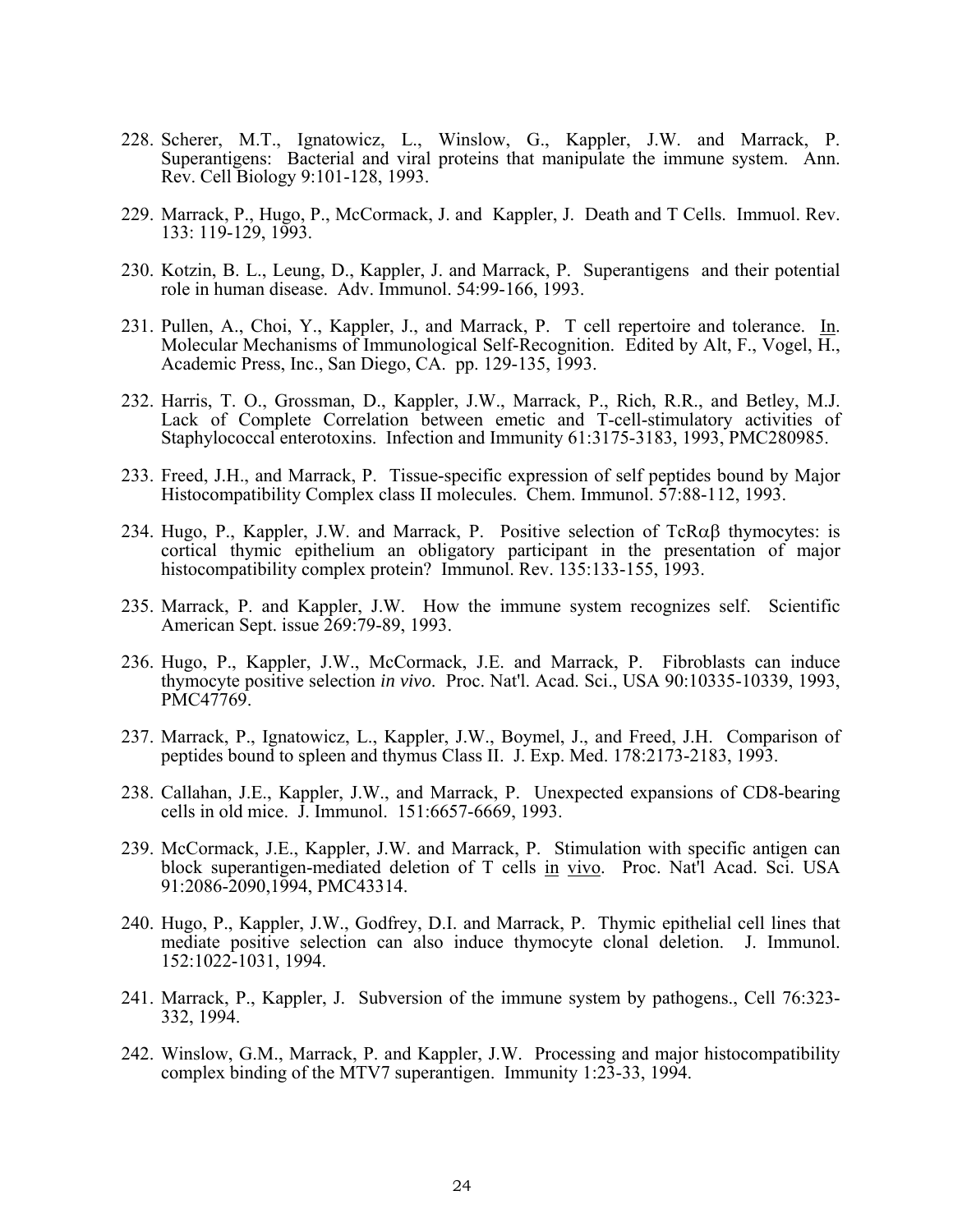- 243. Ignatowicz, L., Kappler, J.W., Marrack, P. and Scherer, M.T. Identification of two Vβ7 specific viral superantigens. J. Immunol. 152:65-71, 1994.
- 244. Donahue, J.P., Ricalton, N.S., Behrendt, C.E., Rittershaus, C., Calaman, S., Marrack, P., Kappler, J.W. and Kotzin, B.L. Genetic analysis of low Vβ3 expression in humans. J. Exp. Med. 1701-1706, 1994.
- 245. Kozono, H., White, J., Clements, J. Marrack, P., Kappler, J.W. Functional soluble major histocompatibility complex proteins with covalently bound peptides. Nature,  $369:151$ -154, 1994.
- 246. Marrack, P. and Parker, D.C. "A little of what you fancy.........".News and Views, Nature 368:397-398,1994.
- 247. Hamad, A.R.A., Herman, A., Marrack, P., and Kappler, J.W. Monoclonal antibodies defining functional sites on the toxin superantigen, SEB. J. Exp. Med. 180:615-622, 1994.
- 248. Kappler, J., White, J., Kozono, H., Clements, J. and Marrack, P. Binding of a soluble  $\alpha\beta$ T cell receptor to superantigen/MHC ligands. Proc. Natl. Acad. Sci. USA 91:8462-8466, 1994, PMC44626.
- 249. Marrack, P. T Cell Tolerance, *In.* Harvey Lectures Series 89 147-155, 1995.
- 250. Ignatowicz, L., Winslow, G., Bill, J., Kappler, J. and Marrack, P. Cell surface expression of Class II major histocompatibility complex proteins bound by a single peptide. J. Immunol. 154: 3852-3862, 1995.
- 251. Vella, A.T., McCormack, J.E., Linsley P.S., Kappler, J.W., and Marrack, P. Lipopolysaccharide interferes with the induction of peripheral T cell death. Immunity 2:261-270, 1995.
- 252. Kozono, H., Parker, D., White, J., Marrack, P. and Kappler, J. Multiple binding sites for bacterial superantigens on soluble Class II major histocompatibility complex molecules. Immunity 3:187-196, 1995.
- 253. Scherer, M.T., Ignatowicz, L., Pullen, A., Kappler, J. and Marrack, P. The use of Mtv mice to evaluate the effects of endogenous viral superantigens on the T cell repertoire. J. Exp. Med. 182: 1493-1504, 1995.
- 254. Marrack, P., Where do we come from? Who are we? Where are we going? Immunologist 3:166-167,1995.
- 255. Kappler, J. W., and Marrack, P. T-cell specificity. Immunologist 3:250-252, 1995.
- 256. Vella, A.T., Scherer, M.T., Schultz, L., Kappler,J.W. and Marrack, P. B cells are not essential for peripheral T cell tolerance. Proc. Nat'l. Acad. Sci. USA, 93:951-955, 1996.
- 257. Ignatowicz, L., Kappler, J. and Marrack, P. The repertoire of T cells shaped by a simple MHC/peptide ligand. Cell 84:521-529, 1996
- 258. Fremont, D.H., Hendrickson, W., Marrack, P. and Kappler, J. Crystal structures of an MHC class II molecule with covalently bound single peptides. Science 272:1001-1004, 1996.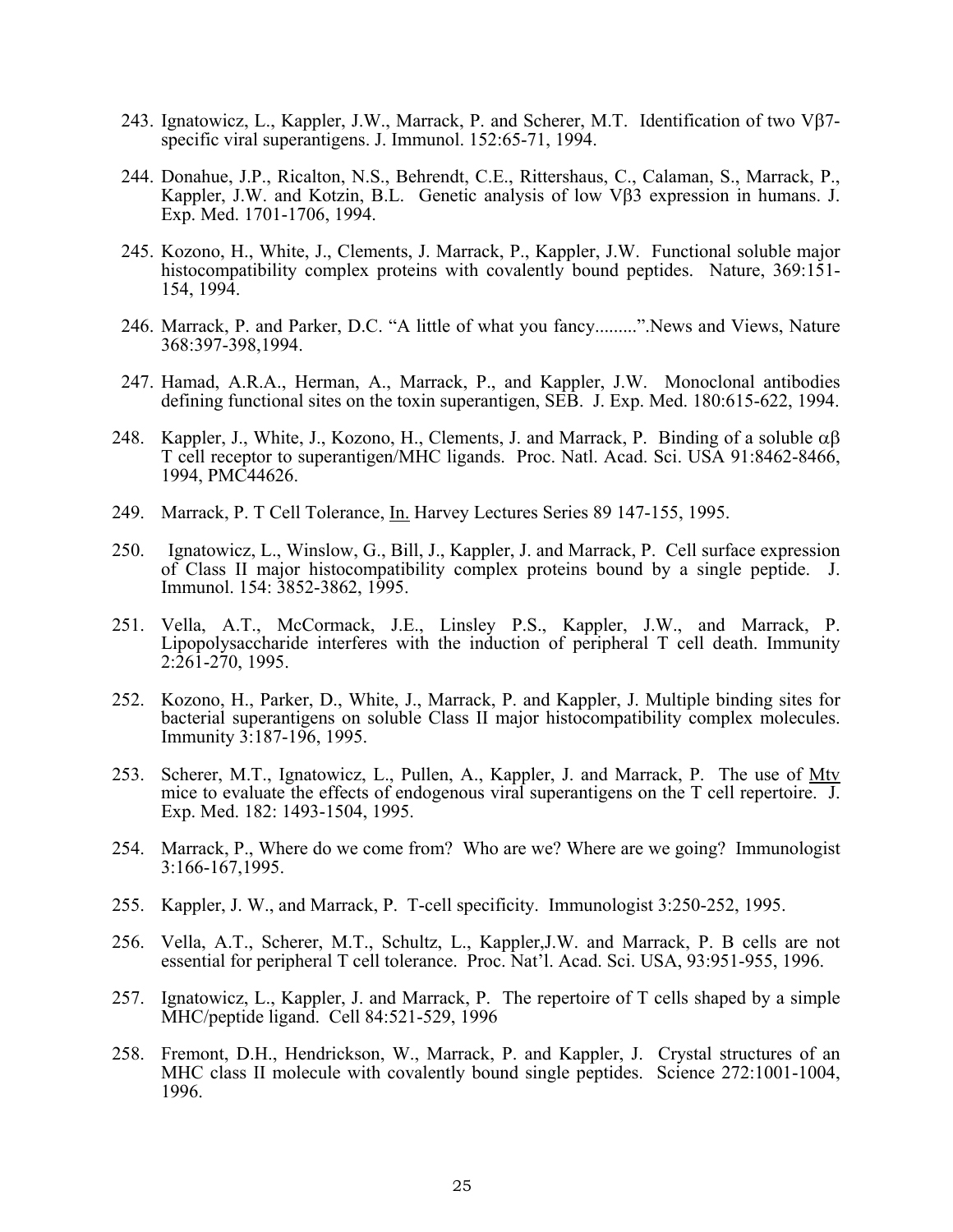- 259. Vella, A.T., Kappler, J.W. and Marrack, P. Policing autoreactive T cells, Aspekte 6: 29- 35, 1996.
- 260. Winslow, G., Kappler, J. and Marrack, P. Structural features of MMTV superantigens, In "Superantigens: Tolerance to human disease and basic biology," Edited by Leung, D., Huber, B., Schlievert, P. and Sachs, J. , Marcel Dekker Inc., pp 37-60, 1996.
- 261. Ignatowicz, L., Kappler,J.W. and Marrack, P. The responses of mature T cells are not necessarily antagonized by their positively selecting peptide. J. Immunol. 157: 1827- 1831, 1996.
- 262. Liu, C.-P., Kappler, J.W., and Marrack, P. Thymocytes can become mature T cells without passing through the CD4<sup>+</sup> CD8<sup>+</sup> double positive stage. J. Exp. Med. 184:1619-1630, 1996.
- 263. Ricalton, N.S., Paliard, X., Kappler, J., Marrack, P. and Kotzin, B.L. Analysis of TCRBV expression in human populations for evidence of superantigen exposure. Immunologist 4: 106-108, 1996.
- 264. Marrack, P., Ignatowicz, L., Parker, D., Liu, C.-P. and Kappler, J. The structure and specificity of T cells selected by a single MHC/peptide combination: In. "HLA and Disease - the Molecular Basis". Alfred Benzon Symposium 40, Munksgaard Copenhagen. pp 258-266, 1997.
- 265. Kappler, J., Kozono, H., Clements, J. Crawford, F., White, J., Pelanne, M. and Marrack, P. Interactions of T cell receptor Vβ elements with staphylococcal superantigens. In. "HLA and Disease - the Molecular Basis". Alfred Benzon Symposium 40, Munksgaard Copenhagen. pp 217-225, 1997.
- 266. Marrack, P. and Kappler, J. Positive Selection of Thymocytes Bearing  $\alpha\beta$  T cell Receptors. Curr. Op. Immunol. 9: 250-255, 1997.
- 267. Liu, C.-P. Lin, W.-J., Huang, M., Kappler, J.W. and Marrack, P. Development and function of T cells in TCR/CD3-z knockout mice reconstituted with FceR1g. Proc. Natl. Acad. Sci. USA 94: 616-621, 1997, PMC19562.
- 268. Ku, C.-C., Kappler, J. and Marrack, P. Characteristics of CD8+ T cell clones found in old mice. Mechanisms of Aging and Development 94: 41-54, 1997.
- 269. Hamelmann, E., Vella, A.T., Oshiba, A., Kappler, J.W., Marrack, P. and Gelfand, E. Allergic airway sensitization induces T-cell activation but not airway hyperresponsiveness in B cell deficient mice. Proc. Natl. Acad. Sci. USA 94: 1350-1355, 1997, PMC19794.
- 270. Hamad, A.R.A., Marrack, P. and Kappler, J. Transcytosis of staphylococcal superantigens. J. Exp. Med. 185: 1447-1454, 1997, PMC2196287.
- 271. Vella, A.T., Groth, B., Linsley, P.S., Green, J.M., Thompson, C.B., Kappler, J.W. and Marrack, P. CD28 engagement and proinflammatory cytokines contribute to T cell proliferation and survival in vivo. J. Immunol. 158: 4714-4720, 1997.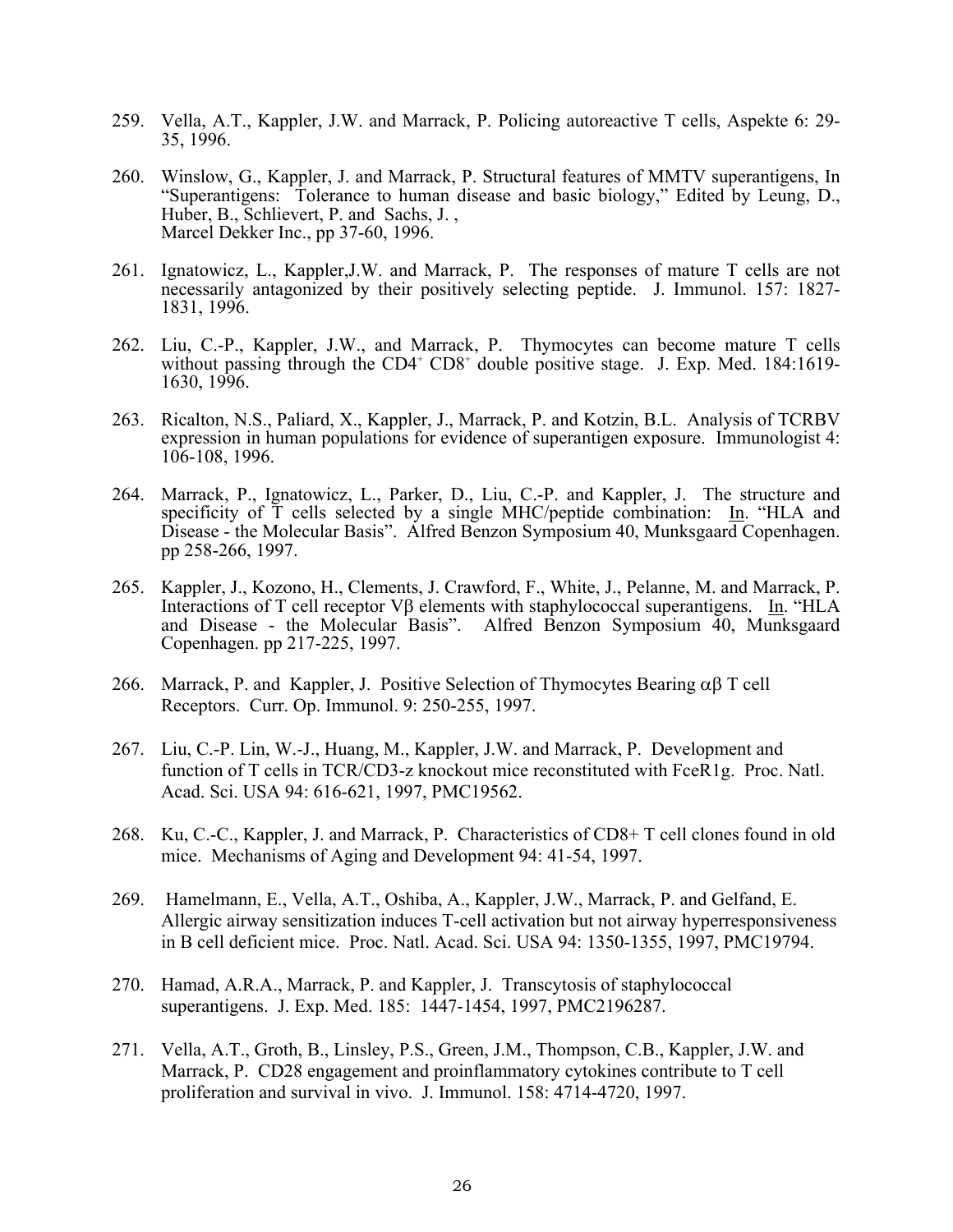- 272. Teague, T.K., Marrack, P., Kappler, J.W. and Vella, A.T. Interleukin-6 rescues naïve T cells from apoptosis. J. Immunol. 158: 5791-5796, 1997.
- 273. Seibel, J.L., Wilson, N., Kozono, H., Marrack, P. and Kappler, J.W. Influence of the NH<sub>2</sub>-terminal amino acid of the T cell receptor  $\alpha$  chain on major histocompatibility complex MHC) class II + peptide recognition. J. Exp. Med. 185: 1919-1927, 1997, PMC2196340.
- 274. Vella, A., Teague, K., Ihle, J., Kappler, J. and Marrack, P. IL-4 or IL-7 prevents the death of resting T cells. Stat6 is not required for the effect of IL-4. J. Exp. Med. 186: 325-330, 1997, PMC2198981.
- 275. Ignatowicz, L., Rees, W., Pacholczyk, R., Ignatowicz, H., Kushnir, E., Kappler, J. and Marrack, P. T cells can be activated by peptides which are unrelated in sequence to their selecting peptide. Immunity 7:179-186, 1997.
- 276. Liu, C.P., Parker, D., Kappler, J. and Marrack, P. Selection of antigen specific T cells by a single IE<sup>k</sup> peptide combination. J. Exp. Med.186:1441-1450, 1997, PMC2199109.
- 277. Ku, C.C., Kotzin, B., Kappler, J. and Marrack P. CD8+ T cell clones in old mice. Immunol. Revs. 160: 139-154, 1997.
- 278. Vella, A.T.,, Dow, S., Potter, T.A., Kappler, J. and Marrack, P. Cytokine induced survival of activated T cells in vitro and in vivo. Proc. Natl. Acad. Sci. USA, 95: 3810-3815, 1998, PMC19919.
- 279. Liu, C.-P., Crawford, F., Marrack, P. and Kappler, J. T cell positive selection by a high density, low affinity ligand. Proc. Natl. Acad. Sci. USA 95: 4522-4526, 1998, PMC22522.
- 280. Crawford, F., Kozono, H., White, J., Marrack, P. and Kappler, J. Detection of antigen specific T cells with multivalent soluble class II MHC covalent peptide complexes. Immunity 8: 675-682, 1998.
- 281. Wilson, N.A., Wolf, P., Ploegh, H., Ignatowicz, L., Kappler, J. and Marrack, P. Invariant chain can bind MHC class II at a site other than the peptide binding groove. J. Immunol. 161: 4777-4784, 1998.
- 282. Marrack, P., Mitchell, T., Bender, J., Hildeman, D., Kedl, R., Teague, K. and Kappler, J. T cell survival. Immunol. Revs 165: 279-286, 1998.
- 283. Fremont, D.H., Crawford, F., Marrack, P., Hendrickson, W.A. and Kappler, J. Crystal structure of mouse H2M. Immunity 9: 385-394, 1998.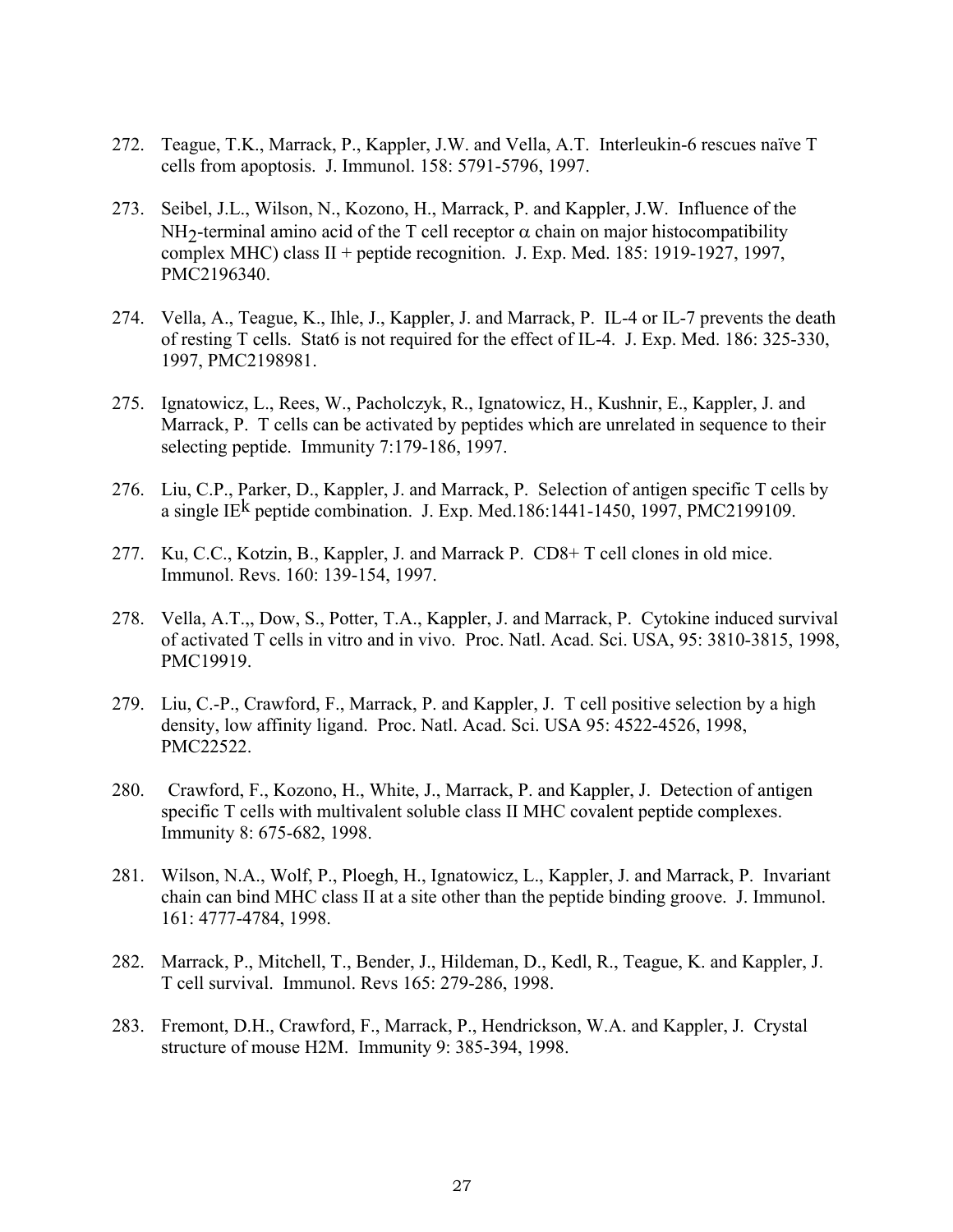- 284. Marrack, P., Kappler, J. and Mitchell, T. Type 1 interferons keep activated T cells alive. J. Exp. Med. 189:521-529, 1999, PMC2192920.
- 285. White, J., Crawford, F., Fremont, D., Marrack, P. and Kappler, J. Soluble class I MHC with β2m covalently linked peptides. Specific binding to a T cell hybridoma. J. Immunol. 162:2671-2676, 1999.
- 286. Mitchell, T., Kappler, J. and Marrack, P. Bystander virus prolongs activated T cell survival. J. Immunol. 162:4527-4535, 1999.
- 287. Marrack, P. and Kappler, J. Thoughts on India and biology. The Immunologist 7:3-4, 1999.
- 288. Hildeman, D., Mitchell, T., Teague, K., Bender, J., Jordan, M., Kedl, M., Rees, W., Schaefer, B., Kappler, J. and Marrack, P. Oxygen and T cells. In: Report of the US-Japan TB/Leprosy/Immunology Boards. J. Tubercle and Lung Disease in press, 1999.
- 289. Hildeman, D., Mitchell, T., Teague, K., Henson, P., Day, B., Kappler, J. and Marrack, P. reactive oxygen species regulate activation induced T cell apoptosis. Immunity 10:735- 744, 1999.
- 290. Rees, W., Bender, J., Teague, T.K., Kedl, R.M., Crawford, F., Marrack, P. and Kappler, J. An inverse relationship between T cell receptor affinity and antigen dose during CD4+ T cell responses in vivo and in vitro. Proc. Natl. Acad. Sci. USA 96: 9781-9786, 1999, PMC22287.
- 291. Bender, J., Mitchell, T., Kappler, J. and Marrack, P. CD4+ T cell division in irradiated mice requires peptides distinct from those responsible for positive selection. J. Exp. Med. 190:367-374, 1999, PMC2195587.
- 292. Schaefer, B.C., Ware, M.F., Marrack, P., Fanger, G.R., Kappler, J.W., Johnson, G.L. and Monks, C.R.F. Live cell fluorescence imaging of T cell MEKK2: redistribution and activation in response to antigen stimulation of the T cell receptor. Immunity 11: 411- 421, 1999.
- 293. Teague, K., Hildeman, D., Kedl, R., Mitchell, T., Rees, W., Schaefer, B.C., Bender, J., Kappler, J. and Marrack, P. Activation changes the spectrum but not the diversity of genes expressed by T cells. Proc. Natl. Acad. Sci. USA 96: 12691-12696, 1999, PMC23052.
- 294. White, J., Kappler, J. and Marrack, P. Production and characterization of T cell hybridomas. In "Methods in Molecular Biology" 134: T cell protocols, development and activation edited by Kearse, K.P. Humana Press Inc. Totowa, N.J. pp 185-193, 2000.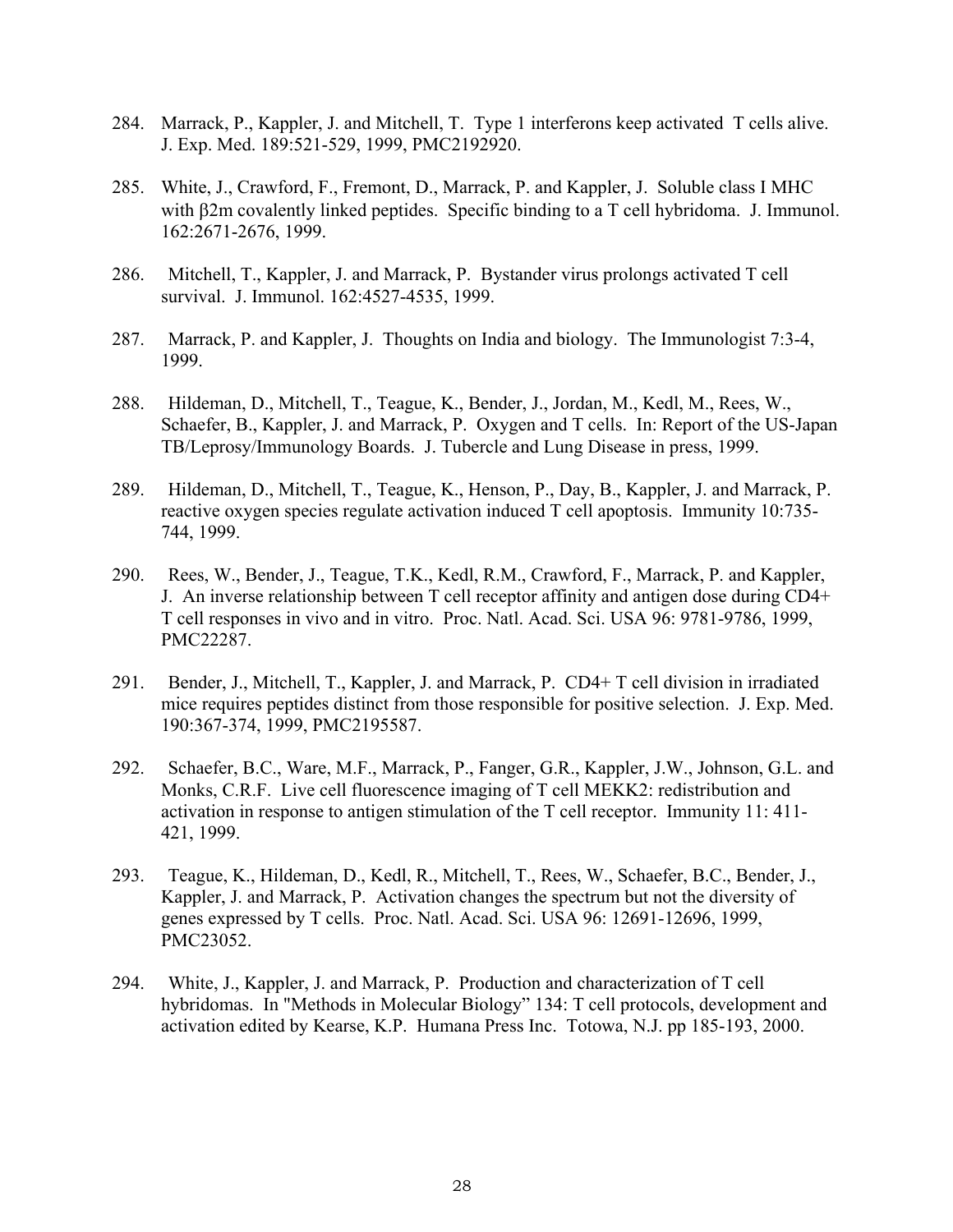- 295. Marrack, P., Mitchell, T. Hildeman, D., Kedl, R., Teague, T.K., Bender, J., Rees, W., Schaefer, B.C. and Kappler, J. Genome scale analysis of gene expression in resting and activated T cells. Curr. Op. Immunol. 12: 206-209, 2000.
- 296. Kotzin, B.L., Falta, M.T., Crawford, F., Rosloniec, E.F., Bill, J., Marrack, P. and Kappler, J. Use of soluble peptide-DR4 tetramers to detect synovial fluid T cells specific for cartilage antigens in patients with rheumatoid arthritis. Proc. Natl. Acad. Sci. USA 97: 291-296, 2000, PMC26656.
- 297. Teague, T.K., Schaefer, B.C., Hildeman, D., Bender, J., Mitchell, T., Kappler, J.W. and Marrack, P. Activation-induced inhibition of IL-6-mediated T cell survival and Stat1 signaling. J. Exp. Med. 191:915-926, 2000, PMC2193120.
- 298. Ku, C.C.\*, Murakami, M.\*, Sakamoto, A., Kappler, J. and Marrack, P. Homeostasis of CD8+ memory T cells is controlled by opposing cytokines. Science 288:675-678, 2000.
- 299. Marrack, P., Bender, J., Hildeman, D., Jordan, M., Mitchell, T., Murakami, M., Sakamoto, A., Schaefer, B.C., Swanson, B. and Kappler, J. Homeostasis of  $\alpha\beta$  TCR+ T cells. Nature Immunology 1:107-111, 2000.
- 300. Meyer, A.L., Trollmo, C., Crawford, F., Marrack, P., Steere, A., Huber, B.T., Kappler, J. and Hafler, D.A. Direct enumeration of *Borrelia* reactive CD4 T cells *ex vivo* using MHC class II tetramers. Proc. Natl. Acad. Sci. USA. 97:11433-11438, 2000.
- 301 Kedl, R.M., Rees, W.A., Hildeman, D.A., Schaefer, B., Kappler, J. and Marrack, P. T cells compete for access to antigen bearing antigen presenting cells. J. Exp. Med. 192: 1105-1113, 2000, PMC2195874.
- 302. Ku, C.-C., Kappler, J. and Marrack, P. The growth of the very large CD8+ T cell clones in older mice is controlled by cytokines. J. Immunol. 166:2186-2193, 2001.
- 303. Mitchell, T.C., Hildeman, D., Kedl, R.M., Teague, T.K., Schaefer, B.C., White, J., Zhu, Y., Kappler, J. and Marrack, P. Immunological adjuvants promote activated T cell survival via induction of Bcl-3. Nature Immunol. 2: 397-402, 2001.
- 304. Wilson, N., Fremont, D., Marrack, P. and Kappler, J. Mutations changing the kinetics of class II MHC peptide exchange. Immunity 14:513-522, 2001.
- 305. Marrack, P. Bender, J., Jordan, M., Rees W., Robertson, J., Schaefer, B. and Kappler, J. Major histocompatibility complex proteins and T cell receptors. Do they really go together like a horse and carriage? J. Immunol. 167:617-621, 2001.
- 306. Schaefer, B.C., Mitchell, T.C., Kappler, J.W. and Marrack, P. A novel family of retroviral vectors for the rapid production of complex stable cell lines. Analytical Biochemistry 297:86-93, 2001.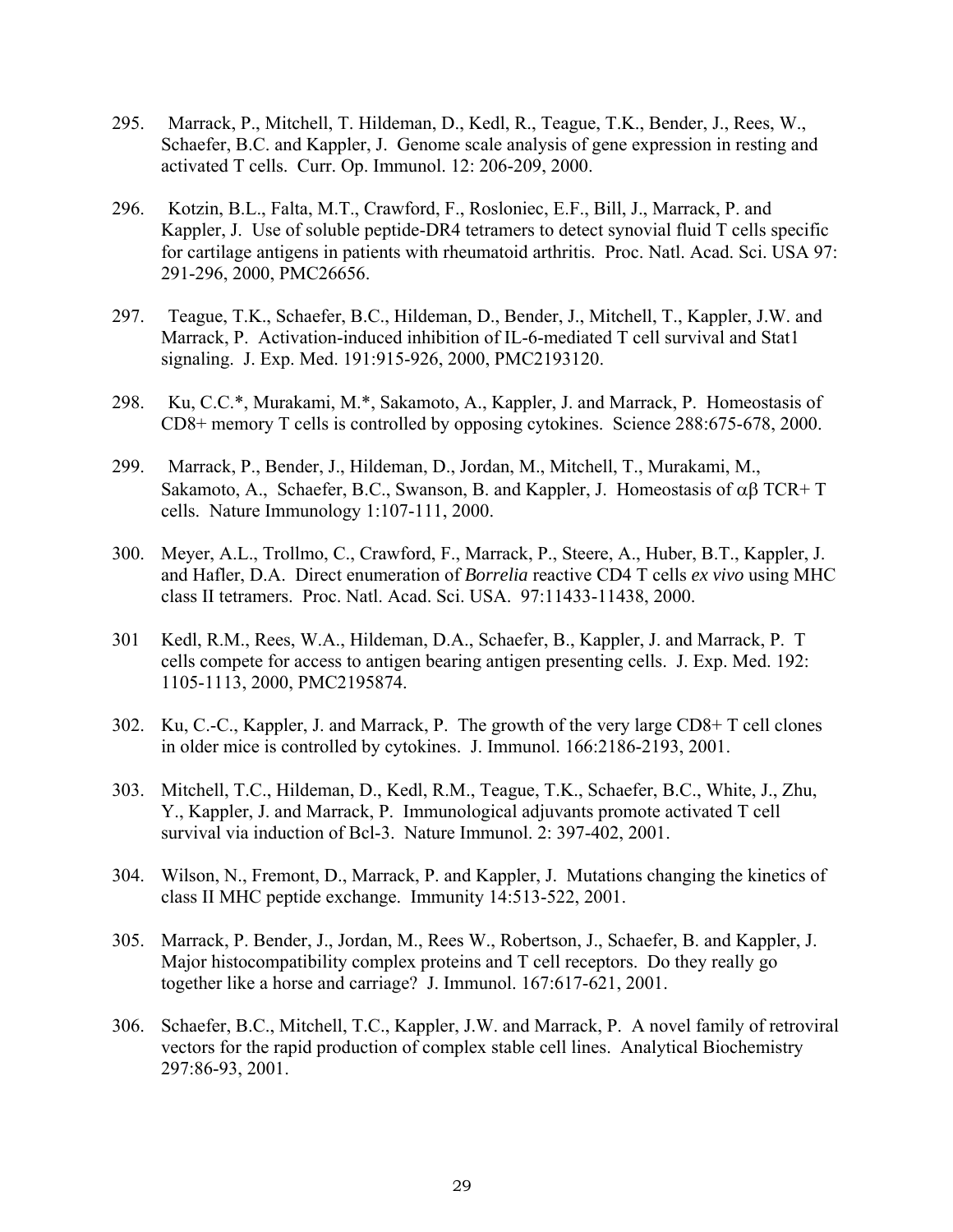- 307. Marrack, P., Kappler, J. and Kotzin, B.L. Autoimmune disease. Why and where it occurs. Nature Med. 7:899-905, 2001.
- 308. Kedl, R. M., Jordan, M., Potter, T., Kappler, J., Marrack, P. and Dow, S. CD40 stimulation accelerates deletion of tumor specific CD8+ T cells in the absence of tumor antigen vaccination. Proc. Natl. Acad. Sci. USA 98:10811-10816, 2001, PMC58556.
- 309. Kedl, R. M., Schaefer, B.C.., Kappler, J. and Marrack, P. T cells down-modulate antigen/MHC complexes on antigen presenting cells in vivo. Nature Immunol. 3:27-32, 2001.
- 310. Myrick, C., DiGuisto, R., DeWolfe, J., Bowen, E., Kappler, J., Marrack, P. and Wakeland, E.K., Linkage analysis of variations in CD4:CD8 T cell subsets between C57BL/6 and DBA/2. Genes Immun. 3: 144-150, 2002.
- 311. Schaefer, B.C., Schaefer, M.L., Kappler, J.W., Marrack, P. and Kedl, R.M. Observation of antigen-dependent CD8+ T cell/dendritic cell interactions in vivo. Cell. Immunol. 214: 110-122, 2002.
- 312. Fremont, D., Dai, S., Crawford, F., Marrack, P. and Kappler, J. Structures of cytochrome c peptides bound to the IEk class II MHC molecule. J. Exp. Med 195: 1043-1052, 2002, PMC2193698.
- 313. Hildeman, D. A., Zhu, Y., Mitchell, T.C., Kappler, J. and Marrack, P. Molecular mechanisms of activated T cell death in vivo. Current Op. Immunol. 14: 354-359, 2002.
- 314. de Souza, A., Swanson, B., Robertson, J., Bender, J., Kappler, J. and Marrack, P. Some properties of T cells in animals. Adv. Exp. Med. Biol. 512: 121-128, 2002.
- 315. Hildeman, D., Zhu, Y., Mitchell, T.C., Bouillet, P., Strasser, A., Kappler, J. and Marrack, P. Activated T cell death in vivo mediated by proapoptotic Bcl-2 family member Bim. Immunity 16: 75-767, 2002.
- 316. Murakami, M., Sakamoto, A., Bender, J., Kappler, J. and Marrack, P. CD25+ CD4+ T cells contribute to the control of memory CD8+ T cells. Proc. Natl. Acad. Sci. USA 99: 8832-8837, 2002, PMC124384.
- 317. Liu, X., Crawford, F., Frugge, R., Marrack, P. and .Kappler, J. Alternate interactions define the binding of peptides to the MHC molecule,  $IA<sup>b</sup>$ . Proc. Natl. Acad. Sci. USA 99: 8820-8825, 2002, PMC124382.
- 318. Swanson, B., Kappler, J. and Marrack, P. RANTES-secretion by memory T cells is controlled by a posttranscriptional TCR-dependent process. Immunity 17: 605-615, 2002.
- 319. Mitchell. T.C., Teague, T.K., Hildeman, D.A., Bender, J., Rees, W.A., Kedl, R.M., Swanson, B., Kappler, J.W. and Marrack, P. Stronger correlation of Bcl-3 than Bcl-2,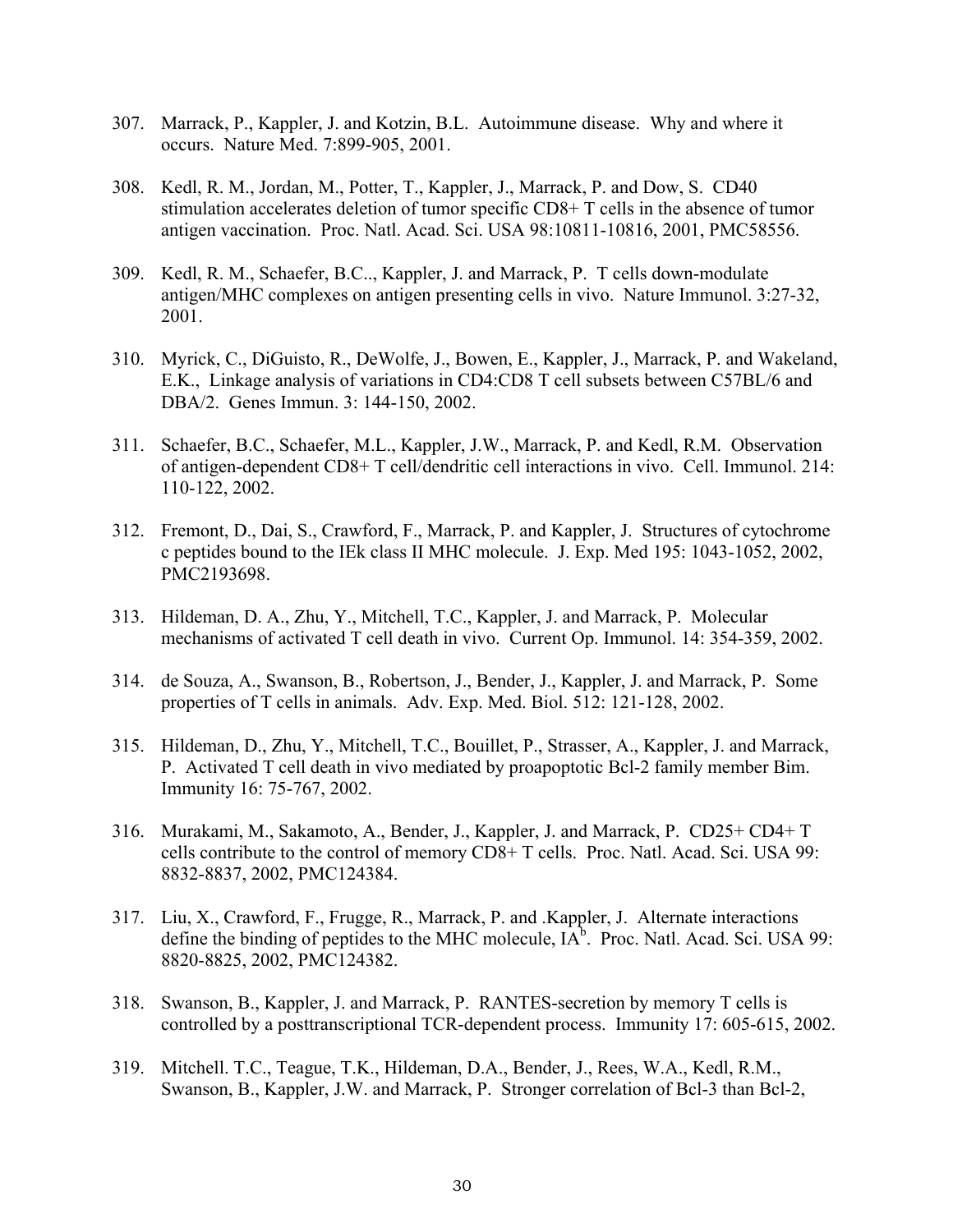Bcl-xl, costimulation or antioxidants with adjuvant induced T cell survival. Ann N.Y. Acad. Sci. 975, 114-131, 2002.

- 320. Jordan, M.B., van Rooijen, N., Kappler, J. and Marrack, P. Liposomal clodronate as a novel agent for treating autoimmune hemolytic anemia in a mouse model. Blood 101: 594-601, 2003.
- 321. Kedl, R.M., Kappler, J.W. and Marrack, P. Epitope dominance, competition and T cell affinity maturation. Current Op. Immunol. 15: 120-127, 2003.
- 322. Lu, L., Vollmer, J., Moulon, C., Weltzein, H.U., Marrack, P. and Kappler, J. Components of the ligand for a Ni++ reactive human T cell clone. J. Exp Med. 197:567-574, 2003, PMC2193829.
- 323. Hildeman DA, Mitchell T, Kappler J, Marrack P. T cell apoptosis and reactive oxygen species. J Clin Invest. 111:575-581, 2003, PMC151907.
- 324. Liu, X., Dai, S., Zhu, Y., Marrack, P. and Kappler, J. The structure of a Bcl-xl/Bim complex: Implications for Bim function. Immunity 19:341-352, 2003
- 325. Ott, V.L., Cambier, J.C., Kappler, J., Marrack, P. and Swanson, B. Mast cell-dependent migration of effector CD8+ T cells through production of leukotriene B4. Nature Immunol. 4:974-81, 2003.
- 326. Huseby, E.S., Crawford, F., White, J., Kappler, J. and Marrack, P. Negative selection imparts peptide specificity to the mature T cell repertoire. Proc. Natl. Acad. Sci. USA, 100:11565-70, 2003, PMC208798.
- 327. Hildeman, D.A., Mitchell, T., Aronow, B., Wojciechowski, S., Kappler, J. and Marrack, P. Control of Bcl-2 expression by reactive oxygen species. Proc Natl Acad Sci. USA, 100:15035-40, 2003, PMC299895.
- 328. Schaefer, B.C., Kappler, J.W., Kupfer, A. and Marrack, P. Complex and dynamic redistribution of NF-KB signaling intermediates in response to T cell receptor stimulation. Proc. Natl Acad Sci USA 101:1004-1009, 2004, PMC327141.
- 329. Crawford, F., Huseby, E., White, J., Marrack, P. and Kappler, J Mimetopes for alloreactive and conventional T cells in a peptide-MHC display library. PloS Biol. 2: (4):E90, 2004, PMC387264.
- 330. Jordan, M.B., Hildeman, D., Kappler, J. and Marrack, P. An animal model of hemophagocytic lymphohistiocytosis (HLH): CD8+ T cells and interferon gamma are essential for the disorder. Blood 104: 753-743, 2004
- 331. Marrack, P. and Kappler, J. Control of T cell viability. Ann Revs. Immunol, 22:765-787, 2004.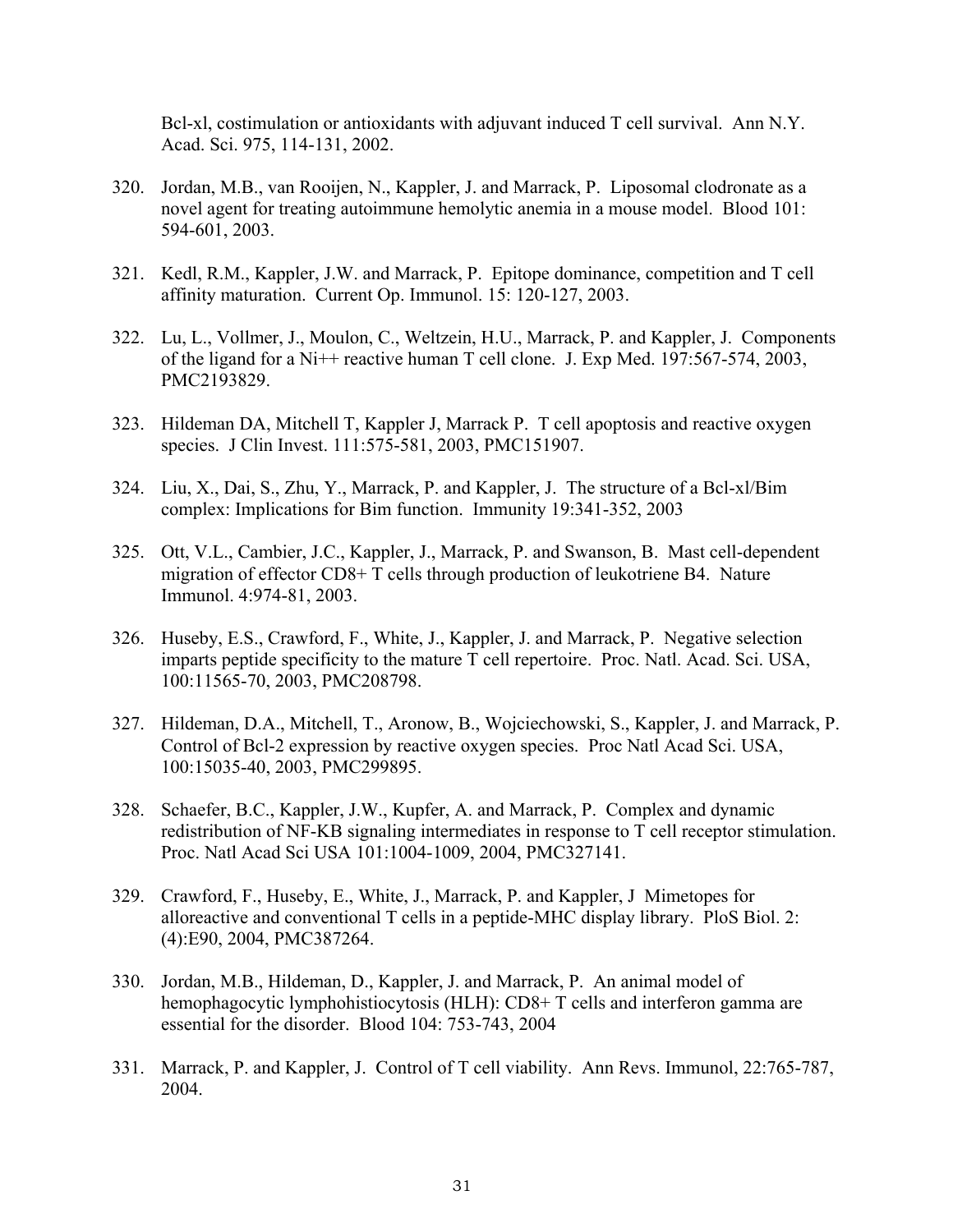- 332. Huseby, E., Kappler, J. and Marrack, P. TCR-MHC/peptide interactions: Kissing cousins or a shotgun wedding? Europ. J. Immunol. 34:1243-1250, 2004.
- 333. Zhu, Y., Swanson, B., Wang, M., Hildeman, D., Schaefer, B.C., Liu, X., Suzuki, H., Mihara, K., Kappler, J. and Marrack, P. Constitutive association of the proapoptotic protein Bim with Bcl-2 related proteins on mitochondria in T cells. Proc. Natl. Acad. Sci. USA 101:7681-7686, 2004, PMC419666.
- 334. Jordan\*, M., Mills\*, D.M., Kappler, J., Marrack^, P. and .Cambier^, J.C. Promotion of B cell immune responses via an alum-induced myeloid cell population. Science 304: 1808- 1810, 2004. \*\*  $\sim$  These authors contributed equally to the work.
- 335. Oliver, P.M., Wang, M., Zhu, Y., White, J., Kappler, J. and Marrack, P. Loss of Bim allows precursor B cell survival but not precursor B cell differentiation in the absence of Bim. J. Exp. Med. 200:1179-1187, 2004, PMC2211863.
- 336. Wang, Y. Rubstov, A., Heiser, R., White, J., Crawford, F., Marrack, P. and Kappler, J.W. Using a baculovirus display library to identify MHC class I mimotopes. Proc, Natl. Acad. Sci. USA 102:2476-2481, 2005, PMC548325.
- 337. Clambey, E.T., van Dyk, L., Kappler, J.W. and Marrack, P. Non-malignant, clonal expansions of CD8 memory T cells in aged individuals. Immunol. Revs. 205: 170-189, 2005.
- 338. Hoffmann, P.R., Kench, J.A., Vondracek, A., Kruk, E., Daleke, D.L., Jordan, M., Marrack, P., Henson, P.M. and Fadok, V.A. Interaction between phosphatidylserine and the phosphatidylserine receptor inhibits immune responses in vivo. J. Immunol. 174:1393- 1404, 2005.
- 339. Falta MT, Fontenot AP, Rosloniec EF, Crawford F, Roark CL, Bill J, Marrack P, Kappler J, Kotzin BL. Class II major histocompatibility complex-peptide tetramer staining in relation to functional avidity and T cell receptor diversity in the mouse CD4+ T cell response to a rheumatoid arthritis-associated antigen. Arthritis Rheum. 52:1885-1896, 2005.
- 340. Huseby, E.S., White, J., Vass, T., Crawford, F., Becker, D., Pinilla, C., Marrack, P. and Kappler, J.W. How the T cell repertoire becomes peptide and MHC specific. Cell 122: 247-260, 2005.
- 341. Boder, E.T., Bill, J.R., Neilds, A.W., Marrack, P.C. and Kappler, J.W. Yeast surface display of a noncovalent MHC class II heterodimer complexed with antigenic peptide. Biotechnol. Bioeng. 92:485-91. 2005.
- 342. Marsden, V.S., Kappler, J.W. and Marrack, P.C. Homeostasis of the memory T cell pool. Int. Arch. Allergy Immunol. 139:63-74, 2005.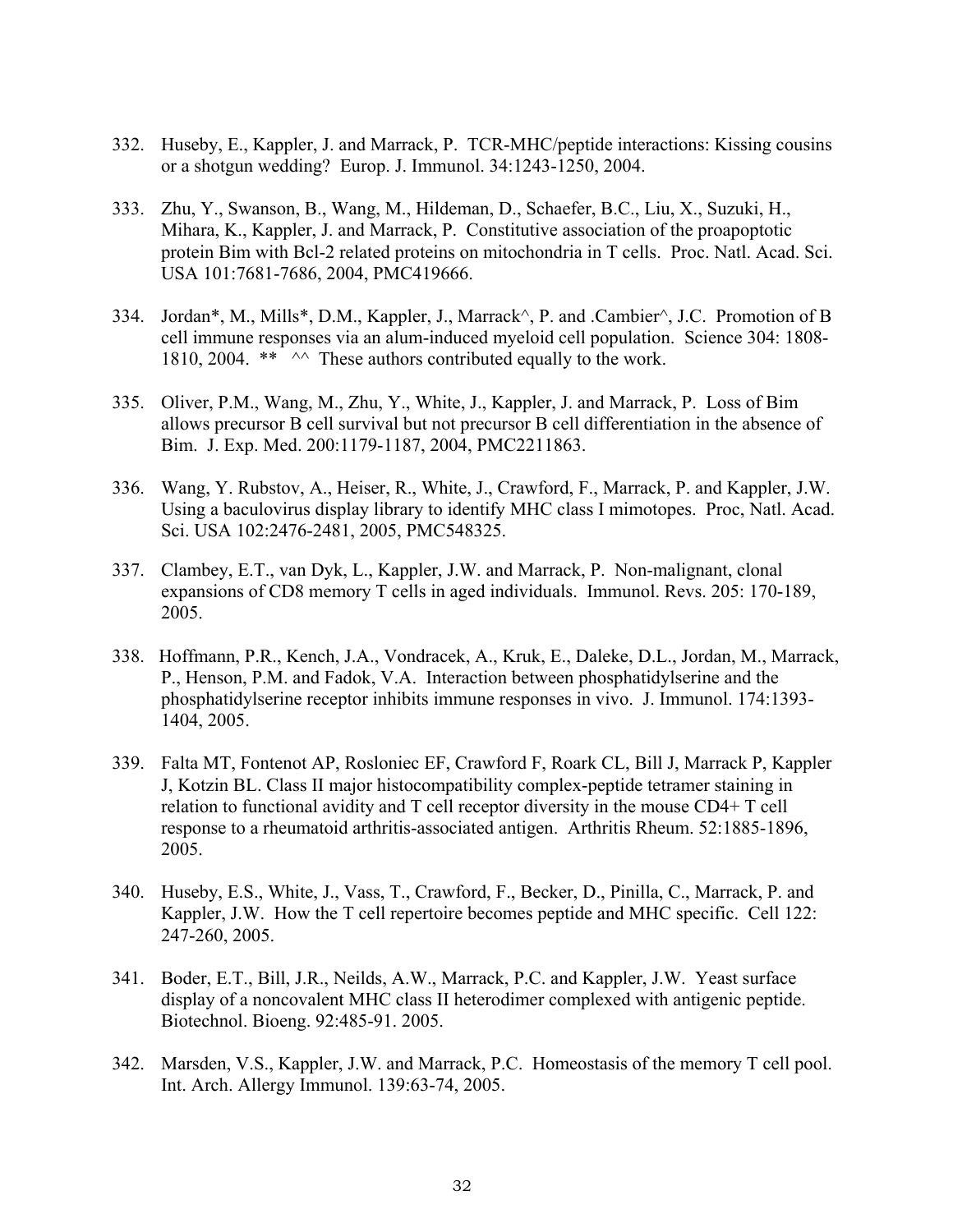- 343. Crawford, F., Jordan, K.R., Stadinsky, B., Wang, Y., Huseby, E., Marrack, P., Slansky, J.E. and Kappler, J.W. Use of baculovirus MHC/peptide display libraries to characterize T cell receptor ligands. Immunol. Revs. 210, 156-170, 2006.
- 344. Oliver, P., Vass, T., Kappler, J. and Marrack, P. Loss of the proapoptotic protein, Bim, breaks B cell anergy. J. Exp. Med. 203:731-741, 2006, PMC2118238.
- 345. Robertson, J. MacCleod, M., Marsden, V.S., Kappler, J. and Marrack, P. Not all CD4 memory T cells are long lived. Immunol Revs. 211: 49-57, 2006.
- 346. Zhu, Y., Liu, X., Hildeman, D., Peyerl, F., White, J., Kushnir, E., Kappler, J. and Marrack, P. Bax does not have to adopt its final form in order to drive T cell death. J. Exp. Med. 203:1147-52, 2006, PMC2121198.
- 347. Marrack, P. Henry Claman, Thymocytes and bone marrow cells in 1966. Where did we go from there? J. Allergy Clin. Immunol. 117:962-964, 2006.
- 347. Willis, R., Kappler, J.W. and Marrack, P. CD8 T cell competition for dendritic cells in vivo is an early event in activation. Proc. Natl. Acad. Sci. USA 103:12063-12068, 2006, PMC1524925.
- 348. Jorgensen, T.N., Thurman, J., Izui, S., Falta, M.T., Metzger, T.E., Flannery, S.A., Kappler, J.W., Marrack, P. and Kotzin, B.L. Genetic susceptibility to polyI:C-induced IFNalpha/beta-dependent accelerated disease in lupus-prone mice. Genes Immun. 7:555- 5567, 2006.
- 349. Huseby, E, Crawford, F., White, J., Marrack, P. and Kappler, J. Interface-disrupting amino acids establish specificity between T cell receptors and complexes of major histocompatibility complex and peptide. Nature Immunol. 7:1191-1199, 2006.
- 350. Oliver, P., Coa, X., Worthern, G.S., Shi, P., Briones, N., MacLeod, M., White, J., Kirby, P., Kappler, J. Marrack, P. and Yang, B. Ndfip1 promotes the function of Itch ubiquitin ligase to prevent T cell activation and T helper 2 cell-mediated inflammation. Immunity 25:929-940, 2006.
- 351. Liu, X., Zhu, Y., Dai, S., White, J., Peyerl, F., Kappler, J. and Marrack, P. Bcl-xl does not have to bind Bax in order to protect T cells from death. J. Exp. Med. 203: 2953-2961, 2006*,* PMC2118172.
- 352. Peyerl, F.W., Dai, S., Murphy, G.A., Crawford, F., White, J., Marrack, P. and Kappler, J.W. Elucidation of some Bax conformational changes through crystallization of an antibody-peptide complex. Cell Death Diff. 14:447-452, 2007.
- 353. Clambey, E.T., Kappler, J.W. and Marrack, P. CD8 T cell clonal expansions and aging: A heterogeneous phenomenon with a common outcome. Exp. Gerontology 42:407-411, 2007, PMC 1905459.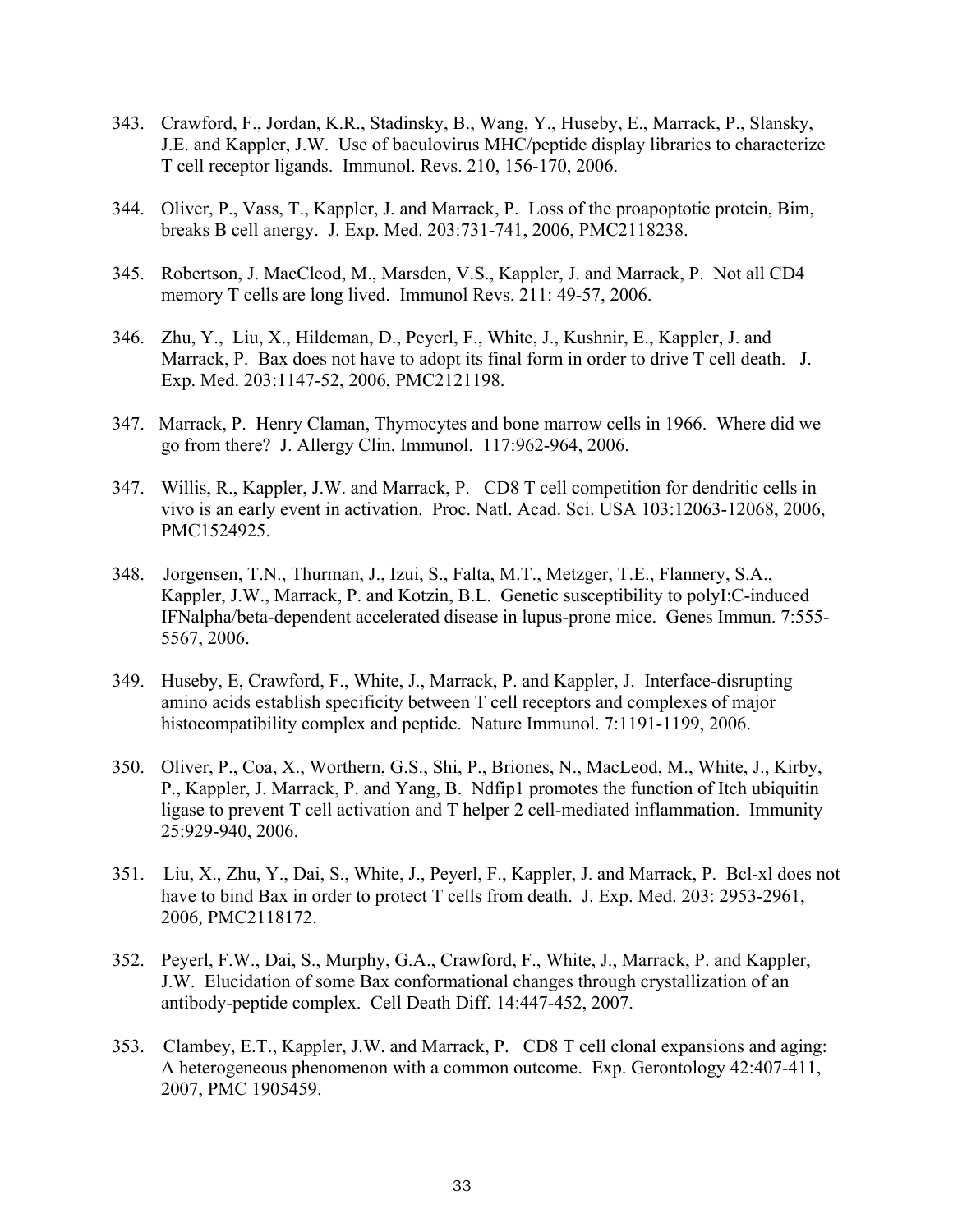- 354. Khiong\*, K., Murakami\*, M., Kotzin, B.L., Rozzo, S.J., Sakamoto, A., Sawa, S., Kitabayashi, C., Ishihara, K., Verella-Garcia, M., Kappler, J., Marrack<sup>#</sup>, P. and Hirano<sup>#</sup>, T. Homeostatic proliferating CD4 T cells are involved in the pathogenesis of an Omenn syndrome murine model. J. Clin. Immunol 117:1270-1281, 2007. PMC1857265  $*$ # These authors contributed equally to the work.
- 355. Marrack, P. Immunologic diseases of the lung, Conference Summary. Proceedings of the American Thoracic Society 4:469-471, 2007.
- 356. Hildeman, D., Jorgensen, T.N., Kappler, J.W. and Marrack, P. Apoptosis and homeostatic control of immune responses. Current Op. Immunol. 19:516-521, 2007.
- 357. Marrack, P. Immunological identity. *In* Identity. Cambridge University Press, in press, 2007.
- 358. Jorgensen, T.N.#, McKee#, A., Wang#, M., Kushnir, E., White, J., Kappler, J.W. and Marrack, P. Bim and Bcl-2 mutually affect each other's expression. J. Immunol. 179:3417-3424, 2007.  $^{\#}$  These authors contributed equally to the work.
- 359. Scott-Browne, J.P., Matsuda, J.L., Mallevaey, T., White, J., Berg, N.A., McCluskey, J., Rossjohn, J., Kappler, J., Marrack, P. and Gapin, L. Germline encoded recognition of diverse glycolipids by NKT cells. Nature Immunology 8:1105-1113, 2007.
- 360. McKee, A.S., Munks, M.W. and Marrack, P. How do adjuvants work? Important considerations for new generation adjuvants. Immunity 27:687-690, 2007.
- 361. Jorgensen, T.N., Roper, E., Marrack, P. and Kotzin, B.L. Type I interferon signaling is involved in the spontaneous development of lupus-like disease in B6.Nba2 and (B6.Nba2 x NZW)F1 mice. Genes Immun. 8:653-62, 2007.
- 362. Huseby, E.S., Kappler, J.W. and Marrack, P. Thymic selection stifles TCR reactivity with the main chain structure of MHC and forces interactions with peptide side chains. Mol. Immunol. 45:599-606, 2008.
- 363.Marrack, P., Scott-Browne, J.P., Dai, S., Gapin, L. and Kappler, J. Evolutionarily conserved amino acids in TCR V regions and MHC control their interaction Annual Reviews of Immunology, 26:203-207, 2008.
- 364. Clambey, E.T., Kappler, J.W. and Marrack, P. The biology of age-associated CD8 clonal expansions in mice. Handbook on Immunosenescence, basic understanding and clinical applications. Edited by Fulop, T., Franceschi, C., Hirokawa K., and Pawelec, G. Springer Publishing Company in press, 2009.
- 365. Dai, S., Huseby, E.S., Rubtsova, K., Scott-Browne, J., Crawford, F., MacDonald, W.,A., Kappler, J.W. and Marrack, P. Crossreactive T cells spotlight the germline rules for  $\alpha\beta$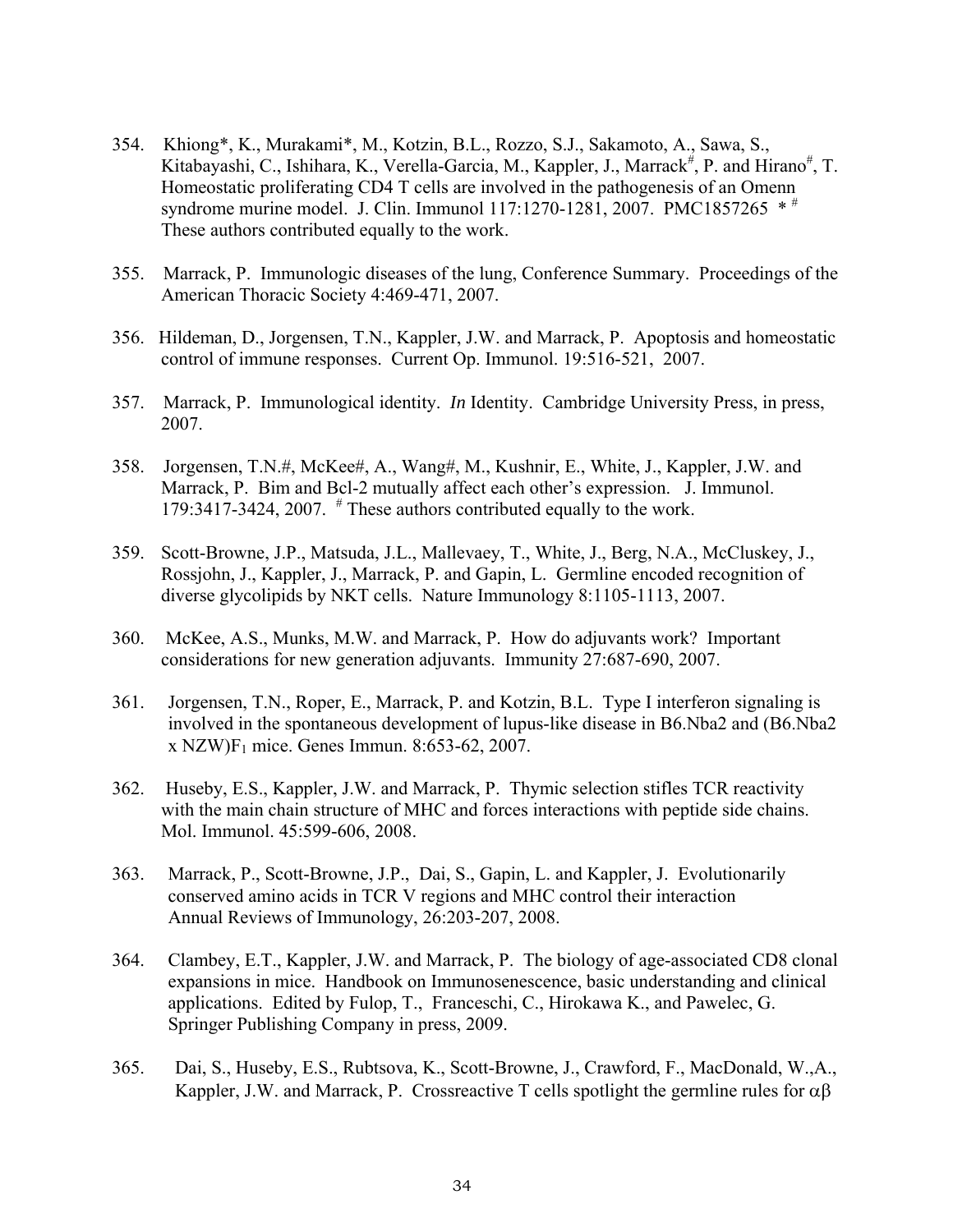T cell receptor interactions with MHC molecules. Immunity 28:324-34, 2008, PMC2287197.

- 366. Marrack, P., Rubtsova, K., Scott-Browne, J. and Kappler, J.W. T cell receptor specificity for major histocompatibility complex proteins. Current Op Immunol. 20: 203-207, 2008.
- 367. McKee, A.S., MacLeod, M., White, J., Crawford, F., Kappler, J.W. and Marrack, P. Gr1+IL-4-producing innate cells are induced in response to Th2 stimuli and suppress Th1-dependent antibody responses . Int. Immunol. 20: 659-669, 2008.
- 368. Zhang, B., Huang, J., Li, H.L., Liu, T., Wang, Y.-Y., Waterman, P., Mao, A.-P., Xu, L.- G., Zhai, Z., Liu, D., Marrack, P. and Shu, H.-B. GIDE is a mitochondrial E3 ubiquitin ligase that induces apoptosis and slows growth. Cell Research 18:900-910, 2008.
- 369. Clambey, E.T., White, J., Kappler, J.W. and Marrack, P. Identification of two major types of age-associated CD8 clonal expansions with highly divergent properties. Proc. Natl. Acad. Sci. USA 105:12997–13002, 2008. PMCID: PMC2525558
- 370. MacLeod, M., McKee, A., Crawford, F., White, J., Kappler, J. and Marrack, P. CD4 memory T cells divide poorly in response to antigen because of their cytokine profile. Proc. Natl. Acad. Sci. USA 105:14521-6. 2008. PMCID: PMC2533680
- 371. Yang, B., Gay, D.L., MacLeod, M.K.L., Cao, X., Sweezer, E.M., Kappler, J., Marrack, P. and Oliver, P.M. Nedd4 augments the adaptive immune response by promoting ubiquitin-mediated degradation of Cbl-b in activated T cells. Nature Immunology 9: 1356-1363, 2008
- 372. Dai, S., Crawford, F., Marrack, P. and Kappler, J.W. The structure of HLA-DR52c: Comparison to other HLA-DRB3 alleles. Proc Natl Acad Sci U S A. 105: 11893-11897, 2008. PMCID: PMC2515224
- 373. Bassetti, M.F.J., White, J., Kappler, J.W. and Marrack, P. Transgenic Bcl-3 slows T cell proliferation. Int. Immunol. 21:339-348, 2009. PMC 2660861.
- 374. Scott-Browne, J.P., White, J., Kappler, J.W., Gapin, L. and Marrack, P. Germlineencoded amino acids in the  $\alpha\beta T$  cell receptor control thymic selection. Nature in press, 2009.
- 375. Desbien, A., Kappler, J. and Marrack, P. The Epstein Barr virus Bcl-2 homolog, BHRF1, blocks apoptosis by binding to a limited amount of Bim. PNAS, in press, 2009. PMC 2657086.
- 376. Marrack, P., McKee, A.S. and Munks, M.W. Towards an understanding of the adjuvant action of aluminium. Nature Reviews Immunology 9;287-293, 2009